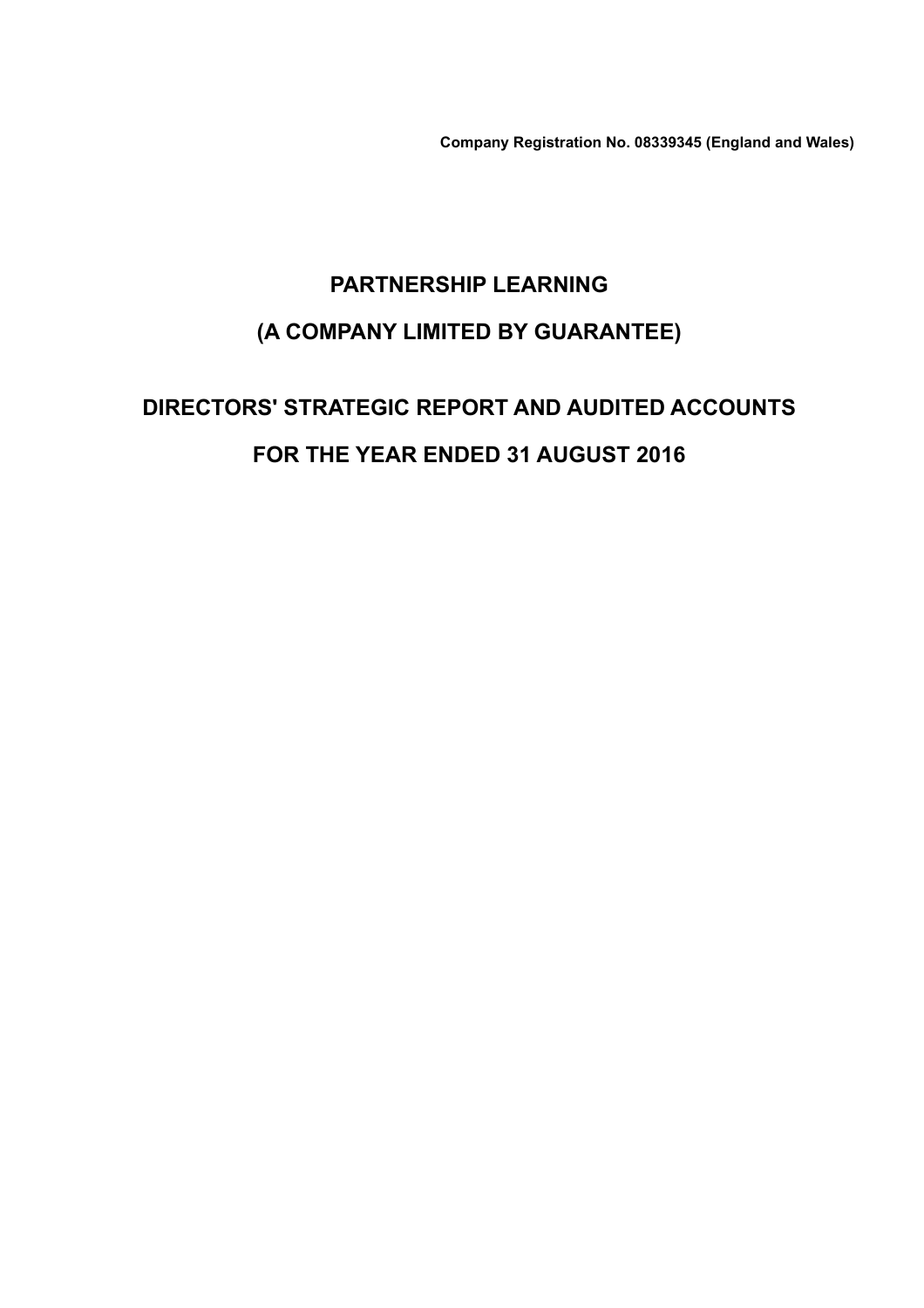### **CONTENTS**

|                                                                            | Page      |
|----------------------------------------------------------------------------|-----------|
| Reference and administrative details                                       | $1 - 2$   |
| Directors' report                                                          | $3 - 8$   |
| Governance statement                                                       | $9 - 11$  |
| Statement on regularity, propriety and compliance                          | 12        |
| Statement of Directors' responsibilities                                   | 13        |
| Independent auditor's report on the accounts                               | $14 - 15$ |
| Independent reporting accountant's report on regularity                    | $16 - 17$ |
| Statement of financial activities including income and expenditure account | $18 - 19$ |
| <b>Balance sheet</b>                                                       | 20        |
| Statement of cash flows                                                    | 21        |
| Notes to the accounts including accounting policies                        | $22 - 42$ |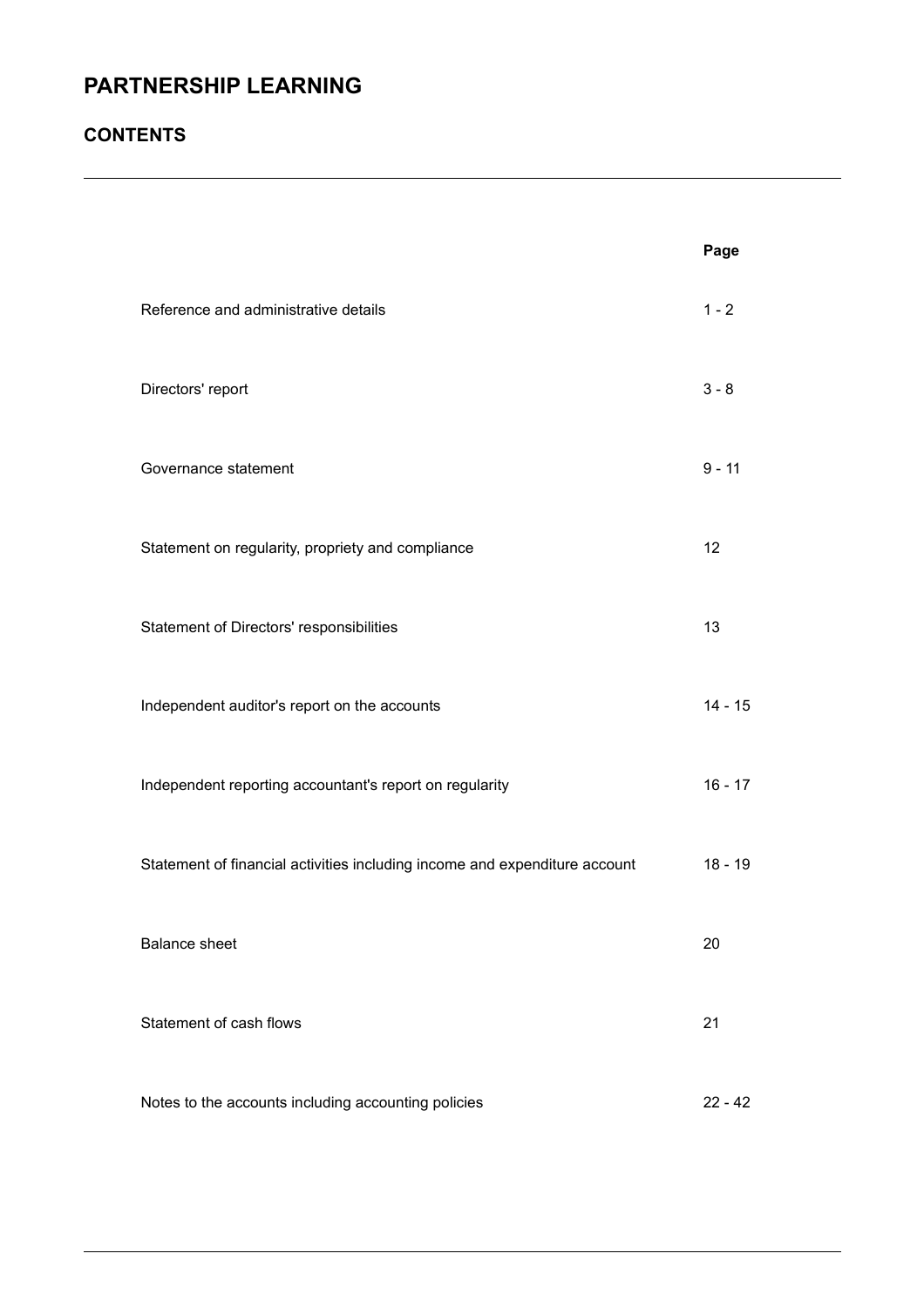### REFERENCE AND ADMINISTRATIVE DETAILS

| <b>Directors</b>                                                                                                                                                                                                                                | D Singleton (Chair)<br>A Lazell<br>D Reedy<br>J Farquharson<br>R Leighton (Accounting Officer)<br>I Rowley<br>S Mubashar (Appointed 3 January 2016)                                                                                                                              |                                                                                                                                                         |  |  |
|-------------------------------------------------------------------------------------------------------------------------------------------------------------------------------------------------------------------------------------------------|----------------------------------------------------------------------------------------------------------------------------------------------------------------------------------------------------------------------------------------------------------------------------------|---------------------------------------------------------------------------------------------------------------------------------------------------------|--|--|
| <b>Members</b>                                                                                                                                                                                                                                  | D Singleton<br>A Moore (Resigned 30/05/2016)<br>L Graham<br>J Cripps<br>H Flint                                                                                                                                                                                                  |                                                                                                                                                         |  |  |
| Senior leadership team                                                                                                                                                                                                                          | R Leighton<br>K Sayers<br>N Ball<br>M Parvez<br>M Auden<br>M Junnix                                                                                                                                                                                                              | - Chief Executive<br>- Director of Operations<br>- Director of Finance<br>- Director of School Improvement<br>- Director of Assets<br>- Director of ICT |  |  |
| <b>Company secretary</b>                                                                                                                                                                                                                        | J Black                                                                                                                                                                                                                                                                          |                                                                                                                                                         |  |  |
| <b>Company registration number</b>                                                                                                                                                                                                              | 08339345 (England and Wales)                                                                                                                                                                                                                                                     |                                                                                                                                                         |  |  |
| <b>Registered office</b>                                                                                                                                                                                                                        | Sydney Russell School<br>Parsloes Ave<br>Dagenham, Essex<br>RM9 5QT                                                                                                                                                                                                              |                                                                                                                                                         |  |  |
| <b>Academies operated</b><br>Riverside Bridge School<br><b>Riverside Primary School</b><br>Eastbury Primary School<br>Riverside School<br>The Sydney Russell School<br>Thames View Junior School<br>Partnership Learning<br>Independent auditor | Location<br>Barking and Dagenham<br>Barking and Dagenham<br>Barking and Dagenham<br>Barking and Dagenham<br>Barking and Dagenham<br>Barking and Dagenham<br>Barking and Dagenham<br>Wilkins Kennedy LLP<br>Greytown House<br>221-227 High Street<br>Orpington<br>Kent<br>BR6 0NZ | <b>CFO</b><br>A Hope<br>S Kinnaird<br>L Hovey<br>A Roberts<br>J Davies<br>S Rider<br>R Leighton                                                         |  |  |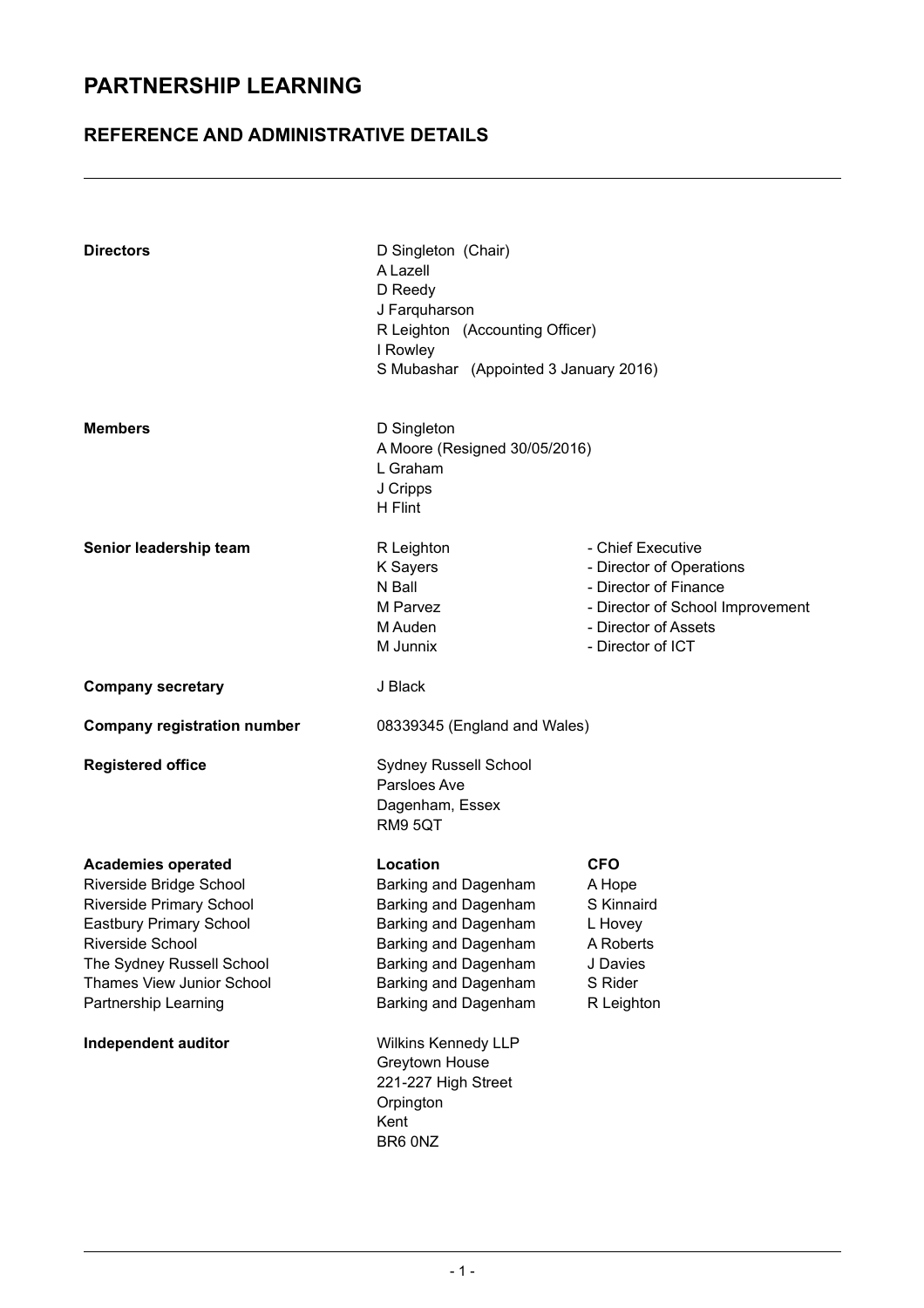### REFERENCE AND ADMINISTRATIVE DETAILS

| <b>Bankers</b>    | Lloyds Bank plc<br>11 Station Parade<br><b>Barking</b><br><b>IG11 8ED</b>          |
|-------------------|------------------------------------------------------------------------------------|
|                   | Santander<br>P.O Box 382<br>21 Prescot St<br>London<br><b>E18AD</b>                |
|                   | The Co-Operative Bank PLC<br>P.O. Box 3<br>11 Market Rd<br><b>Essex</b><br>CM1 1XW |
| <b>Solicitors</b> | Browne Jacobson<br>30 Finsbury Circus<br>London<br>EC2M 7DT                        |

- 2 -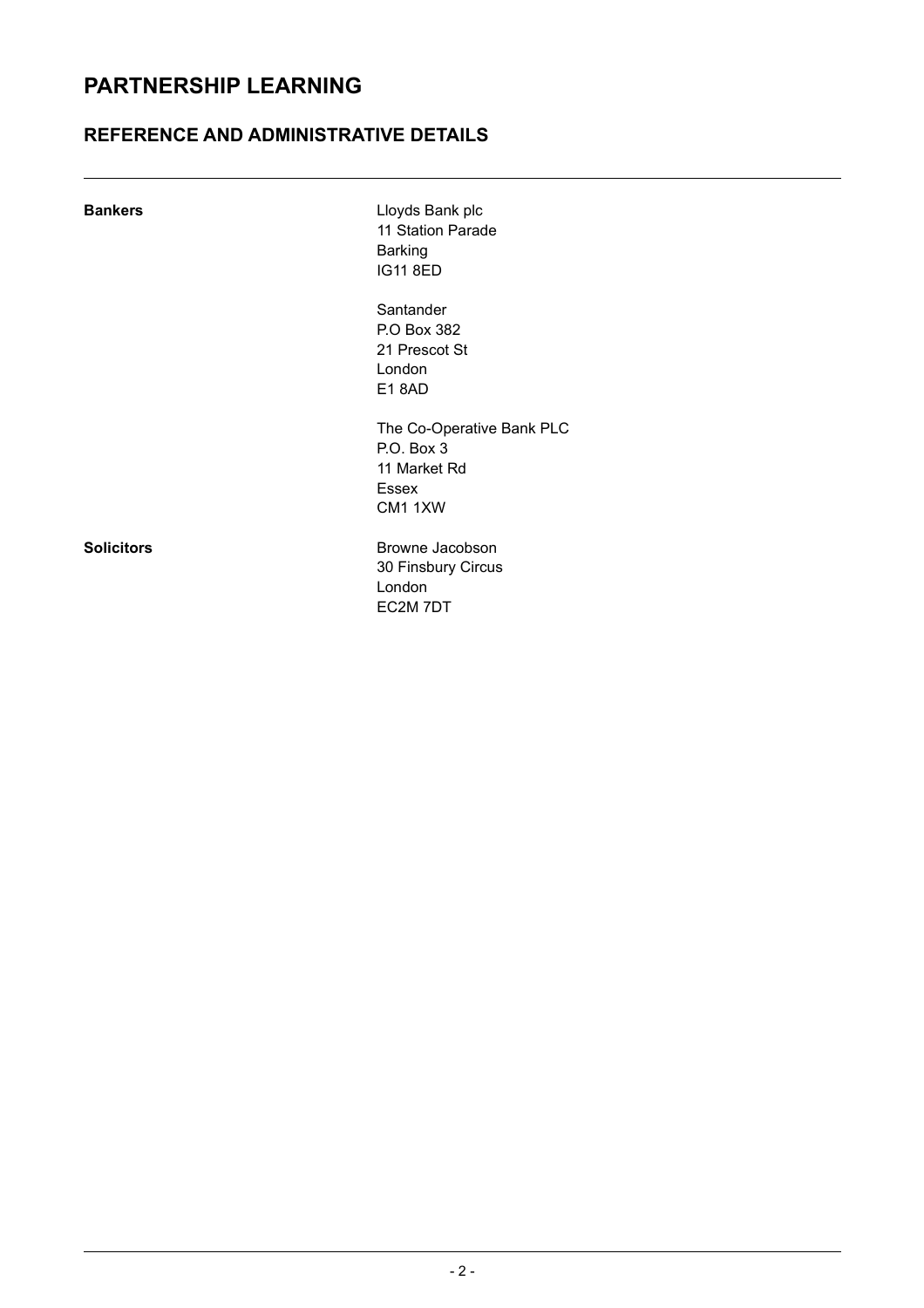### DIRECTORS' REPORT

### FOR THE YEAR ENDED 31 AUGUST 2016

The Directors present their annual report together with the accounts and independent auditor's reports of the charitable company for the period 1 September 2015 to 31 August 2016. The annual report serves the purposes of both a governors' report, and a directors' report under company law.

The Trust operates six academies serving catchment areas in the London Borough of Barking & Dagenham:

- The Sydney Russell School, 4-18 mainstream all through school, approximately 2,000 pupils
- Riverside School, 11-18 mainstream secondary school, approximately 480 pupils
- Thames View Junior School, 7-11 mainstream junior school, approximately 480 pupils
- Riverside Bridge School, 4-16 special school, approximately 30 pupils
- Riverside Primary School, 4-11 primary school, approximately 30 pupils
- Eastbury Primary School, 4-11 primary school, approximately 840 pupils

#### Structure, governance and management

#### **Constitution**

The academy trust is a company limited by guarantee and an exempt charity. The charitable company's memorandum and articles of association are the primary governing documents of the academy trust.

The Directors are the trustees of Partnership Learning and are also the directors of the charitable company for the purposes of company law. Details of the Directors who served during the year are included in the Reference and Administrative Details on page 1.

The Partnership Learning Trust was incorporated on 21 December 2012. Riverside School obtained Academy status from 1 September 2013, Thames View Junior School & The Sydney Russell School obtained Academy status from 1 February 2015, Riverside Bridge School and Riverside Primary School obtained Academy status from 1 September 2015 and Eastbury Primary School achieved Academy status from the 1 April 2016.

The company changed its name from The Partnership Learning Trust to Partnership Learning on 4 December 2014.

#### Members' liability

Each member of the charitable company undertakes to contribute to the assets of the charitable company in the event of it being wound up while they are a member, or within one year after they cease to be a member, such amount as may be required, not exceeding £10, for the debts and liabilities contracted before they ceased to be a member.

#### Principal activities

The principal activity of Partnership Learning is to advance for the public benefit education in the United Kingdom, in particular but without prejudice to the generality of the foregoing, by establishing, maintaining, carrying on, managing and developing schools offering a broad and balanced curriculum ("the mainstream Academies") or educational institutions which are principally concerned with providing full-time or part-time education for children of compulsory school age who, by reason of illness, exclusion from school or otherwise, may not for any period receive suitable education unless alternative provision is made for them ("the alternative provision Academies") or 16 to 19 Academies offering a curriculum appropriate to the needs of its students ("the 16 to 19 Academies") or schools specially organised to make special educational provision for pupils with Special Educational Needs ("the Special Academies").

#### Directors' indemnities

Directors and Governors liability is covered under the Risk Protection Arrangement with the EFA.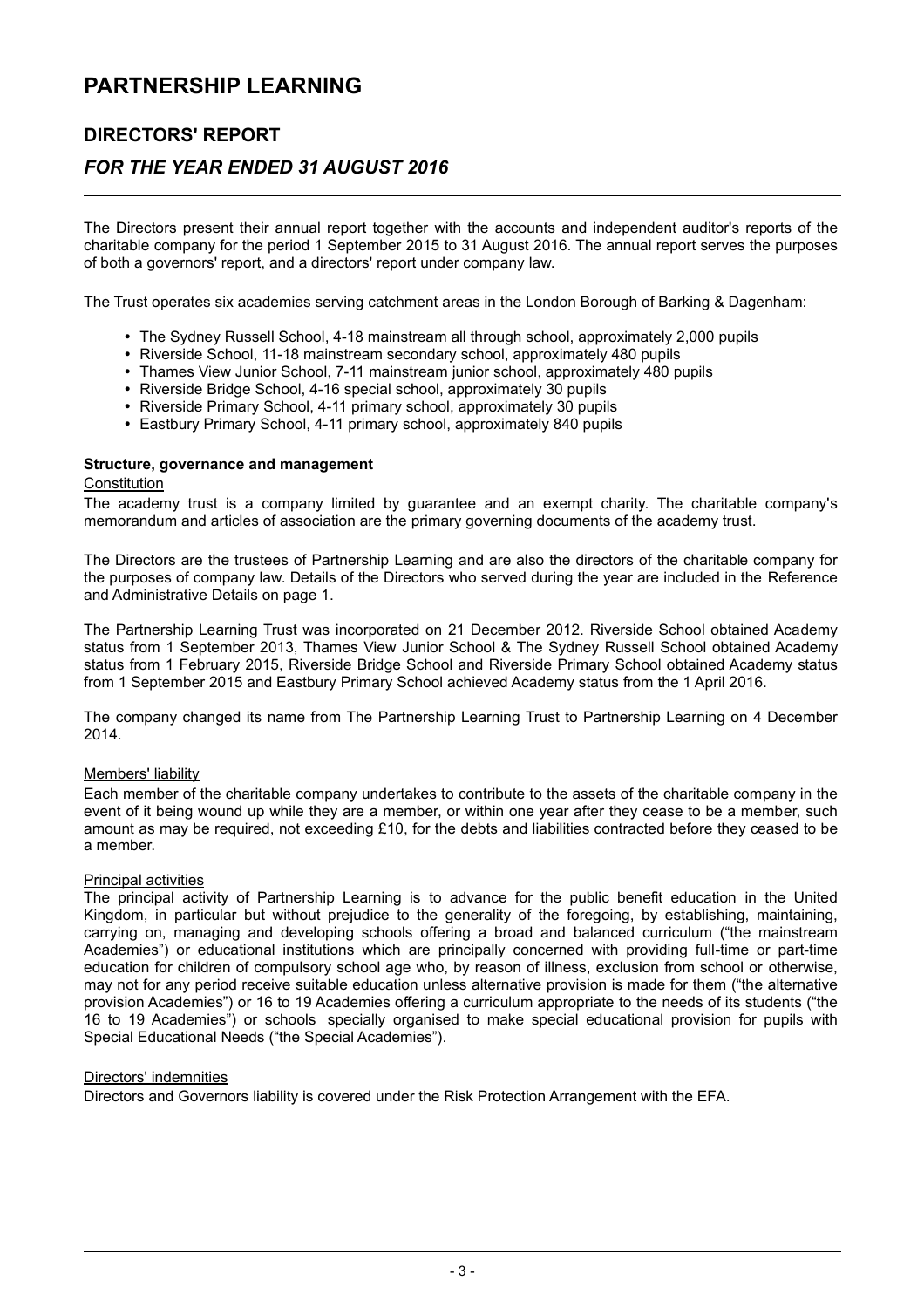### DIRECTORS' REPORT (CONTINUED) FOR THE YEAR ENDED 31 AUGUST 2016

#### Method of recruitment and appointment or election of Directors Members

The Members of the Academy Trust shall comprise:

a. the members of the company on the date of the adoption of the articles (23rd June 2016); and b. any person appointed under Article 15A – ("The Members may agree by passing a special resolution to appoint such additional Members as they think fit") - provided that at any time the minimum number of Members shall not be less than three. An employee of the Academy Trust cannot be a Member of the Academy Trust.

#### Directors/Trustees

The number of Trustees shall be not less than three but (unless otherwise determined by ordinary resolution) shall not be subject to any maximum.

The Academy Trust shall have the following Trustees:

- up to 7 Trustees, appointed under Article 50 ("The Members may appoint by ordinary resolution up to 7 Trustees");

- any Co-opted Trustee appointed under Article 58 ("The Trustees may appoint Co-opted Trustees. A 'Co-opted Trustee' means a person who is appointed to be a Trustee by being Co-opted by Trustees who have not themselves been so appointed. The Trustees may not co-opt an employee of the Academy Trust as a Co-opted Trustee if thereby the number of Trustees who are employees of the Academy Trust would exceed one third of the total number of Trustees including the Chief Executive Officer to the extent he or she is a Trustee.").

Providing that the Chief Executive Officer agrees so to act, the Members may by ordinary resolution appoint the Chief Executive Officer as a Trustee.

The total number of Trustees (including the Chief Executive Officer if they so choose to act as Trustee) who are employees of the Academy Trust shall not exceed one third of the total number of Trustees.

The term of office for any Trustee shall be four years, save that this time limit shall not apply to any post which is held ex officio. Subject to remaining eligible to be a particular type of Trustee, any Trustee may be re-appointed or re-elected at an Annual General Meeting.

#### Policies and procedures adopted for the induction and training of Directors

All new Directors receive an induction'. Directors will also be provided with adequate opportunities to undertake and receive suitable training so as to enable them to undertake their role more effectively.

#### Organisational structure

The structure consists of the following connected elements: the Directors, the Chief Executive, the Local Governing Bodies and the Headteachers.

The Directors are responsible for setting general Trust policy, adopting an annual Trust plan and budget, monitoring the Academies, budget monitoring and making major decisions about the direction of the Academy Trust, capital expenditure and senior staff appointments.

The Chief Executive is the Accounting Officer and is responsible to the Board of Directors for the overall performance of the Trust and its constituent schools.

Local Governing Bodies are responsible for the strategic direction and financial oversight of their schools and holding their Headteacher to account for the performance of the school.

Headteachers are responsible for the overall performance of their schools and meeting the objectives set for them by their Local Governing Body and the Directors.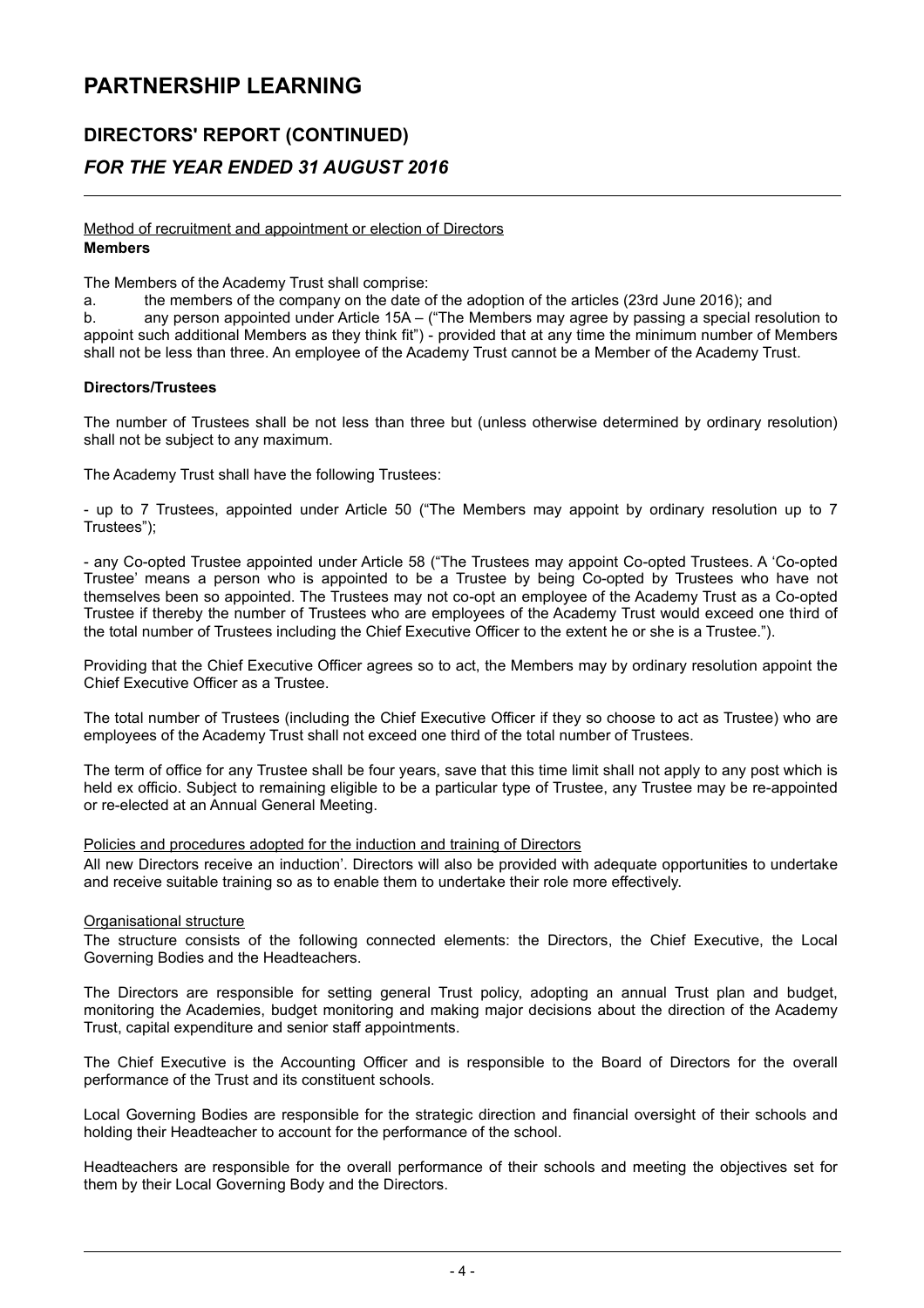### DIRECTORS' REPORT (CONTINUED)

### FOR THE YEAR ENDED 31 AUGUST 2016

Arrangements for setting pay and remuneration of key management personnel

Directors/Trustees receive no pay or remuneration for acting as Directors/Trustees, only approved expenses.

The pay and remuneration of the Chief Executive and Trust central senior management team is set by the Board of Trustees' Personnel and Remuneration Committee, which takes account of market intelligence and benchmarking against similar roles.

The pay and remuneration of Headteachers and senior school staff is set by Local Governing Boards, following the requirements of the School Teachers Pay and Conditions Document.

#### Objectives and activities

#### Objects and aims

The Principal Guiding Aim is to ensure that each student within the Trust's schools has an equal opportunity to experience a whole curriculum that is balanced, relevant and broadly based and which will promote the intellectual, cultural, moral, spiritual, aesthetic and physical development of the individual to the benefit of his or herself, the school and the wider community.

#### Vision

The Trust's Vision is to maximise social mobility and personal and community well-being by giving pupils in all its schools the same opportunities as their most favoured peers:

- consistently good teaching;
- schools organised around the aptitude profile and potential of their pupils; and
- wide-ranging enrichment activities to develop confidence, oracy and resilience;

ensuring all pupils achieve the best possible outcomes and successful transitions to further study and working life.

The main objective of Partnership Learning during the year to 31 August 2016 was to continue to develop its new role as a Multi-Academy Trust and work towards achieving its vision.

#### Objectives, strategies and activities

#### Public benefit

The Directors have complied with their duty to have due regard to the guidance on public benefit issued by the Charity Commission in exercising their powers and duties. In particular, the Directors consider how planned activities will contribute to the aims and objectives they have set.

#### Admissions arrangements

Partnership Learning's schools adhere to the admissions criteria of the London Borough of Barking & Dagenham - the main entry criterion in the event of over subscription being distance from home to school.

#### Strategic report

#### Achievements and performance

Partnership Learning has high aspirations for its students and a drive for continuous improvement. The Trust's analysis of examination/test performance is thorough, and much use is made of performance and benchmarking data from a range of sources.

Current pupil assessments show that the Trust's schools are on track to meet their targets in all main achievement measures.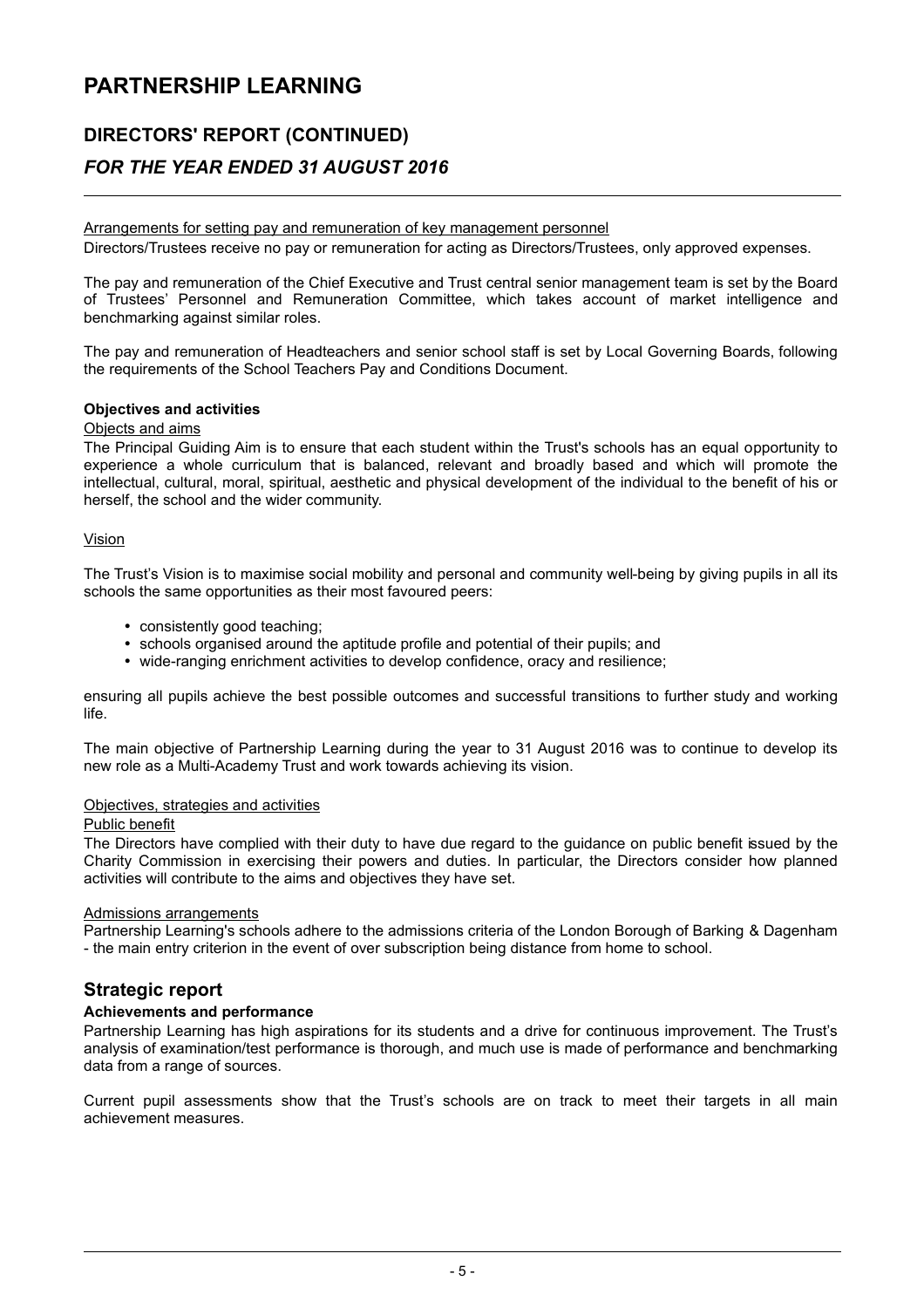### DIRECTORS' REPORT (CONTINUED) FOR THE YEAR ENDED 31 AUGUST 2016

#### Key performance indicators

The key performance indicators include monitoring of expenditure of EFA grant funding. The levels of capital expenditure for new facilities together with actual and projected cash flow and reserves have also been monitored. These items are all reported in the financial statements.

#### Going concern

After making appropriate enquiries, the board of directors has a reasonable expectation that the academy trust has adequate resources to continue in operational existence for the foreseeable future. For this reason the board of directors continues to adopt the going concern basis in preparing the accounts. Further details regarding the adoption of the going concern basis can be found in the statement of accounting policies.

#### Financial review

Most of the Academy Trust's income is obtained from the Education Funding Agency (EFA) in the form of recurrent grants, some of which are restricted to particular purposes. The grants received from the EFA during the year ended 31 August 2016 and the associated expenditure are shown as restricted funds in the Statement of Financial Activities.

The Academy Trust also receives grants for fixed assets from the EFA. In accordance with the Charities Statement of Recommended Practice, 'Accounting and Reporting by Charities' (SORP 2015), such grants are shown in the Statement of Financial Activities as restricted income in the fixed asset fund. The restricted fixed asset fund balance is reduced by annual depreciation charges over the expected useful life of the assets concerned.

During the year ended 31 August 2016, total expenditure of £25,618k (2015: £11,259k) was met by recurrent grant funding from the EFA together with other incoming resources. The excess of expenditure over income for the year (excluding restricted fixed asset funds and transfers to restricted fixed asset funds) was £1,090k (2015: £1,021k (income over expenditure)).

At 31 August 2016 the net book value of fixed assets was £60,465k (2015:£42,581k). Movements in tangible fixed assets are shown in Note 11 to the financial statements. The assets were used exclusively for providing education and the associated support services to the pupils of the Academy Trust's schools.

The London Borough of Barking and Dagenham Local Government Pension Fund, in which the Academy participates, showed a deficit of £4,227k (2015:£1,399k) at 31 August 2016.

#### Reserves policy

The Directors review the reserve levels of the Trust annually. This review encompasses the nature of income and expenditure streams, the need to match income with commitments and the nature of reserves. The Directors have determined that the appropriate level of unrestricted funds should be equivalent 5% of budgeted income, approximately £1,500K (2015: £1,000k).

The reason for this is to provide sufficient working capital to cover delays between spending and receipt of grants and to provide a cushion to deal with unexpected emergencies such as urgent maintenance. The academy's current level of unrestricted funds of £1,091k (2015: £788k) (total funds less the amount held in fixed assets and restricted funds).

The directors are hoping to increase the level of unrestricted funds in the future.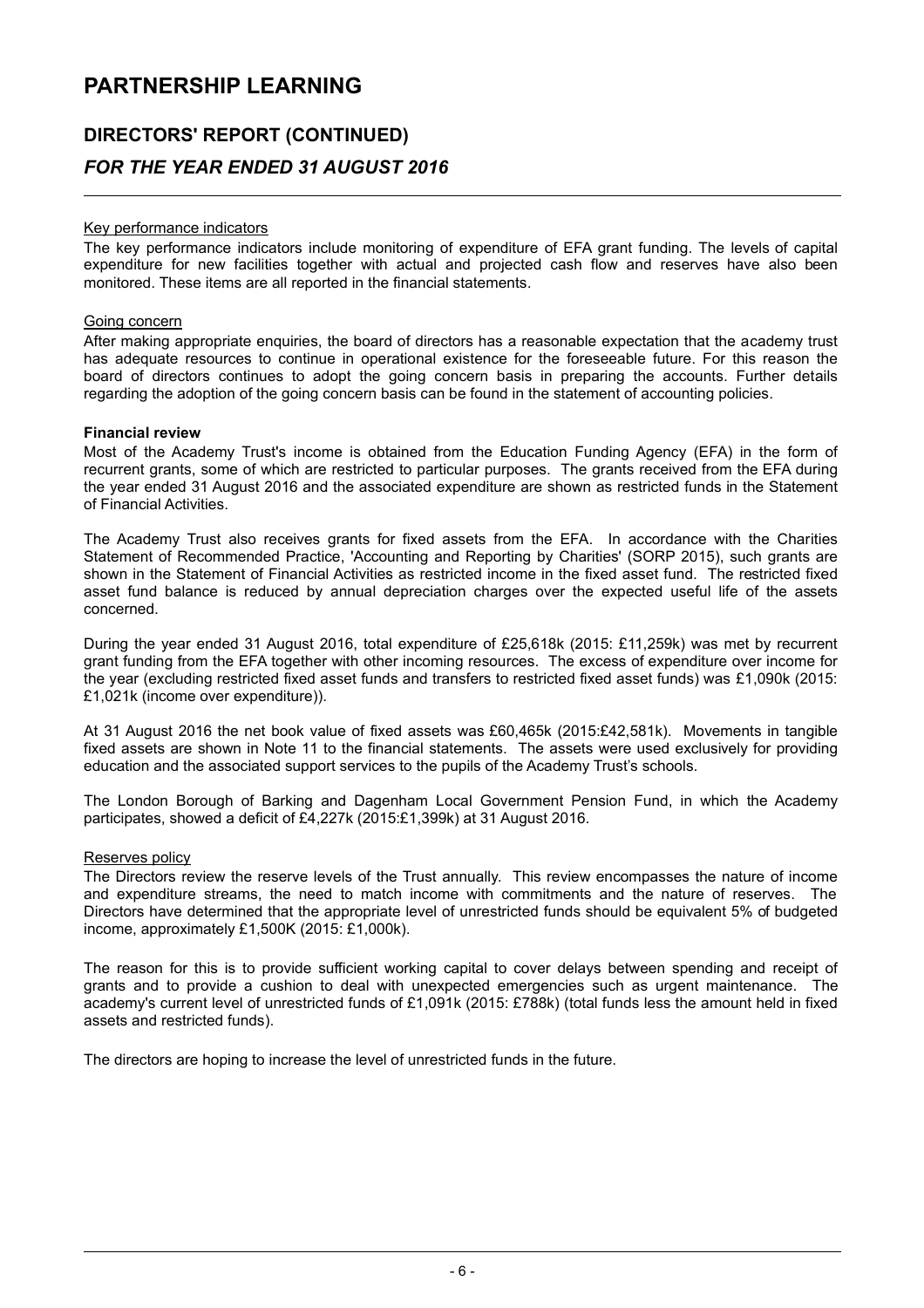### DIRECTORS' REPORT (CONTINUED) FOR THE YEAR ENDED 31 AUGUST 2016

#### Investment policy and powers

Under the Memorandum and Articles of Association, the Academy Trust has the power to invest funds not immediately required for its own purposes, in any way the Directors see fit. The organisation has a positive cash balance to cover eventualities and unforeseen expenses. The banking facilities are reviewed on a regular basis.

#### Financial position

The Academy Trust held fund balances at 31 August 2016 of £55,616k (2015:£42,393k) comprising £54,525k (2015:£41,605k) of restricted funds and £1,091k (2015:£788k) of unrestricted general funds. Of the restricted funds £58,608k (2015:£41,671k) is represented by tangible fixed assets and £144k (2015:£1,333k) of general restricted funds.

The pension reserve which is considered part of restricted funds was £4,227k (2015:£1,399k) in deficit.

#### Principal risks and uncertainties

The Directors have assessed the major risks to which the Academy Trust is exposed, in particular those relating to the specific teaching, provision of facilities and other operational areas of the Academy Trust, and its finances. The Directors have implemented a number of systems to assess risks that its schools face, especially in the operational areas (e.g. in relation to teaching, health and safety, bullying and school trips) and in relation to the control of finance. The Directors have introduced systems, including operational procedures and internal financial controls in order to minimise risk. Where significant financial risk still remains they have ensured they have adequate insurance cover. The Academy Trust has an effective system of internal financial controls and this is explained in more detail in the Governance Statement on page 8.

The principal risks and uncertainties that Partnership Learning faces are:

#### Pupil achievement risks

Mitigation: Directors ensure rigorous monitoring and data collection processes are in place to alert them to any signs of deteriorating standards of achievement in their schools. A team of School Improvement Advisers works with schools to ensure a programme of continuous improvement. The programme consists of support provided centrally from Partnership Learning, school to school support from the Trust's schools and brokered external support if needed. The schools in the Trust work together to raise standards for all pupils in order to ensure they attain the very best outcomes.

#### Potential of reduced funding and cash flow

Mitigation: The Trust models financial scenarios based on high, medium and low income levels and keeps expenditure tightly under review to remain responsive to any fluctuations. The Trust works hard to develop robust pupil recruitment policies with its schools to underpin core pupil numbers, which is the main driver of funding, and to react quickly to any falling pupil numbers by adjusting expenditure accordingly. The Trust also continually seeks to widen its range of income streams, for instance by selling services outside the Trust.

#### Provision of Facilities

Mitigation: The Trust protects against major facilities risks (fire, theft, etc) through insurance via the Risk Protection Arrangement (RPA) scheme, which is backed by the UK government. Day to day operational risks relating to the ongoing maintenance of these facilities is mitigated through a process of annual condition surveys and work with schools to ensure that operational and legislative requirements are met. The Trust is anticipating that it will become eligible for a School Condition Allocation in 2016/17, which will provide additional resources to directly support maintenance of school estates.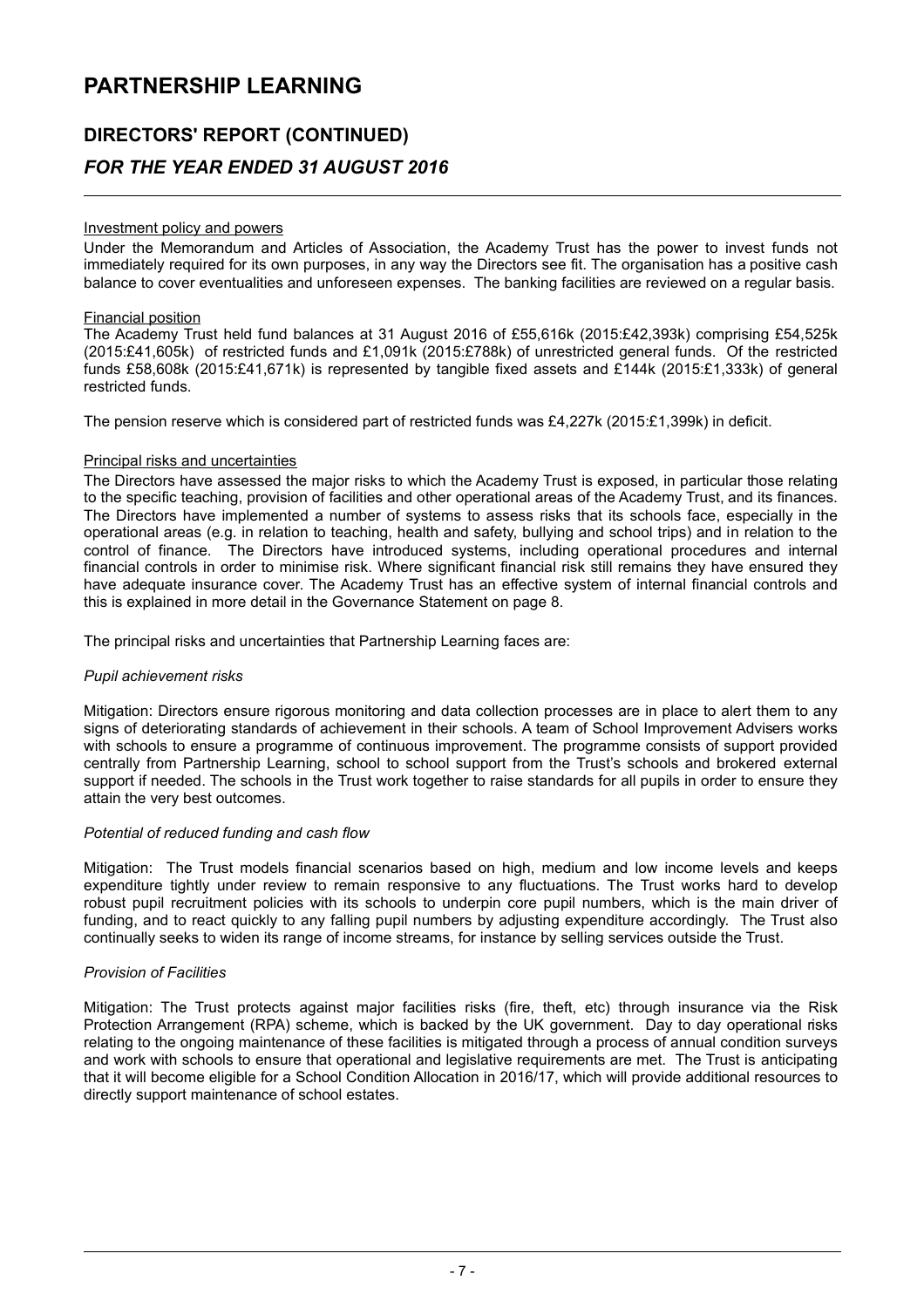### DIRECTORS' REPORT (CONTINUED)

### FOR THE YEAR ENDED 31 AUGUST 2016

Financial and risk management objectives and policies The financial risks which Partnership Learning is exposed to relate primarily to

- change in government and legislation
- potential of reduced funding and cash flow
- reduction in student numbers

A risk arises in relation to the defined benefit pension scheme, due to the fact that there is a deficit of £4,227k (2015:£1,399k).

#### Plans for future periods

Partnership Learning will work to maintain the performance of its students at all levels. Additionally, it will continue its efforts to improve the achievements of its students, not only in academic subjects but also in extracurricular activities and in essential life skills; so as to increase the number of opportunities open to its students when they move on to higher education and ultimately employment. Directors recognize that through good financial management they wish to be able to maintain and improve the quality of the built environment of the Trust's schools including staff and student facilities. A planned maintenance programme will be developed and implemented to maintain and improve the Trust's schools' facilities. The Trust has been approved to open an additional new free school in September 2017. The Trust is also awaiting the outcome of bids for three other free schools: Greatfields Primary School (primary) Mallard Primary School (primary) Beam High School (secondary). A combination of continued growth in its existing schools and the new openings will see projected total pupil numbers in the Trust rise steadily from the current 3,860 to over 8,000 by 2024.The Trust also expects to add a minimum of two additional existing schools during the coming academic year (2016-17): Albany School (secondary) in the London Borough of Havering and Futures Community College (secondary) in Southend.

#### Auditor

In so far as the Directors are aware:

- there is no relevant audit information of which the charitable company's auditor is unaware; and
- the Directors have taken all steps that they ought to have taken to make themselves aware of any relevant audit information and to establish that the auditor is aware of that information.

The directors' report, incorporating a strategic report, was approved by order of the board of directors, as the company directors, on 06 April 2017 and signed on its behalf by:

D Singleton Chair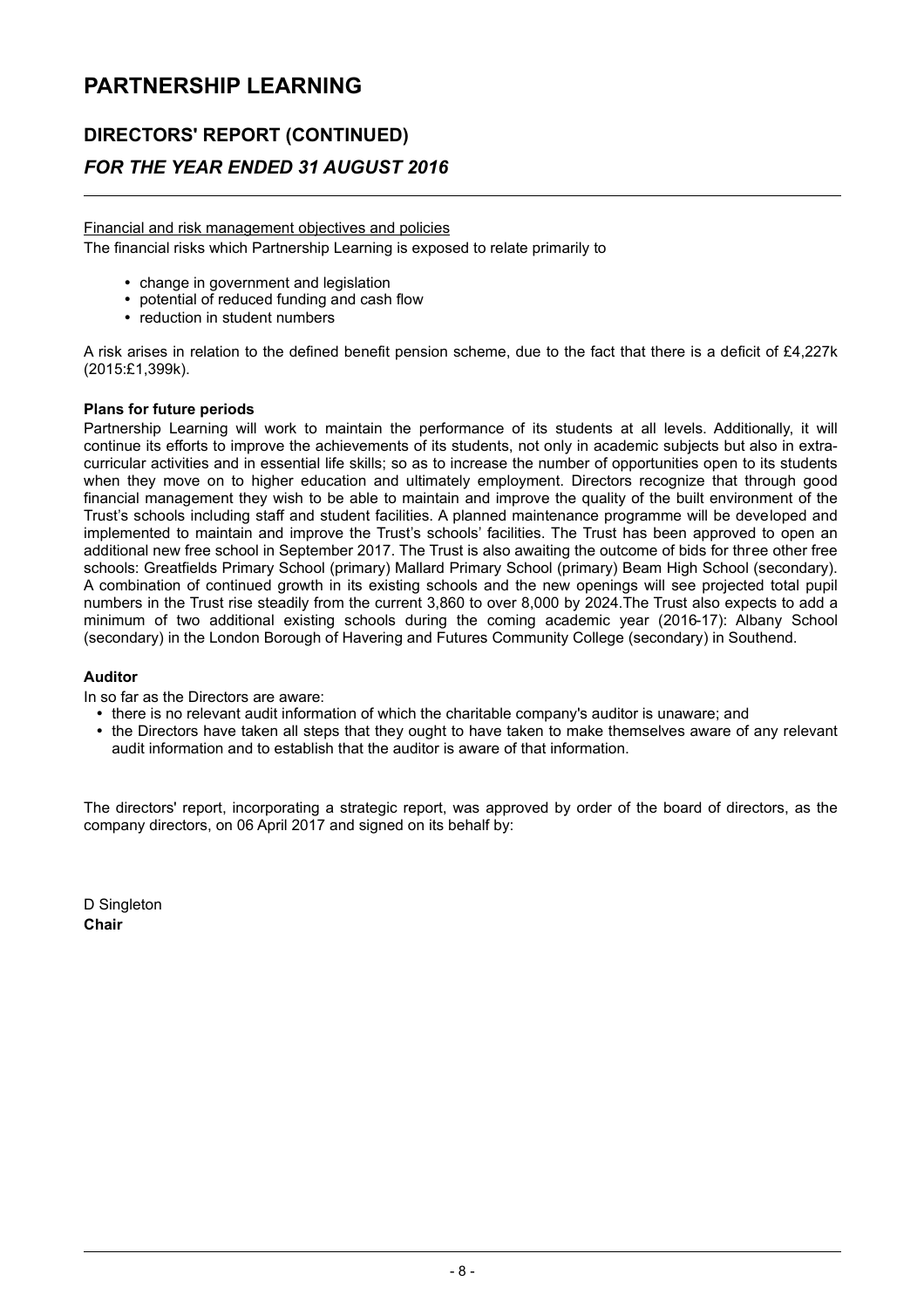### GOVERNANCE STATEMENT

### FOR THE YEAR ENDED 31 AUGUST 2016

#### Scope of responsibility

As Directors we acknowledge we have overall responsibility for ensuring that Partnership Learning has an effective and appropriate system of control, financial and otherwise. However, such a system is designed to manage rather than eliminate the risk of failure to achieve business objectives, and can provide only reasonable and not absolute assurance against material misstatement or loss.

The board of directors has delegated the day-to-day responsibility to the CFO, as accounting officer, for ensuring financial controls conform with the requirements of both propriety and good financial management and in accordance with the requirements and responsibilities assigned to it in the funding agreement between Partnership Learning and the Secretary of State for Education. They are also responsible for reporting to the board of directors any material weaknesses or breakdowns in internal control.

#### Governance

The information on governance included here supplements that described in the Directors' Report and in the Statement of Directors' Responsibilities. The board of directors has formally met four times during the year. Attendance during the year at meetings of the board of directors was as follows:

| <b>Directors</b>                      | <b>Meetings attended</b> | Out of possible |  |
|---------------------------------------|--------------------------|-----------------|--|
| D Singleton (Chair)                   | 4                        | $\overline{4}$  |  |
| A Lazell                              | 3                        | 4               |  |
| D Reedy                               | 4                        | 4               |  |
| J Farquharson                         |                          | 4               |  |
| R Leighton (Accounting Officer)       | 4                        | 4               |  |
| I Rowley                              | 4                        | 4               |  |
| S Mubashar (Appointed 3 January 2016) | 3                        | 3               |  |

The only change in the composition of the board of trustees during the 2015-16 year was the addition of S Mubashar as a Director/Trustee. Mr Mubashar was recommended to the Board by the Academies Ambassadors organisation and brought expertise from risk management in the banking sector. The main challenge for the Board during the year has been ensuring that the rapid growth of the Trust has not compromised standards and quality of delivery.

The audit and finance committee is a sub-committee of the main board of directors. Its purpose is to oversee External Audit, the Internal Controls Framework (including Internal Audit), Financial Management & Policies and General Financial Matters.

Attendance at meetings in the year was as follows:

| <b>Directors</b>                | <b>Meetings attended</b> | Out of possible |  |
|---------------------------------|--------------------------|-----------------|--|
| A Lazell                        | 3                        | 4               |  |
| D Reedy                         | 4                        | $\overline{4}$  |  |
| J Farquharson                   | 0                        |                 |  |
| R Leighton (Accounting Officer) | 4                        |                 |  |

#### Review of value for money

As accounting officer the CFO has responsibility for ensuring that the academy trust delivers good value in the use of public resources. The accounting officer understands that value for money refers to the educational and wider societal outcomes achieved in return for the taxpayer resources received.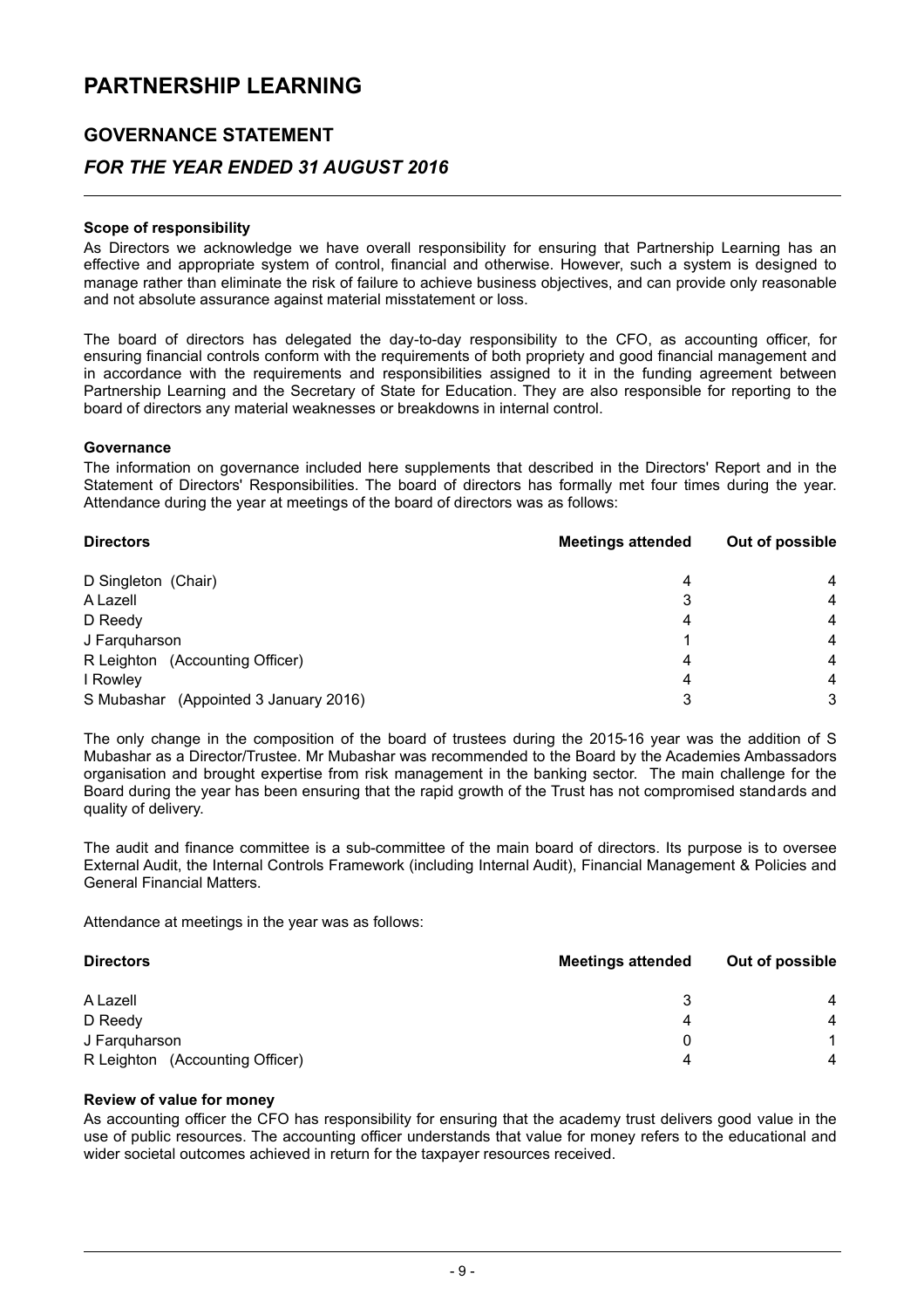### GOVERNANCE STATEMENT (CONTINUED)

### FOR THE YEAR ENDED 31 AUGUST 2016

The Board of Directors are committed to achieving ʻValue for Money' in all decisions made. The Board of Directors use the principles of ʻValue for Money' as they commit to securing continuous improvement across the trust through:

- Regularly reviewing the functions of the Trust and its schools, challenging how and why services are provided and setting targets and performance indicators for improvement;
- Monitoring outcomes and comparing performance within the Trust, both between schools in the Trust and with other schools;
- Consulting appropriate stakeholders before major decisions are made, in line with the scheme of financial delegation;
- Promoting fair competition through quotations and tenders to ensure that goods and services are procured in the most economic, efficient and effective way.

#### The purpose of the system of internal control

The system of internal control is designed to manage risk to a reasonable level rather than to eliminate all risk of failure to achieve policies, aims and objectives. It can therefore only provide reasonable and not absolute assurance of effectiveness. The system of internal control is based on an on-going process designed to identify and prioritise the risks to the achievement of academy trust policies, aims and objectives, to evaluate the likelihood of those risks being realised and the impact should they be realised, and to manage them efficiently, effectively and economically. The system of internal control has been in place in Partnership Learning for the period 1 September 2015 to 31 August 2016 and up to the date of approval of the annual report and accounts.

#### Capacity to handle risk

The board of Directors has reviewed the key risks to which the academy trust is exposed together with the operating, financial and compliance controls that have been implemented to mitigate those risks. The board of Directors is of the view that there is a formal ongoing process for identifying, evaluating and managing the academy trust's significant risks that has been in place for the period 1 September 2015 to 31 August 2016 and up to the date of approval of the annual report and accounts. This process is regularly reviewed by the board of **Directors** 

#### The risk and control framework

The academy trust's system of internal financial control is based on a framework of regular management information and administrative procedures including the segregation of duties and a system of delegation and accountability. In particular it includes:

- comprehensive budgeting and monitoring systems with an annual budget and periodic financial reports which are reviewed and agreed by the board of directors;
- regular reviews by the finance and general purposes committee of reports which indicate financial performance against the forecasts and of major purchase plans, capital works and expenditure programmes;
- setting targets to measure financial and other performance;
- clearly defined purchasing (asset purchase or capital investment) guidelines;
- delegation of authority and segregation of duties;
- identification and management of risks.

The board of directors has considered the need for a specific internal audit function and has decided not to appoint a responsible officer. However the Directors have appointed Essex County Council as Internal Auditor  $(IA)$ .

The checks carried out in the period included:

- testing of payroll systems
- testing of purchase systems
- testing of control account/ bank reconciliations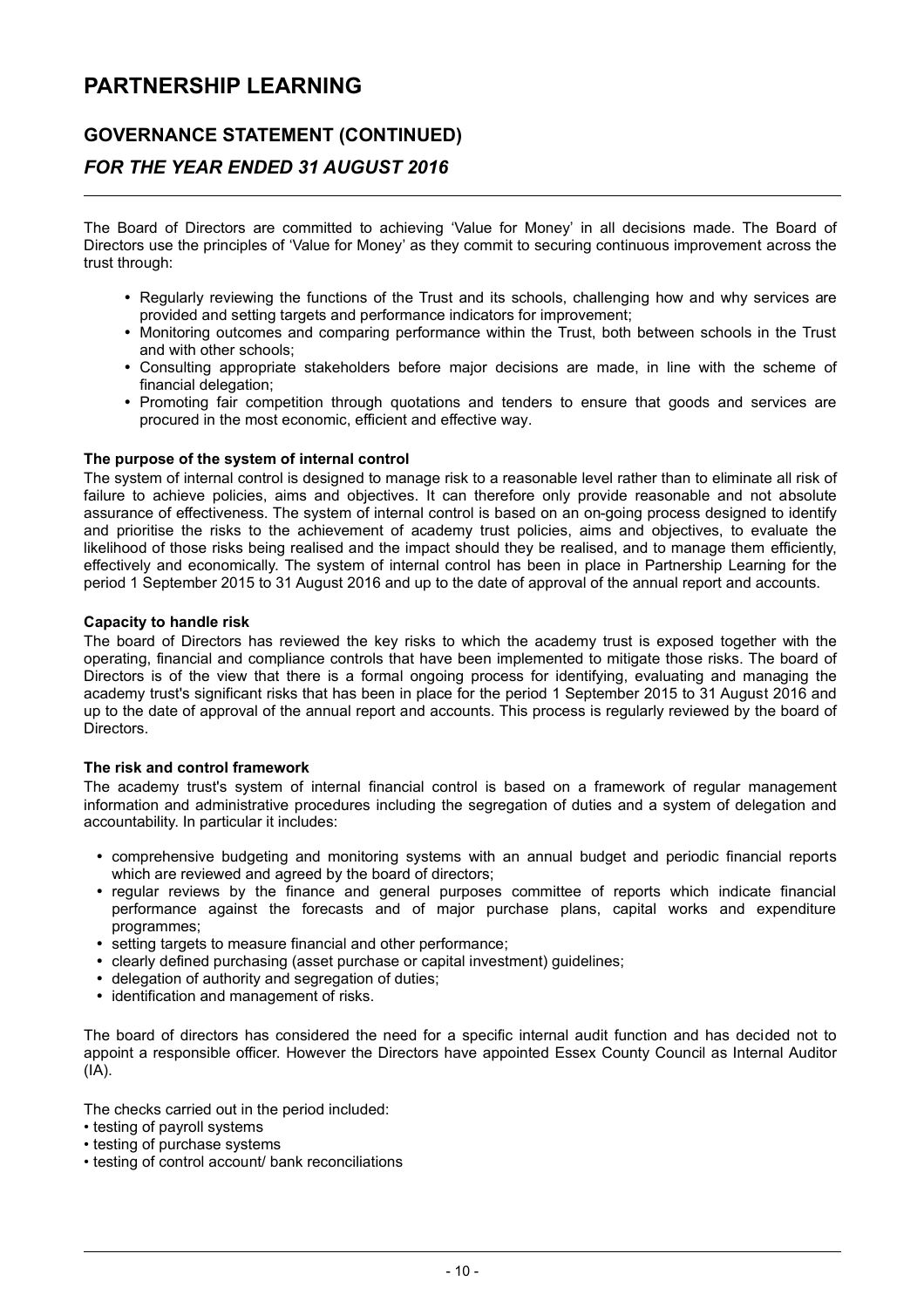### GOVERNANCE STATEMENT (CONTINUED)

### FOR THE YEAR ENDED 31 AUGUST 2016

The internal auditor will be providing, on a termly basis, reports to the Board of Directors on financial matters and performing a range of checks on the Academy Trust's financial systems. The internal auditor will be providing on a termly basis; the internal auditor reports to the Board of Directors on the operation of the systems of control and on the discharge of the Board of Director's financial responsibilities.

The Academy Trust confirms that the internal auditors have delivered their schedule of work as planned, that any material control issues arising as a result of this work have been reported to the Audit and Finance Committee and, if relevant, remedial action is being taken to rectify the issues.

#### Review of effectiveness

As accounting officer the CFO has responsibility for reviewing the effectiveness of the system of internal control. During the year in question the review has been informed by:

- the work of the internal auditor;
- the work of the external auditor;
- the financial management and governance self-assessment process;
- the work of the executive managers within the academy trust who have responsibility for the development and maintenance of the internal control framework.

The accounting officer has been advised of the implications of the result of their review of the system of internal control by the finance committees and a plan to address weaknesses and ensure continuous improvement of the system is in place.

Approved by order of the board of directors on 06 April 2017 and signed on its behalf by:

D Singleton R Leighton

Chair **Chair Chair Chair Chair Chair Chair Chair Chair Chair Chair Chair Chair Chair Chair Chair Chair Chair Chair Chair Chair Chair Chair Chair Chair Chair Chair Chair**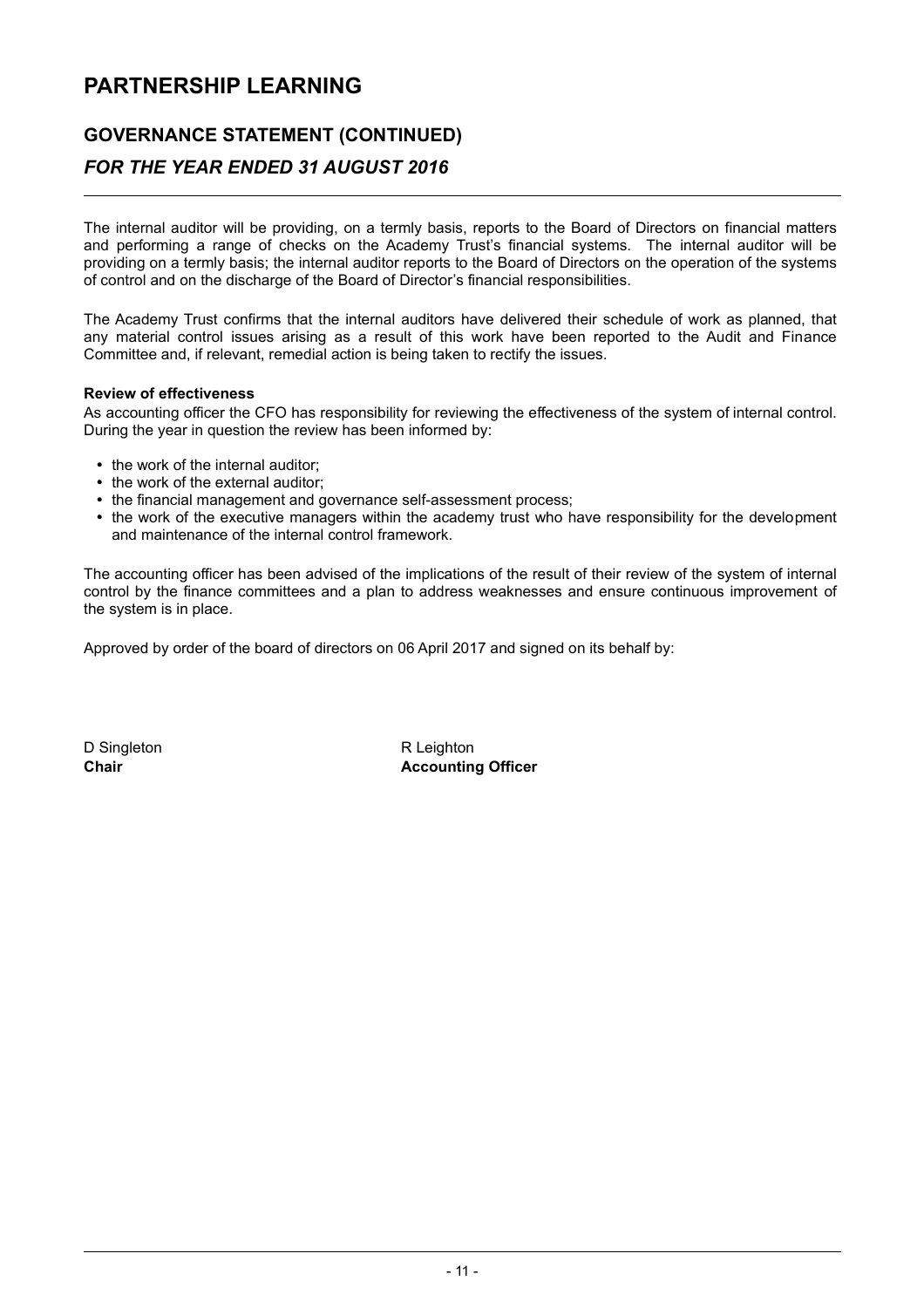### STATEMENT OF REGULARITY, PROPRIETY AND COMPLIANCE

### FOR THE YEAR ENDED 31 AUGUST 2016

As accounting officer of Partnership Learning I have considered my responsibility to notify the academy trust board of directors and the Education Funding Agency of material irregularity, impropriety and non-compliance with EFA terms and conditions of funding, under the funding agreement in place between the academy trust and the Secretary of State for Education. As part of my consideration I have had due regard to the requirements of the Academies Financial Handbook 2015.

I confirm that I and the academy trust's board of directors are able to identify any material irregular or improper use of funds by the academy trust, or material non-compliance with the terms and conditions of funding under the academy trust's funding agreement and the Academies Financial Handbook.

During the year monthly internal control procedures in relation to the reconciliation of control accounts were not always adhered to, as a result of which extensive additional accounting work was required at the year end to correct the mispostings particularly in regard to the Bursary bank account. Since the year end a new Chief Financial Officer (CFO) has been appointed and is ensuring that internal control procedures are being followed.

During the year it was also noted that the staff procurement policy was not adhered to in relation to staff expenses reclaimed and appropriate authorisation was not received before expenses paid out. Procedures for approval of staff expenses have been tightened and will be monitored by the CFO.

I confirm that no instances of material irregularity, impropriety or funding non-compliance have been discovered to date except for that noted above. If any instances are identified after the date of this statement, these will be notified to the board of directors and EFA.

R Leighton Accounting Officer

06 April 2017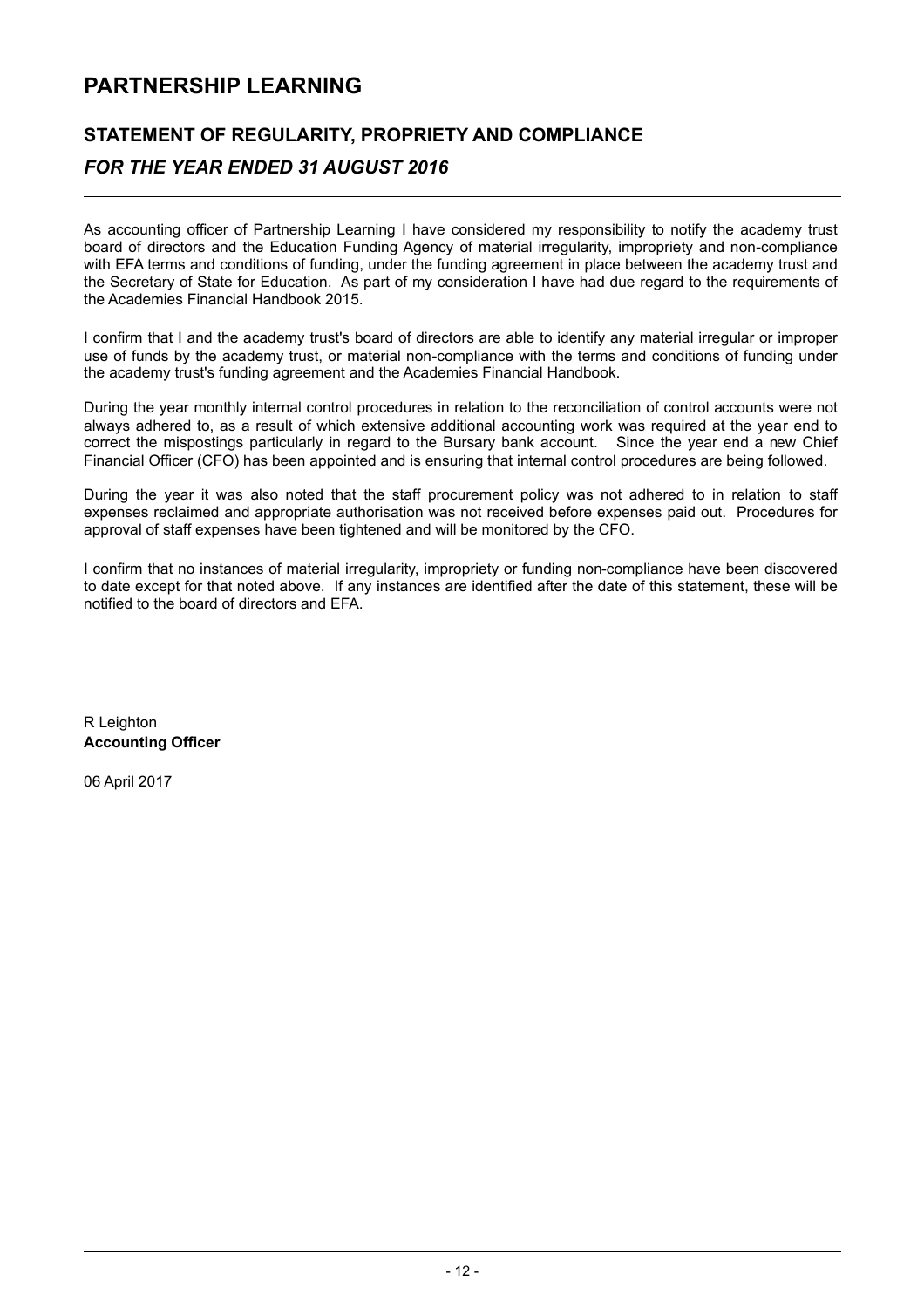### STATEMENT OF DIRECTORS' RESPONSIBILITIES

### FOR THE YEAR ENDED 31 AUGUST 2016

The directors (who also act as trustees for Partnership Learning) are responsible for preparing the Directors' Report and the accounts in accordance with the Annual Accounts Direction issued by the Education Funding Agency, United Kingdom Accounting Standards (United Kingdom Generally Accepted Accounting Practice) and applicable law and regulations.

Company law requires the Directors to prepare accounts for each financial year. Under company law the Directors must not approve the accounts unless they are satisfied that they give a true and fair view of the state of affairs of the charitable company and of its incoming resources and application of resources, including its income and expenditure, for that period.

In preparing these accounts, the Directors are required to:

- select suitable accounting policies and then apply them consistently;
- . observe the methods and principles in the Charities SORP 2015 and the Academies Accounts Direction 2015 to 2016;
- make judgements and accounting estimates that are reasonable and prudent;
- state whether applicable UK Accounting Standards have been followed, subject to any material departures disclosed and explained in the accounts; and
- prepare the accounts on the going concern basis unless it is inappropriate to presume that the charitable company will continue in business.

The Directors are responsible for keeping adequate accounting records that are sufficient to show and explain the charitable company's transactions and disclose with reasonable accuracy at any time the financial position of the charitable company and enable them to ensure that the accounts comply with the Companies Act 2006. They are also responsible for safeguarding the assets of the charitable company and hence for taking reasonable steps for the prevention and detection of fraud and other irregularities.

The Directors are responsible for ensuring that in its conduct and operation the charitable company applies financial and other controls, which conform with the requirements both of propriety and of good financial management. They are also responsible for ensuring that grants received from EFA/DfE have been applied for the purposes intended.

The Directors are responsible for the maintenance and integrity of the corporate and financial information included on the charitable company's website. Legislation in the United Kingdom governing the preparation and dissemination of accounts may differ from legislation in other jurisdictions.

Approved by order of the board of directors on 06 April 2017 and signed on its behalf by:

D Singleton Chair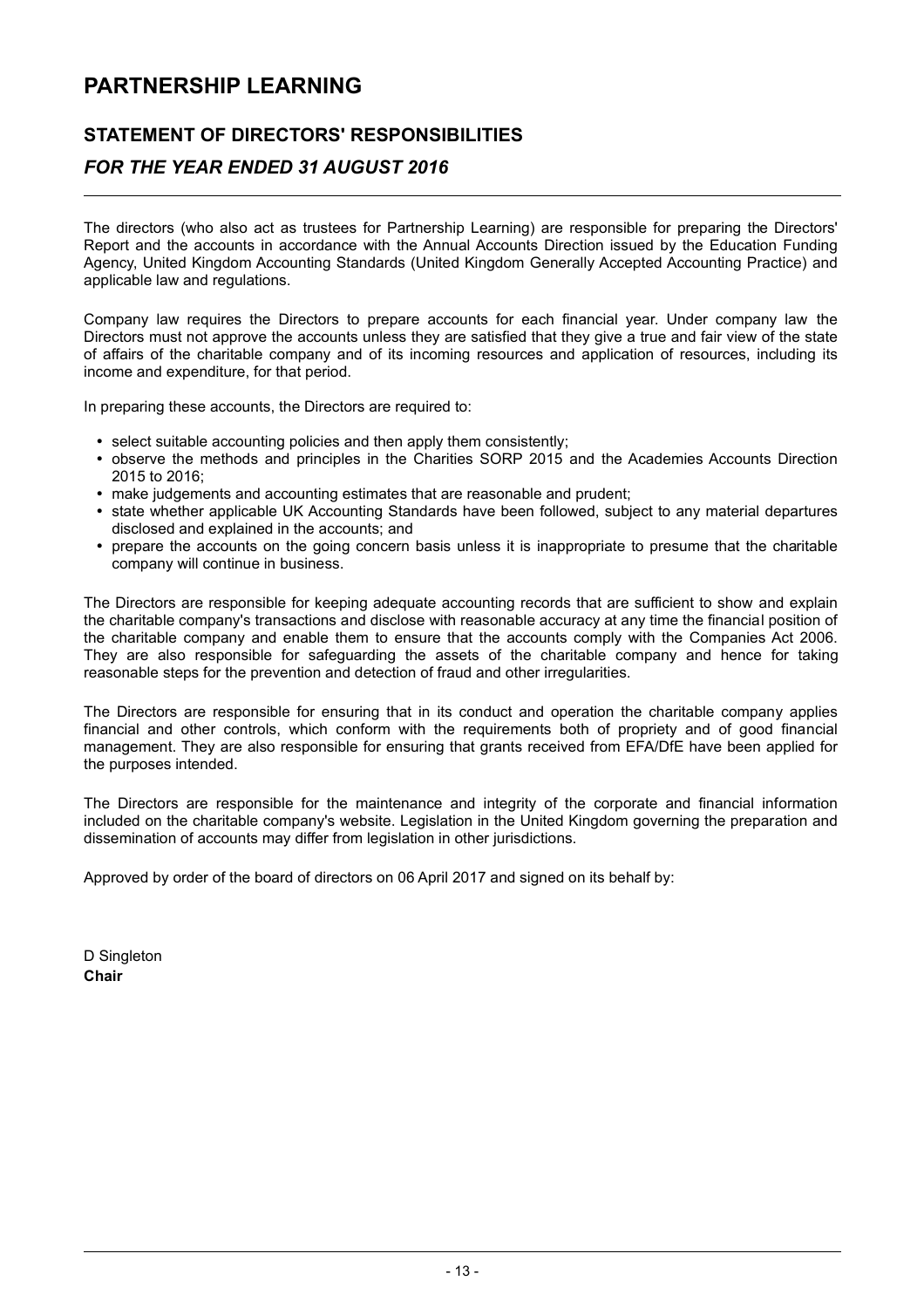### INDEPENDENT AUDITOR'S REPORT ON THE ACCOUNTS TO THE MEMBERS OF PARTNERSHIP LEARNING

We have audited the accounts of Partnership Learning for the year ended 31 August 2016 set out on pages 18 to 42. The financial reporting framework that has been applied in their preparation is applicable law and United Kingdom Accounting Standards (United Kingdom Generally Accepted Accounting Practice), including FRS 102 'The Financial Reporting Standard applicable in the UK and Republic of Ireland', the Charities SORP 2015 and the Academies Accounts Direction 2015 to 2016 issued by the Education Funding Agency.

This report is made solely to the charitable company's members, as a body, in accordance with Chapter 3 of Part 16 of the Companies Act 2006. Our audit work has been undertaken so that we might state to the charitable company's members those matters we are required to state to them in an auditor's report and for no other purpose. To the fullest extent permitted by law, we do not accept or assume responsibility to anyone other than the charitable company and its members as a body, for our audit work, for this report, or for the opinions we have formed.

#### Respective responsibilities of Directors and auditors

As explained more fully in the Directors' Responsibilities Statement set out on page 13, the directors, who also act as trustees for the charitable activities of Partnership Learning, are responsible for the preparation of the accounts and for being satisfied that they give a true and fair view. Our responsibility is to audit and express an opinion on the accounts in accordance with applicable law and International Standards on Auditing (UK and Ireland). Those standards require us to comply with the Auditing Practices Board's Ethical Standards for Auditors.

#### Scope of the audit of the accounts

An audit involves obtaining evidence about the amounts and disclosures in the accounts sufficient to give reasonable assurance that the accounts are free from material misstatement, whether caused by fraud or error. This includes an assessment of: whether the accounting policies are appropriate to the charitable company's circumstances and have been consistently applied and adequately disclosed; the reasonableness of significant accounting estimates made by the Directors; and the overall presentation of the accounts. In addition, we read all the financial and non-financial information in the Directors' Report including the incorporated strategic report to identify material inconsistencies with the audited accounts and to identify any information that is apparently materially incorrect based on, or materially inconsistent with, the knowledge acquired by us in the course of performing the audit. If we become aware of any apparent material misstatements or inconsistencies we consider the implications for our report.

#### Opinion on accounts

In our opinion the accounts:

- give a true and fair view of the state of the charitable company's affairs as at 31 August 2016 and of its incoming resources and application of resources, including its income and expenditure, for the year then ended;
- have been properly prepared in accordance with United Kingdom Generally Accepted Accounting Practice;
- have been prepared in accordance with the requirements of the Companies Act 2006; and
- have been prepared in accordance with the Charities SORP 2015 and the Academies Accounts Direction 2015 to 2016.

#### Opinion on other matter prescribed by the Companies Act 2006

In our opinion the information given in the Directors' Report including the incorporated strategic report for the financial year for which the accounts are prepared is consistent with the accounts.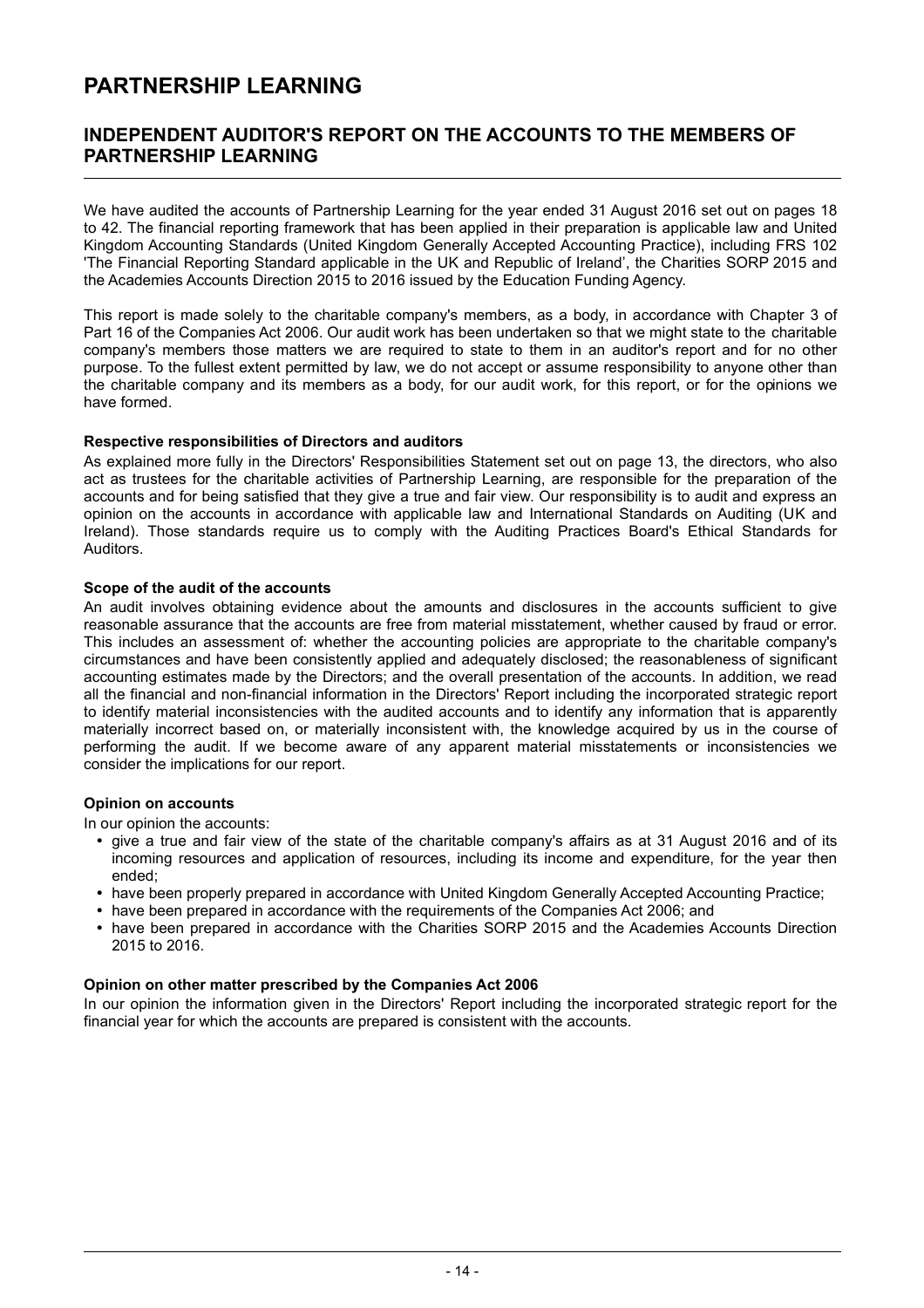### INDEPENDENT AUDITOR'S REPORT ON THE ACCOUNTS TO THE MEMBERS OF PARTNERSHIP LEARNING (CONTINUED)

#### Matters on which we are required to report by exception

We have nothing to report in respect of the following matters where the Companies Act 2006 requires us to report to you if, in our opinion:

- adequate accounting records have not been kept, or returns adequate for our audit have not been received from branches not visited by us; or
- the accounts are not in agreement with the accounting records and returns; or
- certain disclosures of Directors' remuneration specified by law are not made; or
- we have not received all the information and explanations we require for our audit.

#### Catherine Cooper (Senior Statutory Auditor) for and on behalf of Wilkins Kennedy LLP

### Chartered Accountants

Statutory Auditor Greytown House 221-227 High Street Orpington Kent BR6 0NZ

Dated: 6 April 2017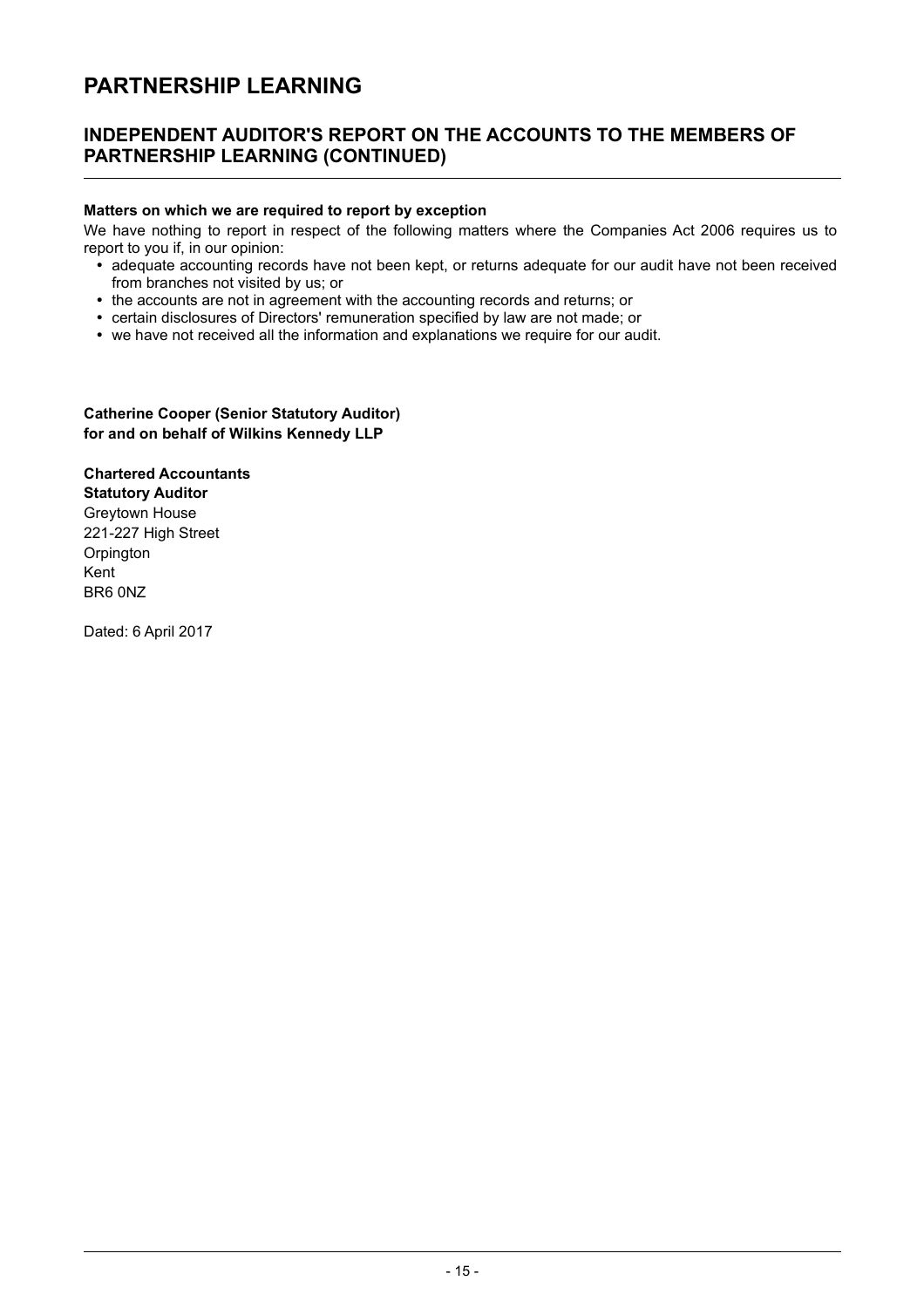### INDEPENDENT REPORTING ACCOUNTANT'S ASSURANCE REPORT ON REGULARITY TO PARTNERSHIP LEARNING AND THE EDUCATION FUNDING **AGENCY**

In accordance with the terms of our engagement letter dated 28 October 2013 and further to the requirements of the Education Funding Agency (EFA) as included in the Academies Accounts Direction 2015 to 2016, we have carried out an engagement to obtain limited assurance about whether the expenditure disbursed and income received by Partnership Learning during the period 1 September 2015 to 31 August 2016 have been applied to the purposes identified by Parliament and the financial transactions conform to the authorities which govern them.

This report is made solely to Partnership Learning and EFA in accordance with the terms of our engagement letter. Our work has been undertaken so that we might state to the Partnership Learning and EFA those matters we are required to state in a report and for no other purpose. To the fullest extent permitted by law, we do not accept or assume responsibility to anyone other than Partnership Learning and EFA, for our work, for this report, or for the conclusion we have formed.

#### Respective responsibilities of Partnership Learning's accounting officer and the reporting accountant

The accounting officer is responsible, under the requirements of Partnership Learning's funding agreement with the Secretary of State for Education dated 20 July 2013 and the Academies Financial Handbook, extant from 1 September 2015, for ensuring that expenditure disbursed and income received is applied for the purposes intended by Parliament and the financial transactions conform to the authorities which govern them.

Our responsibilities for this engagement are established in the United Kingdom by our profession's ethical guidance, and are to obtain limited assurance and report in accordance with our engagement letter and the requirements of the Academies Accounts Direction 2015 to 2016. We report to you whether anything has come to our attention in carrying out our work which suggests that in all material respects, expenditure disbursed and income received during the period 1 September 2015 to 31 August 2016 have not been applied to purposes intended by Parliament or that the financial transactions do not conform to the authorities which govern them.

#### Approach

We conducted our engagement in accordance with the Academies Accounts Direction 2015 to 2016 issued by EFA. We performed a limited assurance engagement as defined in our engagement letter.

The objective of a limited assurance engagement is to perform such procedures as to obtain information and explanations in order to provide us with sufficient appropriate evidence to express a negative conclusion on regularity.

A limited assurance engagement is more limited in scope than a reasonable assurance engagement and consequently does not enable us to obtain assurance that we would become aware of all significant matters that might be identified in a reasonable assurance engagement. Accordingly, we do not express a positive opinion.

Our engagement includes examination, on a test basis, of evidence relevant to the regularity and propriety of the academy trust's income and expenditure.

Our work included identification and assessment of the design and operational effectiveness of the controls, policies and procedures that have been implemented to ensure compliance with the framework of authorities including high level financial control areas and areas assessed of presenting a higher risk of impropriety. We undertook detailed testing, based on our assessment of risk of material irregularity, where such controls, policies and procedures apply to classes of transactions. This work was integrated with our audit on the financial statements to the extent evidence from the conduct of that audit supports the regularity conclusion as well as additional testing based on our assessment of risk of material irregularity.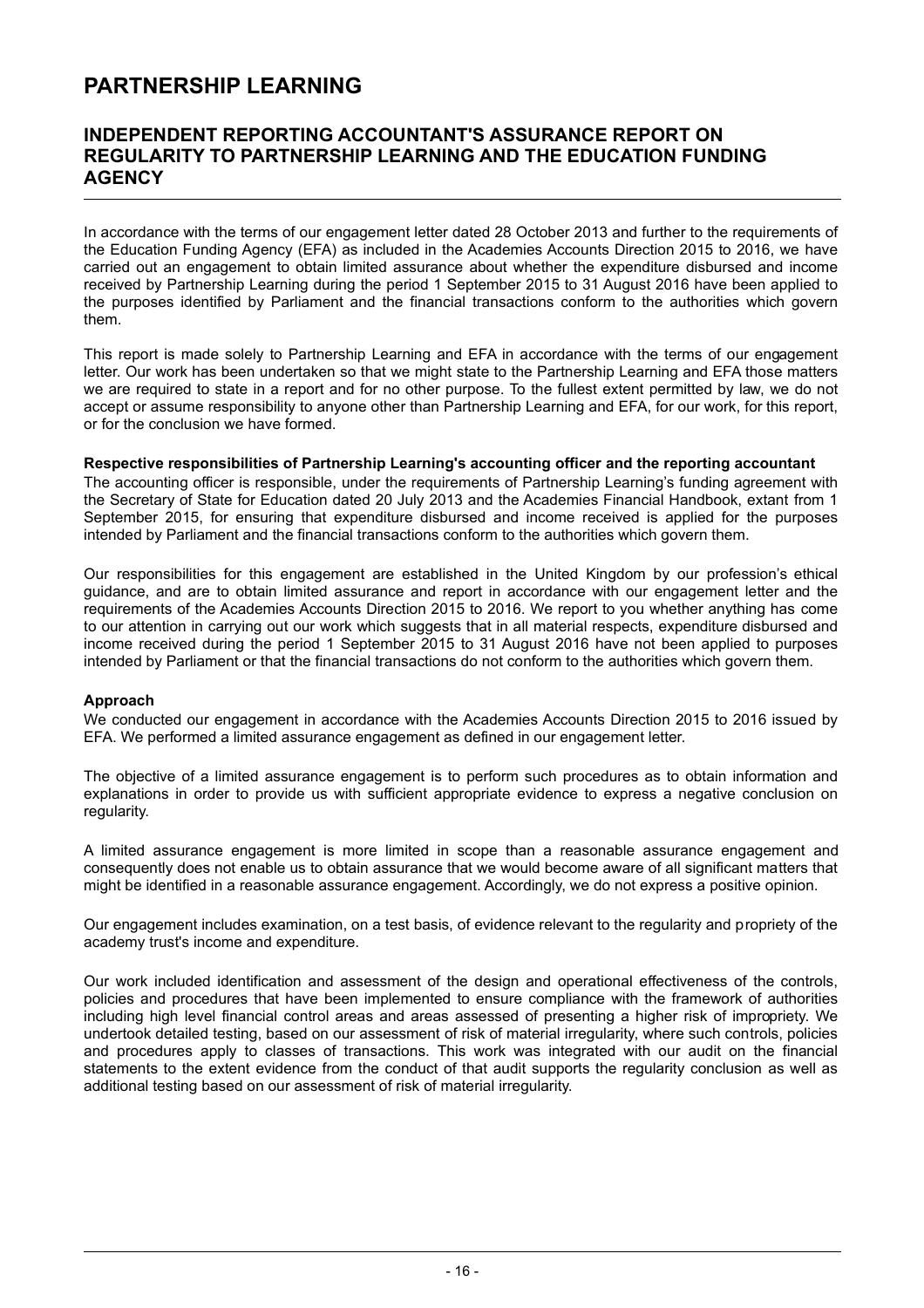### INDEPENDENT REPORTING ACCOUNTANT'S ASSURANCE REPORT ON REGULARITY TO PARTNERSHIP LEARNING AND THE EDUCATION FUNDING AGENCY (CONTINUED)

#### Conclusion

In the course of our work, except for the matters set out on the statement on regularity, propriety and compliance on page 12, nothing has come to our attention which suggests that in all material respects the expenditure disbursed and income received during the period 1 September 2015 to 31 August 2016 has not been applied to purposes intended by Parliament and the financial transactions do not conform to the authorities which govern them.

#### Reporting Accountant

Wilkins Kennedy LLP Greytown House 221-227 High Street **Orpington** Kent BR6 0NZ

Dated: 06 April 2017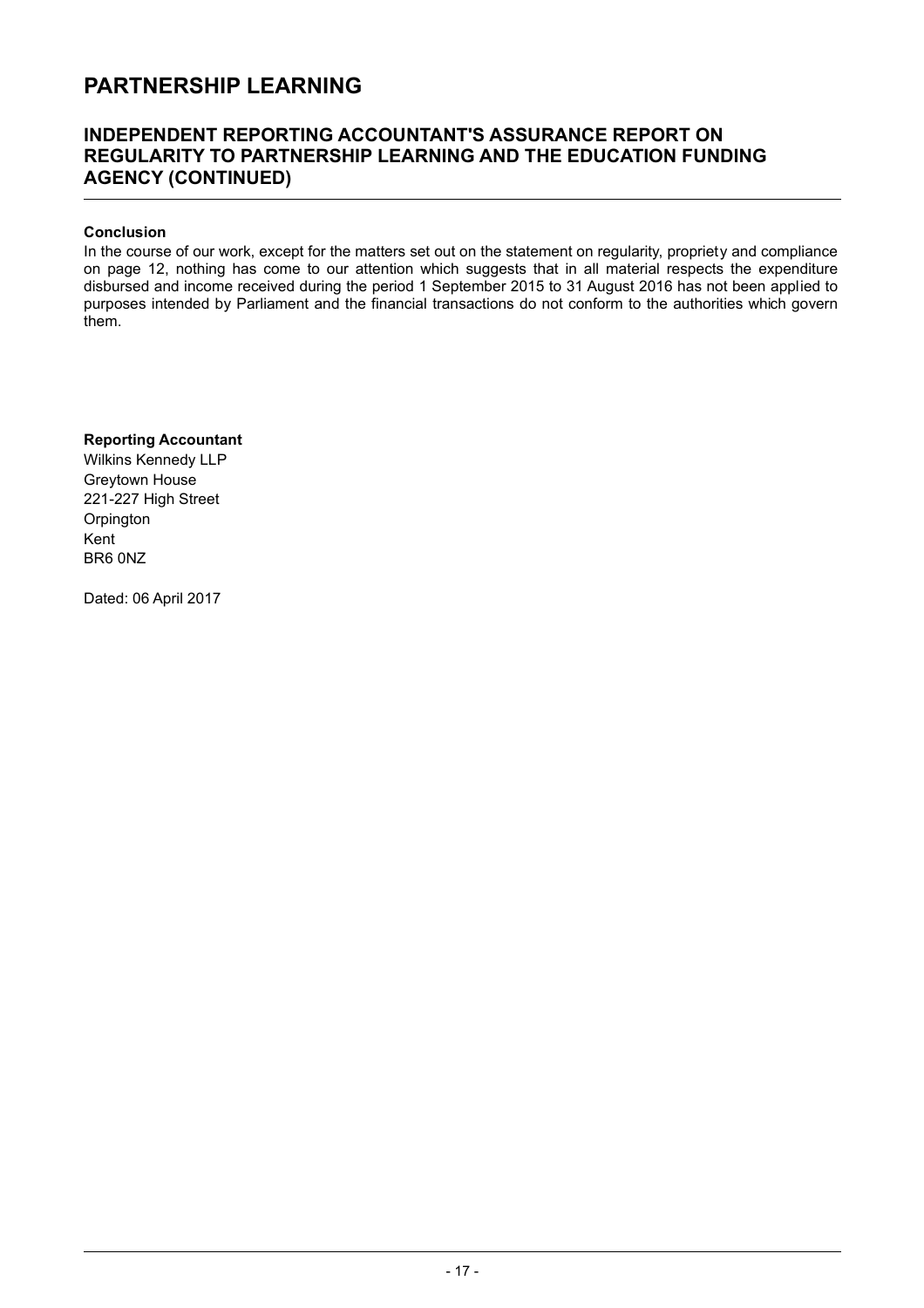### STATEMENT OF FINANCIAL ACTIVITIES INCLUDING INCOME AND EXPENDITURE ACCOUNT

### FOR THE YEAR ENDED 31 AUGUST 2016

|              | <b>Unrestricted</b><br><b>Funds</b> |         |                   | <b>Total</b><br>2016                                   | <b>Total</b><br>2015<br><b>Restated</b> |
|--------------|-------------------------------------|---------|-------------------|--------------------------------------------------------|-----------------------------------------|
| <b>Notes</b> | £'000                               | £'000   | £'000             | £'000                                                  | £'000                                   |
|              |                                     |         |                   |                                                        |                                         |
| $\mathbf 2$  | 155                                 |         |                   | 155                                                    | 32                                      |
| 26           | 41                                  | (762)   | 17,890            | 17,169                                                 | 41,055                                  |
|              | $\overline{\phantom{a}}$            |         |                   |                                                        | 11,208                                  |
| 4            | 788                                 | 400     |                   | 1,188                                                  | 575                                     |
| 5            | 3                                   |         |                   | 3                                                      | 1                                       |
|              | 987                                 | 21,914  | 17,890            | 40,791                                                 | 52,871                                  |
|              |                                     |         |                   |                                                        |                                         |
|              |                                     |         |                   |                                                        |                                         |
| 7            | 508                                 | 24,204  | 906               | 25,618                                                 | 11,259                                  |
| 6            | 508                                 | 24,204  | 906               | 25,618                                                 | 11,259                                  |
|              | 479                                 | (2,290) | 16,984            | 15,173                                                 | 41,612                                  |
|              | (176)                               | 196     | (20)              |                                                        |                                         |
|              |                                     |         |                   |                                                        |                                         |
|              |                                     |         |                   |                                                        | 182                                     |
|              | 303                                 | (4,044) | 16,964            | 13,223                                                 | 41,794                                  |
|              |                                     |         |                   |                                                        |                                         |
|              | 788                                 | (39)    | 41,644            | 42,393                                                 | 599                                     |
|              | 1,091                               | (4,083) | 58,608            | 55,616                                                 | 42,393                                  |
|              | 3<br>18                             |         | 22,276<br>(1,950) | <b>Restricted funds:</b><br><b>General Fixed asset</b> | 22,276<br>(1,950)                       |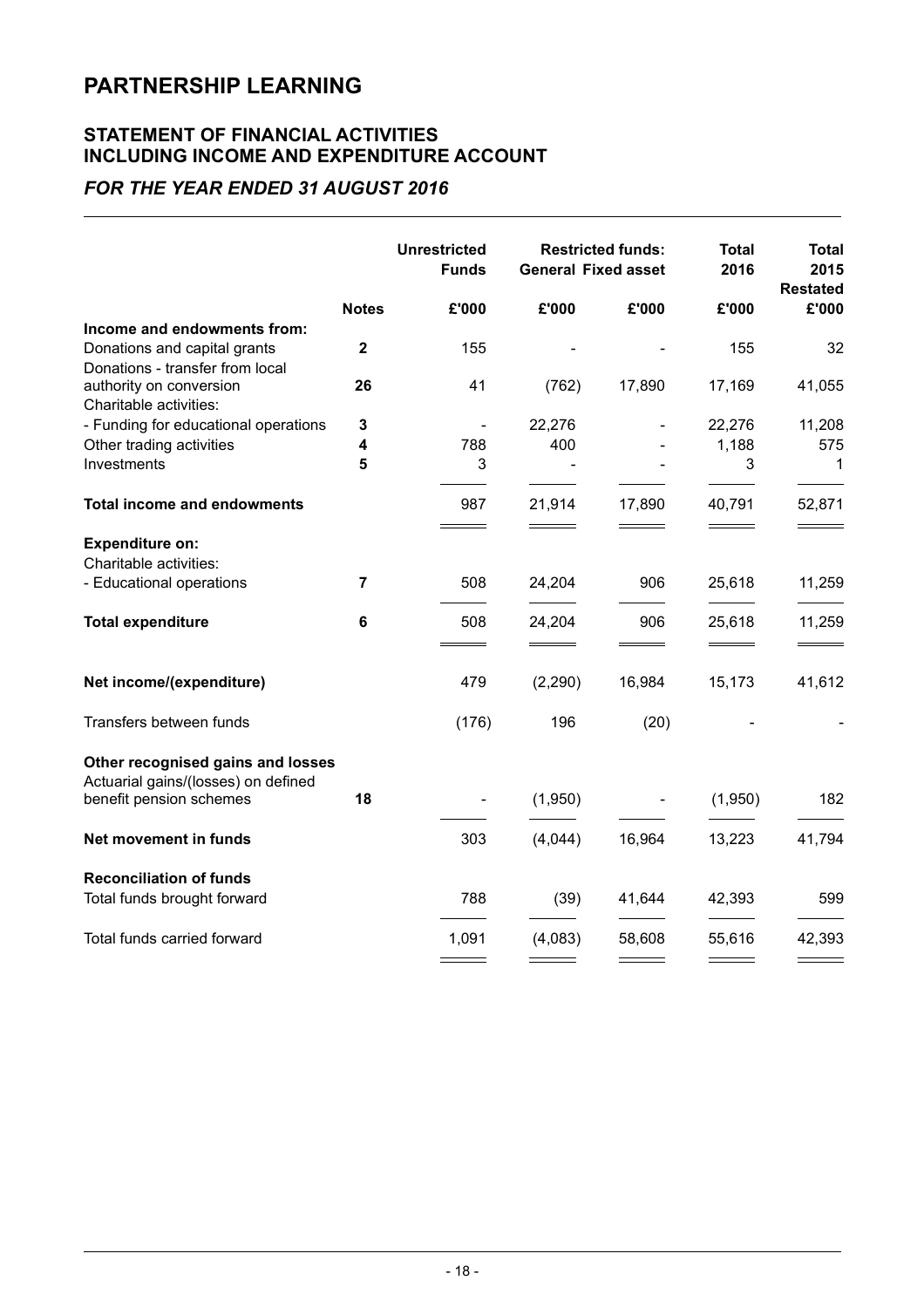### STATEMENT OF FINANCIAL ACTIVITIES (CONTINUED) INCLUDING INCOME AND EXPENDITURE ACCOUNT

### FOR THE YEAR ENDED 31 AUGUST 2016

| <b>Comparative information</b><br>ended 31 August 2015                           |                | <b>Unrestricted</b><br><b>Funds</b> | General        | <b>Restricted funds:</b><br><b>Fixed asset</b> | Total<br>2015<br><b>Restated</b>   |
|----------------------------------------------------------------------------------|----------------|-------------------------------------|----------------|------------------------------------------------|------------------------------------|
|                                                                                  | <b>Notes</b>   | £'000                               | £'000          | £'000                                          | £'000                              |
| Income and endowments from:                                                      |                |                                     |                |                                                |                                    |
| Donations and capital grants                                                     | $\mathbf{2}$   | 32                                  |                |                                                | 32                                 |
| Donations - transfer from local authority on                                     |                |                                     |                |                                                |                                    |
| conversion<br>Charitable activities:                                             | 26             | 454                                 | (1,431)        | 42,032                                         | 41,055                             |
| - Funding for educational operations                                             | 3              |                                     | 11,208         |                                                | 11,208                             |
| Other trading activities                                                         | 4              | 573                                 | $\overline{2}$ |                                                | 575                                |
| Investments                                                                      | 5              | 1                                   |                |                                                | 1                                  |
| <b>Total income and endowments</b>                                               |                | 1,060                               | 9,779          | 42,032                                         | 52,871                             |
| <b>Expenditure on:</b><br>Charitable activities:                                 |                |                                     |                |                                                |                                    |
| - Educational operations                                                         | $\overline{7}$ | 366                                 | 10,429         | 464                                            | 11,259                             |
| <b>Total expenditure</b>                                                         | 6              | 366<br>$\equiv$ $\equiv$            | 10,429<br>$ -$ | 464<br>$\equiv$ $\equiv$                       | 11,259<br>$\overline{\phantom{a}}$ |
| Net income/(expenditure)                                                         |                | 694                                 | (650)          | 41,568                                         | 41,612                             |
| Transfers between funds                                                          |                | (76)                                | 76             |                                                |                                    |
| Other recognised gains and losses<br>Actuarial gains/(losses) on defined benefit | 18             |                                     |                |                                                |                                    |
| pension schemes                                                                  |                |                                     | 182            |                                                | 182                                |
| Net movement in funds                                                            |                | 618                                 | (392)          | 41,568                                         | 41,794                             |
| <b>Reconciliation of funds</b><br>Total funds brought forward                    |                | 170                                 | 326            | 103                                            | 599                                |
| Total funds carried forward                                                      |                | 788                                 | (66)           | 41,671                                         | 42,393                             |
|                                                                                  |                |                                     |                |                                                |                                    |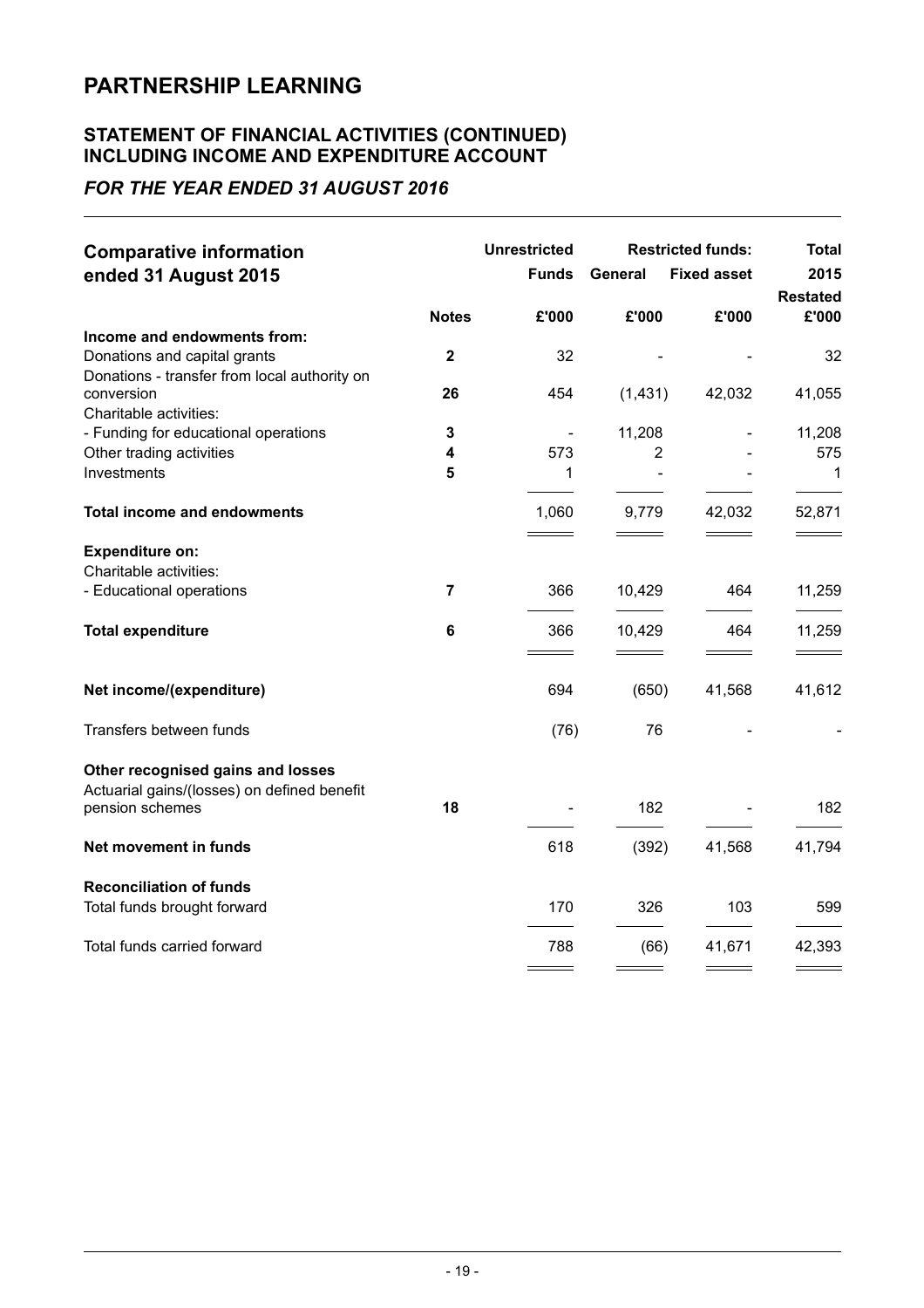### BALANCE SHEET

### AS AT 31 AUGUST 2016

|                                                        |              | 2016     |                          | 2015<br><b>Restated</b> |                   |  |
|--------------------------------------------------------|--------------|----------|--------------------------|-------------------------|-------------------|--|
|                                                        | <b>Notes</b> | £'000    | £'000                    | £'000                   | £'000             |  |
| <b>Fixed assets</b>                                    |              |          |                          |                         |                   |  |
| Tangible assets                                        | 11           |          | 60,465                   |                         | 42,581            |  |
| <b>Current assets</b>                                  |              |          |                          |                         |                   |  |
| Debtors                                                | 12           | 2,201    |                          | 1,122                   |                   |  |
| Cash at bank and in hand                               |              | 2,479    |                          | 2,751                   |                   |  |
|                                                        |              | 4,680    |                          | 3,873                   |                   |  |
| <b>Current liabilities</b>                             |              |          |                          |                         |                   |  |
| Creditors: amounts falling due within one              |              |          |                          |                         |                   |  |
| year                                                   | 13           | (4, 109) |                          | (1,726)                 |                   |  |
| <b>Net current assets</b>                              |              |          | 571                      |                         | 2,147             |  |
|                                                        |              |          |                          |                         |                   |  |
| Total assets less current liabilities                  |              |          | 61,036                   |                         | 44,728            |  |
| Creditors: amounts falling due after more              |              |          |                          |                         |                   |  |
| than one year                                          | 14           |          | (1, 193)                 |                         | (936)             |  |
| Net assets excluding pension liability                 |              |          | 59,843                   |                         | 43,792            |  |
| Defined benefit pension liability                      | 18           |          | (4,227)                  |                         | (1, 399)          |  |
| <b>Net assets</b>                                      |              |          | 55,616                   |                         | 42,393            |  |
|                                                        |              |          | $\overline{\phantom{a}}$ |                         | $\qquad \qquad =$ |  |
| Funds of the academy trust:<br><b>Restricted funds</b> | 16           |          |                          |                         |                   |  |
| - Fixed asset funds                                    |              |          | 58,608                   |                         | 41,671            |  |
| - Restricted income funds                              |              |          | 144                      |                         | 1,333             |  |
| - Pension reserve                                      |              |          | (4, 227)                 |                         | (1, 399)          |  |
|                                                        |              |          |                          |                         |                   |  |
| <b>Total restricted funds</b>                          |              |          | 54,525                   |                         | 41,605            |  |
| <b>Unrestricted income funds</b>                       | 16           |          | 1,091                    |                         | 788               |  |
| <b>Total funds</b>                                     |              |          | 55,616                   |                         | 42,393            |  |
|                                                        |              |          |                          |                         |                   |  |

The accounts set out on pages 18 to 42 were approved by the board of directors and authorised for issue on 06 April 2017 and are signed on its behalf by:

D Singleton **Chair** 

### Company Number 08339345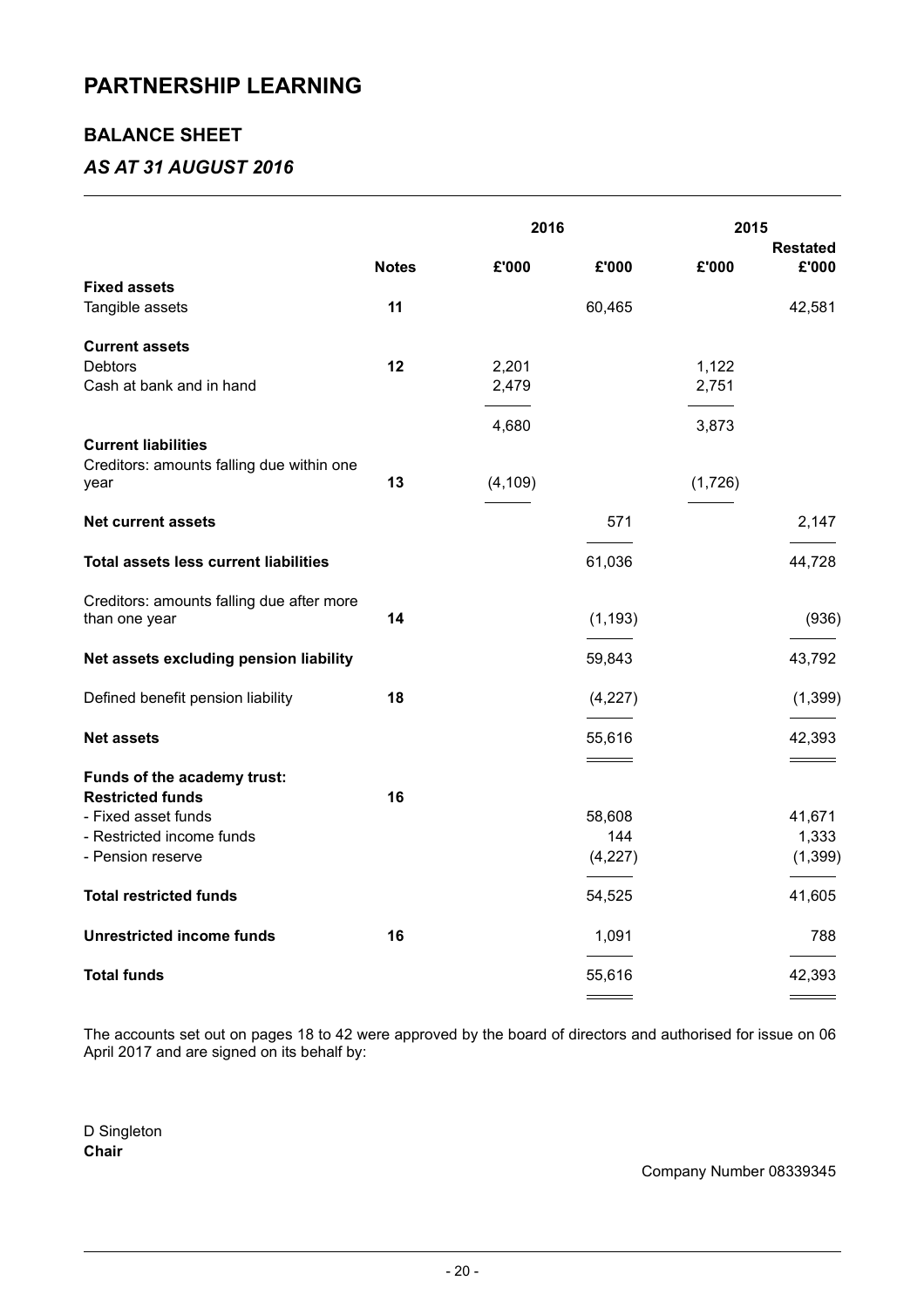### STATEMENT OF CASH FLOWS

### FOR THE YEAR ENDED 31 AUGUST 2016

|                                                                                  |              | 2016  |          | 2015<br><b>Restated</b> |       |
|----------------------------------------------------------------------------------|--------------|-------|----------|-------------------------|-------|
|                                                                                  | <b>Notes</b> | £'000 | £'000    | £'000                   | £'000 |
| Cash flows from operating activities<br>Net cash provided by (used in) operating |              |       |          |                         |       |
| activities                                                                       | 20           |       | (1, 236) |                         | 770   |
| Cash funds transferred on conversion                                             |              |       | 86       |                         | 454   |
|                                                                                  |              |       | (1, 150) |                         | 1,224 |
| Cash flows from investing activities                                             |              |       |          |                         |       |
| Dividends, interest and rents from investments                                   |              | 3     |          | 1                       |       |
|                                                                                  |              |       | 3        |                         | 1     |
| <b>Cash flows from financing activities</b>                                      |              |       |          |                         |       |
| New long term local authority loan                                               |              | 900   |          | 936                     |       |
| Repayment of long term local authority loan                                      |              | 19    |          |                         |       |
| Financing costs                                                                  |              | (44)  |          | (27)                    |       |
|                                                                                  |              |       | 875      |                         | 909   |
| Change in cash and cash equivalents in the<br>reporting period                   |              |       | (272)    |                         | 2,134 |
| Cash and cash equivalents at 1 September 2015                                    |              |       | 2,751    |                         | 617   |
|                                                                                  |              |       |          |                         |       |
| Cash and cash equivalents at 31 August 2016                                      |              |       | 2,479    |                         | 2,751 |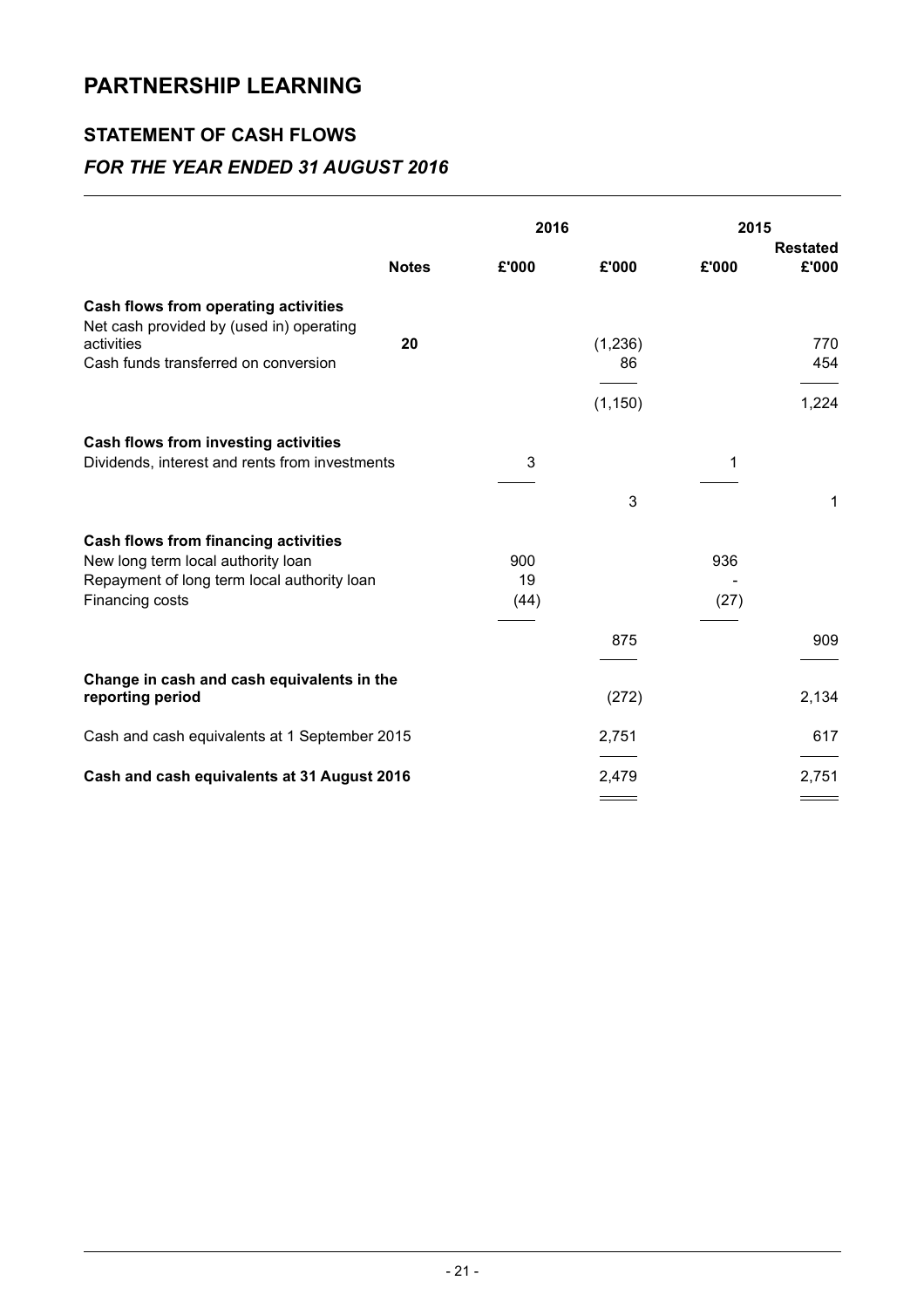### NOTES TO THE FINANCIAL STATEMENTS FOR THE YEAR ENDED 31 AUGUST 2016

#### 1 Accounting policies

A summary of the principal accounting policies adopted (which have been applied consistently, except where noted), judgements and key sources of estimation uncertainty, is set out below.

#### 1.1 Basis of preparation

The accounts of the academy trust, which is a public benefit entity under FRS 102, have been prepared under the historical cost convention in accordance with the Financial Reporting Standard Applicable in the UK and Republic of Ireland (FRS 102), the Accounting and Reporting by Charities: Statement of Recommended Practice applicable to charities preparing their accounts in accordance with the Financial Reporting Standard applicable in the UK and Republic of Ireland (FRS 102) (Charities SORP (FRS 102)), the Academies Accounts Direction 2015 to 2016 issued by EFA, the Charities Act 2011 and the Companies Act 2006.

Partnership Learning meets the definition of a public benefit entity under FRS 102.

These accounts for the year ended 31 August 2016 are the first accounts of Partnership Learning prepared in accordance with FRS 102, The Financial Reporting Standard applicable in the UK and Republic of Ireland. The date of transition to FRS 102 was 1 September 2014. An explanation of how transition to FRS 102 has affected the reported financial position and financial performance is given in note 27.

#### 1.2 Going concern

The Directors assess whether the use of going concern is appropriate, ie whether there are any material uncertainties related to events or conditions that may cast significant doubt on the ability of the charitable company to continue as a going concern. The Directors make this assessment in respect of a period of at least one year from the date of authorisation for issue of the accounts and have concluded that the academy trust has adequate resources to continue in operational existence for the foreseeable future and there are no material uncertainties about the academy trust's ability to continue as a going concern. Thus they continue to adopt the going concern basis of accounting in preparing the accounts.

#### 1.3 Conversion to an academy trust

The conversion from a state maintained school to an academy trust involved the transfer of identifiable assets and liabilities and the operation of the school for £nil consideration. The substance of the transfer is that of a gift and it has been accounted for on that basis as set out below.

The assets and liabilities transferred on conversion from Eastbury Primary School to the academy trust have been valued at their fair value. The fair value has been derived based on that of equivalent items. The amounts have been recognised under the appropriate balance sheet categories, with a corresponding amount recognised in Donations – transfer from local authority on conversion in the Statement of Financial Activities and analysed under unrestricted funds, restricted general funds and restricted fixed asset funds. Further details of the transaction are set out in note 26.

#### 1.4 Income

All incoming resources are recognised when the academy trust has entitlement to the funds, the receipt is probable and the amount can be measured reliably.

#### Grants receivable

Grants are included in the statement of financial activities on a receivable basis. The balance of income received for specific purposes but not expended during the period is shown in the relevant funds on the balance sheet. Where income is received in advance of meeting any performance-related conditions there is not unconditional entitlement to the income and its recognition is deferred and included in creditors as deferred income until the performance-related conditions are met. Where entitlement occurs before income is received, the income is accrued.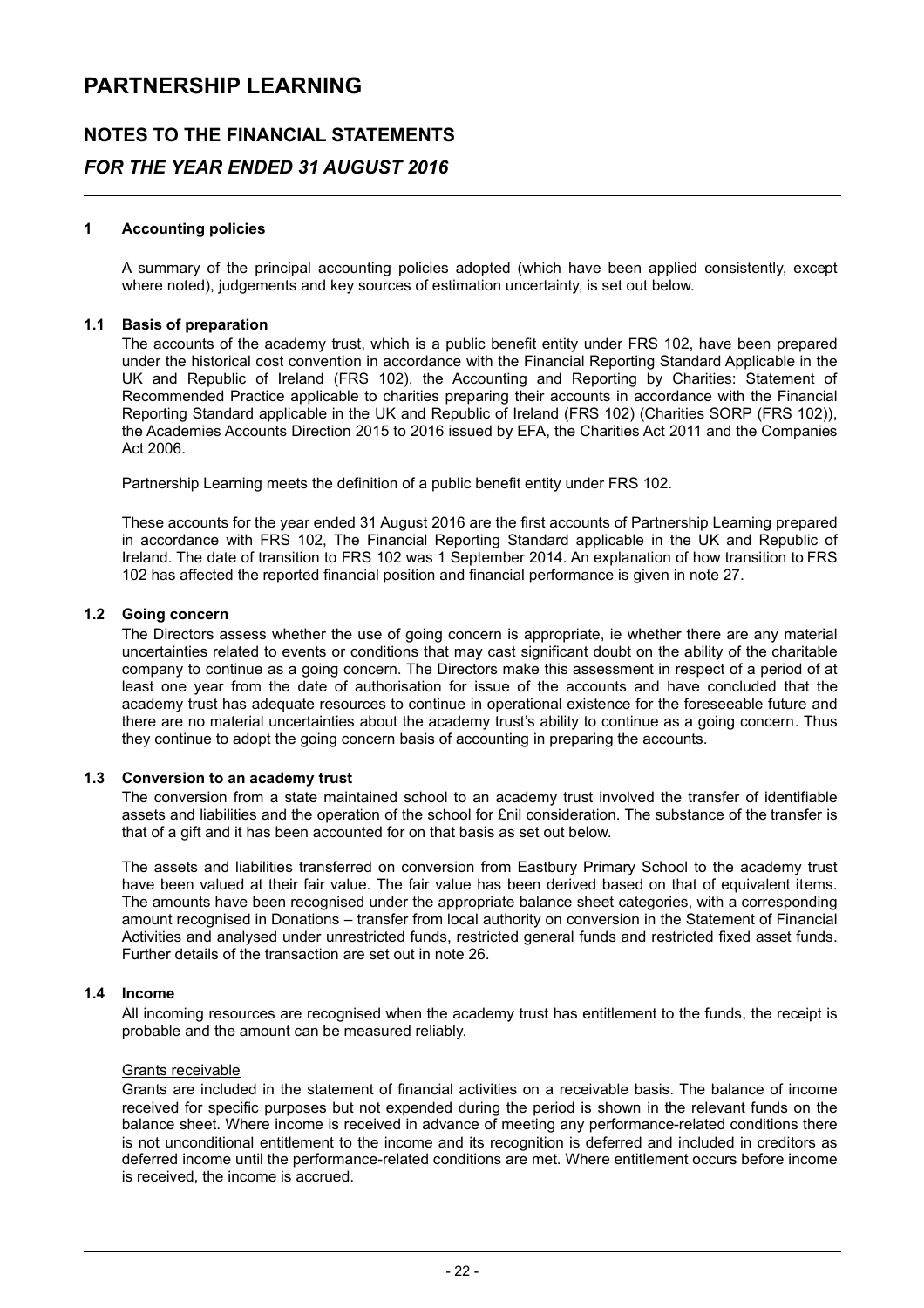### NOTES TO THE FINANCIAL STATEMENTS (CONTINUED)

### FOR THE YEAR ENDED 31 AUGUST 2016

#### 1 Accounting policies (Continued)

General Annual Grant is recognised in full in the statement of financial activities in the period for which it is receivable, and any abatement in respect of the period is deducted from income and recognised as a liability.

Capital grants are recognised when there is entitlement and are not deferred over the life of the asset on which they are expended. Unspent amounts of capital grant are reflected in the balance in the restricted fixed asset fund.

#### Sponsorship income

Sponsorship income provided to the academy trust which amounts to a donation is recognised in the statement of financial activities in the period in which it is receivable (where there are no performancerelated conditions), where the receipt is probable and it can be measured reliably.

#### Donations

Donations are recognised on a receivable basis (where there are no performance-related conditions) where the receipt is probable and the amount can be reliably measured.

#### Other income

Other income, including the hire of facilities, is recognised in the period it is receivable and to the extent the academy trust has provided the goods or services.

#### Donated goods, facilities and services

Goods donated for resale are included at fair value, being the expected proceeds from sale less the expected costs of sale. If it is practical to assess the fair value at receipt, it is recognised in stock and 'Income from other trading activities'. Upon sale, the value of the stock is charged against 'Income from other trading activities' and the proceeds are recognised as 'Income from other trading activities'. Where it is impractical to fair value the items due to the volume of low value items they are not recognised in the financial statements until they are sold. This income is recognised within 'Income from other trading activities'.

Where the donated good is a fixed asset it is measured at fair value, unless it is impractical to measure this reliably, in which case the cost of the item to the donor should be used. The gain is recognised as income from donations and a corresponding amount is included in the appropriate fixed asset category and depreciated over the useful economic life in accordance with the academy trust's accounting policies.

#### Interest Receivable

Included within the statement of financial activities on a receivable basis.

#### 1.5 Expenditure

Expenditure is recognised once there is a legal or constructive obligation to transfer economic benefit to a third party, it is probable that a transfer of economic benefits will be required in settlement, and the amount of the obligation can be measured reliably.

Expenditure is classified by activity. The costs of each activity are made up of the total of direct costs and shared costs, including support costs involved in undertaking each activity. Direct costs attributable to a single activity are allocated directly to that activity. Shared costs which contribute to more than one activity and support costs which are not attributable to a single activity are apportioned between those activities on a basis consistent with the use of resources. Central staff costs are allocated on the basis of time spent, and depreciation charges are allocated on the portion of the asset's use.

All resources expended are inclusive of irrecoverable VAT.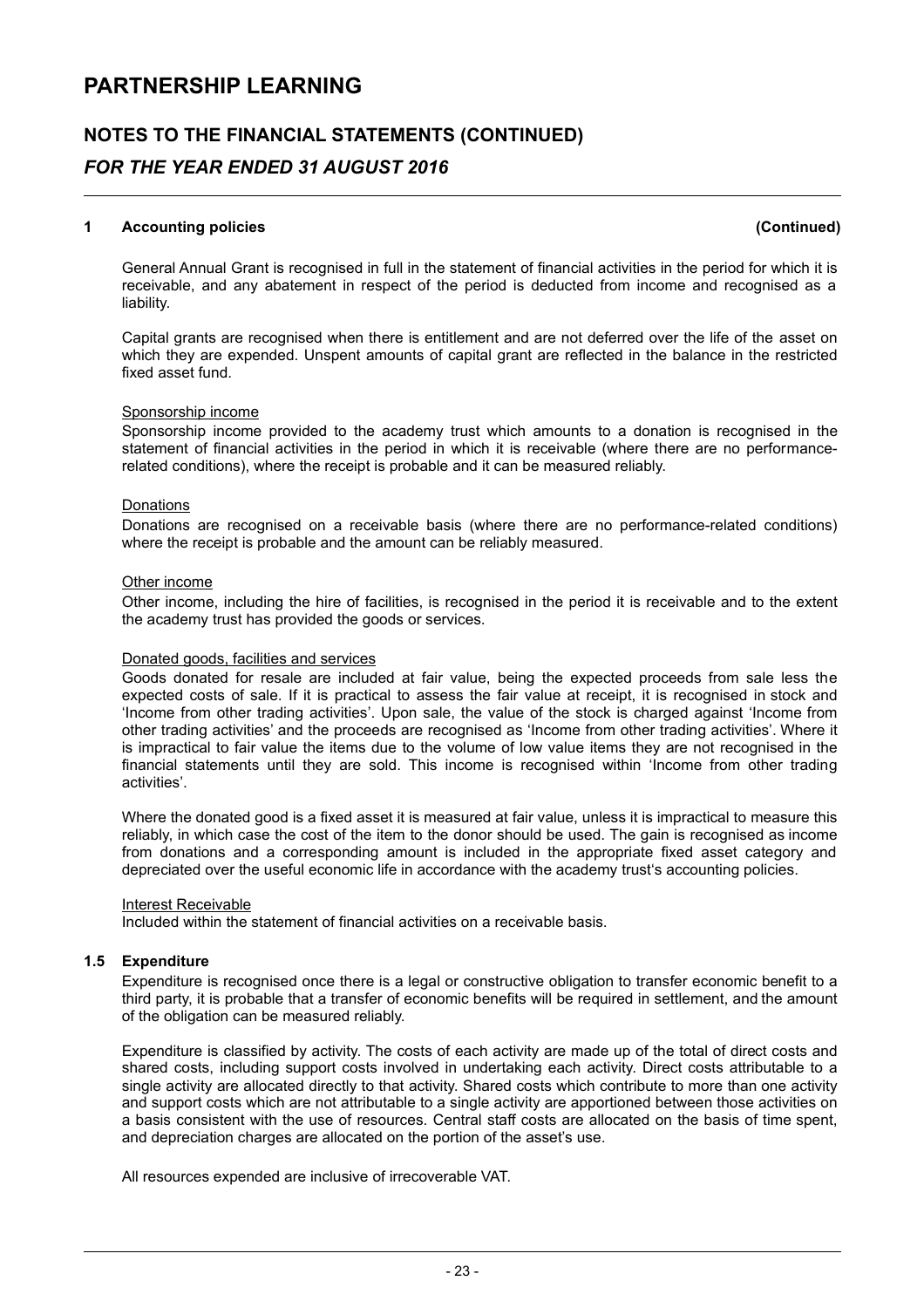### NOTES TO THE FINANCIAL STATEMENTS (CONTINUED)

### FOR THE YEAR ENDED 31 AUGUST 2016

#### 1 Accounting policies (Continued)

#### Expenditure on raising funds

This includes all expenditure incurred by the academy trust to raise funds for its charitable purposes and includes costs of all fundraising activities events and non-charitable trading.

#### Charitable activities

These are costs incurred on the academy trust's educational operations, including support costs and costs relating to the governance of the academy trust apportioned to charitable activities.

#### Governance costs

These include the costs attributable to the academy trust's compliance with constitutional and statutory requirements, including audit, strategic management, Directors' meetings and reimbursed expenses.

#### 1.6 Tangible fixed assets and depreciation

Assets costing £10,000 or more are capitalised as tangible fixed assets and are carried at cost, net of depreciation and any provision for impairment.

Where tangible fixed assets have been acquired with the aid of specific grants, either from the government or from the private sector, they are included in the balance sheet at cost and depreciated over their expected useful economic life. The related grants are credited to a restricted fixed asset fund in the statement of financial activities and carried forward in the balance sheet. Depreciation on such assets is charged to the restricted fixed asset fund in the statement of financial activities so as to reduce the fund over the useful economic life of the related asset on a basis consistent with the academy trust's depreciation policy. Where tangible fixed assets have been acquired with unrestricted funds, depreciation on such assets is charged to the unrestricted fund.

The properties are included at a valuation provided by London Borough of Barking and Dagenham at depreciated replacement cost.

The academy has a 125 year lease on its land and buildings with the London Borough of Barking and Dagenham at Sydney Russell School, Thames View Junior School and at Eastbury Primary school.

Depreciation is provided on all tangible fixed assets other than freehold land, at rates calculated to write off the cost of each asset on a straight-line basis over its expected useful life, as follows:

| Land and buildings             | Buildings 2%, land not depreciated |
|--------------------------------|------------------------------------|
| Computer equipment             | 33.3%                              |
| Fixtures, fittings & equipment | 10%                                |

A review for impairment of a fixed asset is carried out if events or changes in circumstances indicate that the carrying value of any fixed asset may not be recoverable. Shortfalls between the carrying value of fixed assets and their recoverable amounts are recognised as impairments. Impairment losses are recognised in the Statement of Financial Activities.

#### 1.7 Liabilities

Liabilities are recognised when there is an obligation at the balance sheet date as a result of a past event, it is probable that a transfer of economic benefit will be required in settlement, and the amount of the settlement can be estimated reliably. Liabilities are recognised at the amount that the academy trust anticipates it will pay to settle the debt or the amount it has received as advanced payments for the goods of services it must provide.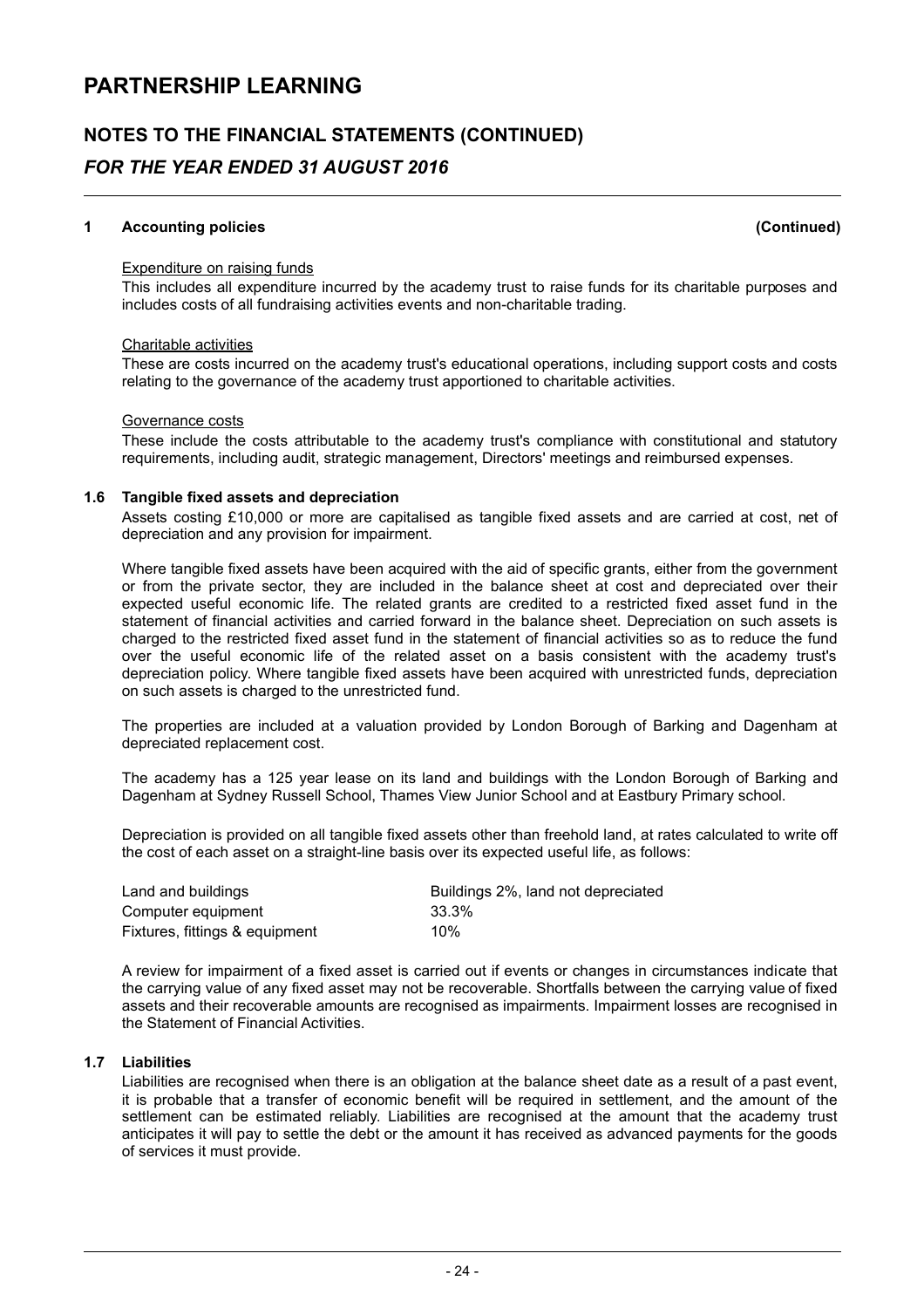### NOTES TO THE FINANCIAL STATEMENTS (CONTINUED)

### FOR THE YEAR ENDED 31 AUGUST 2016

#### 1 Accounting policies (Continued)

#### 1.8 Leasing commitments

Rentals payable under operating leases are charged against income on a straight line basis over the period of the lease.

#### 1.9 Taxation

The academy trust is considered to pass the tests set out in Paragraph 1 Schedule 6 of the Finance Act 2010 and therefore it meets the definition of a charitable company for UK corporation tax purposes. Accordingly, the academy trust is potentially exempt from taxation in respect of income or capital gains received within categories covered by chapter 3 part 11 of the Corporation Tax Act 2010 or Section 256 of the Taxation of Chargeable Gains Act 1992, to the extent that such income or gains are applied exclusively to charitable purposes.

#### 1.10 Pensions benefits

Retirement benefits to employees of the academy trust are provided by the Teachers' Pension Scheme ('TPS') and the Local Government Pension Scheme ('LGPS'). These are defined benefit schemes and the assets are held separately from those of the academy trust.

The TPS is an unfunded scheme and contributions are calculated so as to spread the cost of pensions over employees' working lives with the academy trust in such a way that the pension cost is a substantially level percentage of current and future pensionable payroll. The contributions are determined by the Government Actuary on the basis of quadrennial valuations using a prospective unit credit method. As stated in note 18, the TPS is a multi-employer scheme and there is insufficient information available to use defined benefit accounting. The TPS is therefore treated as a defined contribution scheme for accounting purposes and the contributions are recognised in the period to which they relate.

The LGPS is a funded scheme and the assets are held separately from those of the academy trust in separate trustee administered funds. Pension scheme assets are measured at fair value and liabilities are measured on an actuarial basis using the projected unit credit method and discounted at a rate equivalent to the current rate of return on a high quality corporate bond of equivalent term and currency to the liabilities. The actuarial valuations are obtained at least triennially and are updated at each balance sheet date. The amounts charged to operating surplus are the current service costs and the costs of scheme introductions, benefit changes, settlements and curtailments. They are included as part of staff costs as incurred. Net interest on the net defined benefit liability/asset is also recognised in the statement of financial activities and comprises the interest cost on the defined benefit obligation and interest income on the scheme assets, calculated by multiplying the fair value of the scheme assets at the beginning of the period by the rate used to discount the benefit obligations. The difference between the interest income on the scheme assets and the actual return on the scheme assets is recognised in other recognised gains and losses. Actuarial gains and losses are recognised immediately in other recognised gains and losses.

#### 1.11 Fund accounting

Unrestricted income funds represent those resources which may be used towards meeting any of the charitable objects of the academy trust at the discretion of the Directors.

Restricted fixed asset funds are resources which are to be applied to specific capital purposes imposed by the Education Funding Agency and Department for Education where the asset acquired or created is held for a specific purpose.

Restricted general funds comprise all other restricted funds received and include grants from the Education Funding Agency and Department for Education.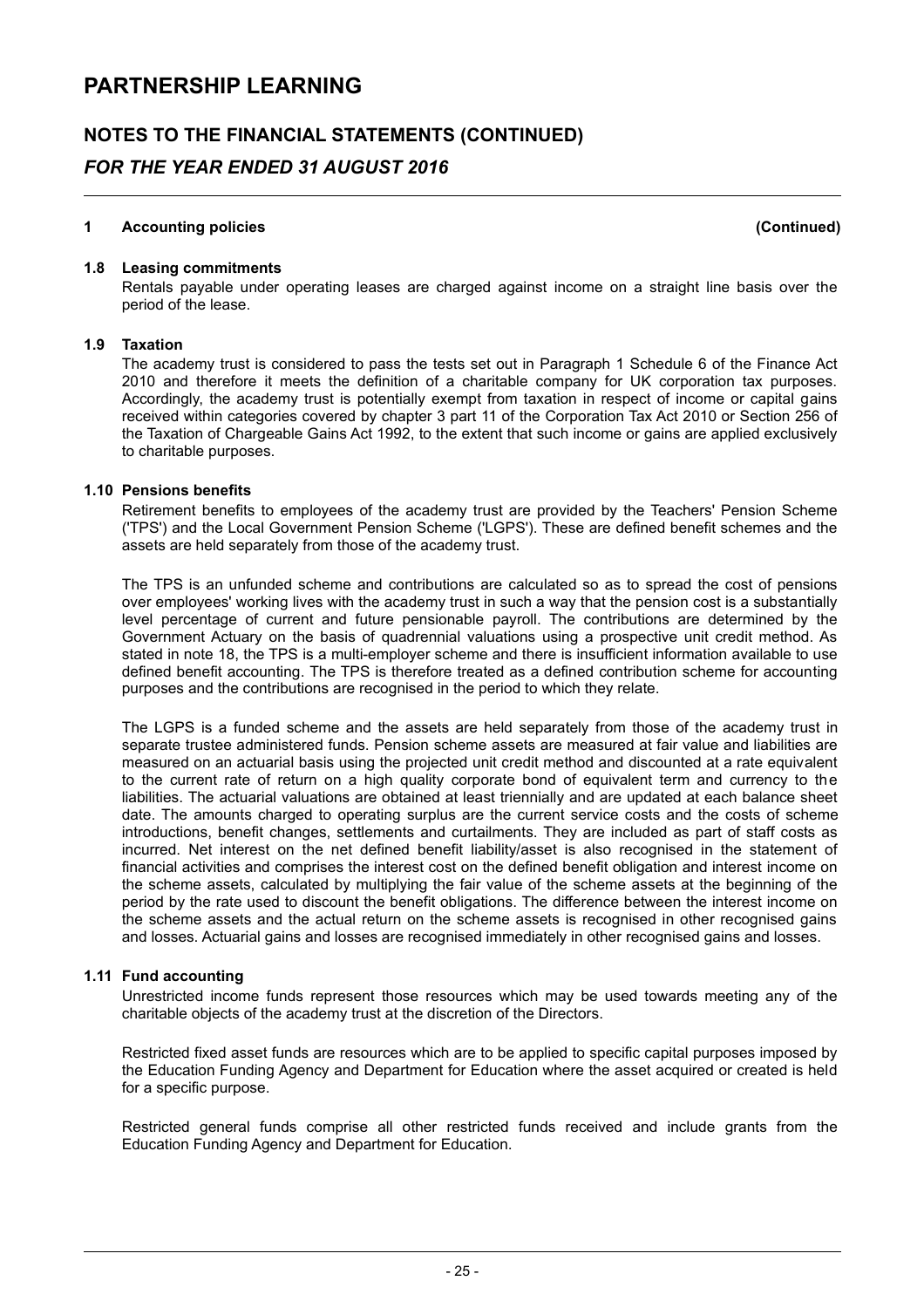### NOTES TO THE FINANCIAL STATEMENTS (CONTINUED)

### FOR THE YEAR ENDED 31 AUGUST 2016

#### 1 Accounting policies (Continued)

#### 1.12 Agency Arrangements

The academy trust acts as an agent in distributing 16-19 bursary funds from EFA. Payments received from EFA and subsequent disbursements to students are excluded from the statement of financial activities as the trust does not have control over the charitable application of the funds. The trust can use up to 5% of the allocation towards its own administration costs and this is recognised in the statement of financial activities. The funds received and paid and any balances held are disclosed in note 23.

#### 1.13 Critical accounting estimates and areas of judgement

Accounting estimates and judgements are continually evaluated and are based on historical experience and other factors, including expectations of future events that are believed to be reasonable under the circumstances.

#### Critical accounting estimates and assumptions

The academy trust makes estimates and assumptions concerning the future. The resulting accounting estimates and assumptions will, by definition, seldom equal the related actual results. The estimates and assumptions that have a significant risk of causing a material adjustment to the carrying amounts of assets and liabilities within the next financial year are discussed below.

The present value of the Local Government Pension Scheme defined benefit liability depends on a number of factors that are determined on an actuarial basis using a variety of assumptions. The assumptions used in determining the net cost or income for pensions include the discount rate. Any changes in these assumptions, which are disclosed in note 18, will impact the carrying amount of the pension liability. Furthermore a roll forward approach which projects results from the latest full actuarial valuation performed at 31 March 2013 has been used by the actuary in valuing the pensions liability at 31 August 2016. Any differences between the figures derived from the roll forward approach and a full actuarial valuation would impact on the carrying amount of the pension liability.

#### Critical areas of judgement

#### Useful economic lives of tangible assets

The annual depreciation charge for tangible assets is sensitive to changes in the estimated useful economic lives and residual values of the assets. The useful economic lives and residual values are reassessed annually. They are amended when necessary to reflect current estimates, based on technological advancement, future investments, economic utilisation and the physical condition of the assets. See note 12 for the carrying amount of the property plant and equipment, and note 1.5 for the useful economic lives for each class of assets.

#### Bad debts

Debtors are regularly reviewed for recoverability, any debts which in the opinion of management are not recoverable are provided for as a specific bad debt.

There are no other key assumptions concerning the future or the other key sources of estimation uncertainty at the reporting date that have a significant risk of causing a material adjustment to the carrying amounts of assets and liabilities within the next financial year.

#### 2 Donations and capital grants

|                 | <b>Unrestricted</b><br>funds | <b>Restricted</b><br>funds | <b>Total</b><br>2016 | Total<br>2015<br><b>Restated</b> |
|-----------------|------------------------------|----------------------------|----------------------|----------------------------------|
|                 | £'000                        | £'000                      | £'000                | £'000                            |
| Other donations | 155                          | $\overline{\phantom{a}}$   | 155                  | 32                               |
|                 |                              |                            |                      |                                  |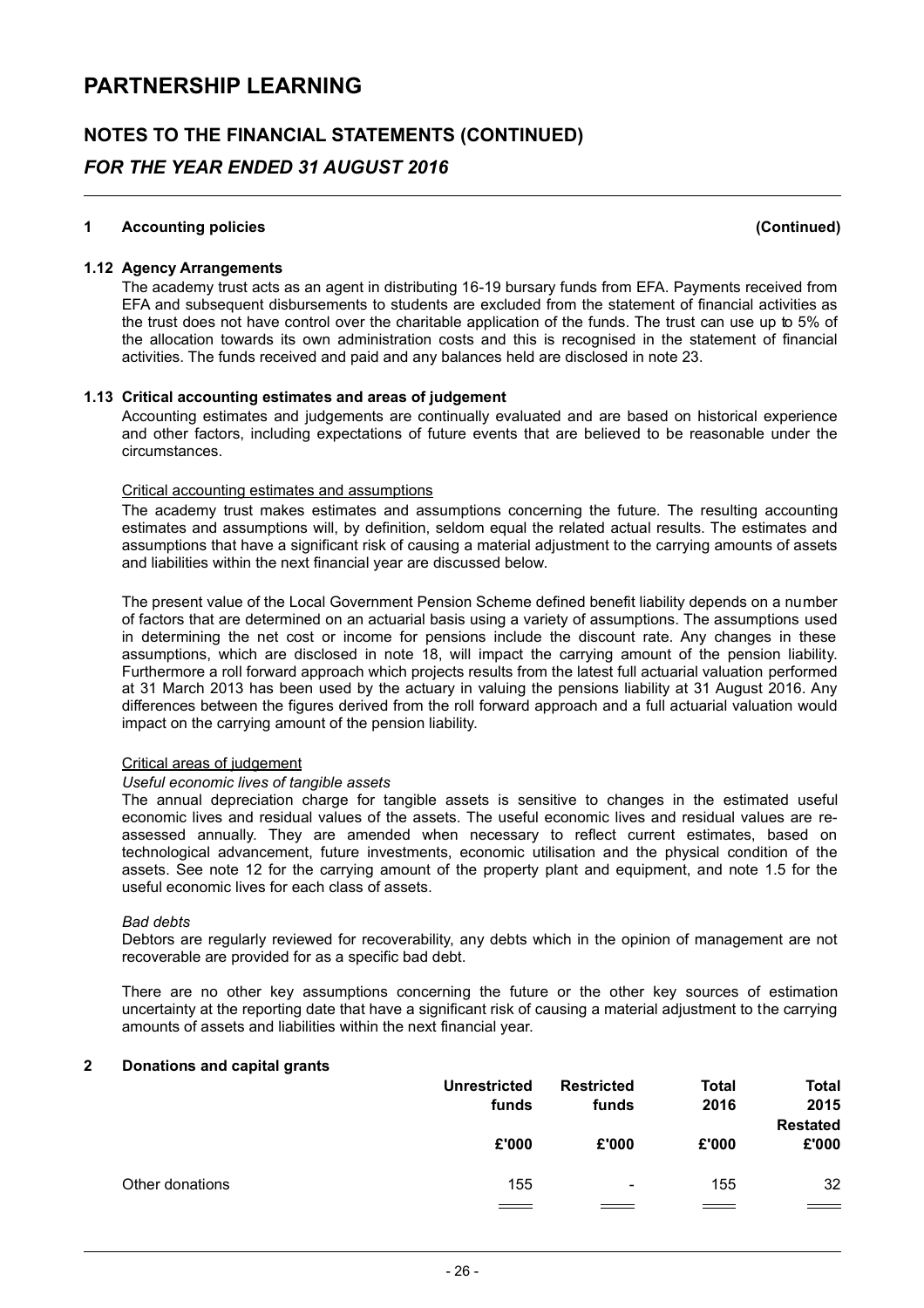### NOTES TO THE FINANCIAL STATEMENTS (CONTINUED) FOR THE YEAR ENDED 31 AUGUST 2016

### 3 Funding for the academy trust's educational operations

|                            | <b>Unrestricted</b><br>funds | <b>Restricted</b><br>funds | <b>Total</b><br>2016 | Total<br>2015<br><b>Restated</b> |
|----------------------------|------------------------------|----------------------------|----------------------|----------------------------------|
|                            | £'000                        | £'000                      | £'000                | £'000                            |
| DfE / EFA grants           |                              |                            |                      |                                  |
| General annual grant (GAG) |                              | 18,483                     | 18,483               | 9,409                            |
| Start up grants            | $\overline{\phantom{a}}$     | 208                        | 208                  | 223                              |
| Other DfE / EFA grants     |                              | 2,356                      | 2,356                | 1,154                            |
|                            |                              | 21,047                     | 21,047               | 10,786                           |
|                            |                              |                            |                      |                                  |
| Other government grants    |                              |                            |                      |                                  |
| Local authority grants     |                              | 970                        | 970                  | 422                              |
| Other government grants    |                              | 259                        | 259                  |                                  |
|                            |                              | 1,229                      | 1,229                | 422                              |
|                            |                              |                            |                      |                                  |
| <b>Total funding</b>       |                              | 22,276                     | 22,276               | 11,208                           |
|                            |                              |                            |                      |                                  |

### 4 Other trading activities

|                            | <b>Unrestricted</b> | <b>Restricted</b>        | <b>Total</b> | <b>Total</b>    |
|----------------------------|---------------------|--------------------------|--------------|-----------------|
|                            | funds               | funds                    | 2016         | 2015            |
|                            |                     |                          |              | <b>Restated</b> |
|                            | £'000               | £'000                    | £'000        | £'000           |
| Hire of facilities         | 138                 | $\overline{\phantom{0}}$ | 138          | 92              |
| Catering income            | 450                 | -                        | 450          | 137             |
| Southern Consortium income |                     | 400                      | 400          | 277             |
| Other income               | 200                 |                          | 200          | 69              |
|                            | 788                 | 400                      | 1188         | 575             |
|                            |                     |                          |              |                 |

#### 5 Investment income

|                     | <b>Unrestricted</b><br>funds | <b>Restricted</b><br>funds | <b>Total</b><br>2016 | <b>Total</b><br>2015<br><b>Restated</b> |
|---------------------|------------------------------|----------------------------|----------------------|-----------------------------------------|
|                     | £'000                        | £'000                      | £'000                | £'000                                   |
| Short term deposits | 3                            | -                          | 3                    | 1                                       |
|                     |                              |                            |                      |                                         |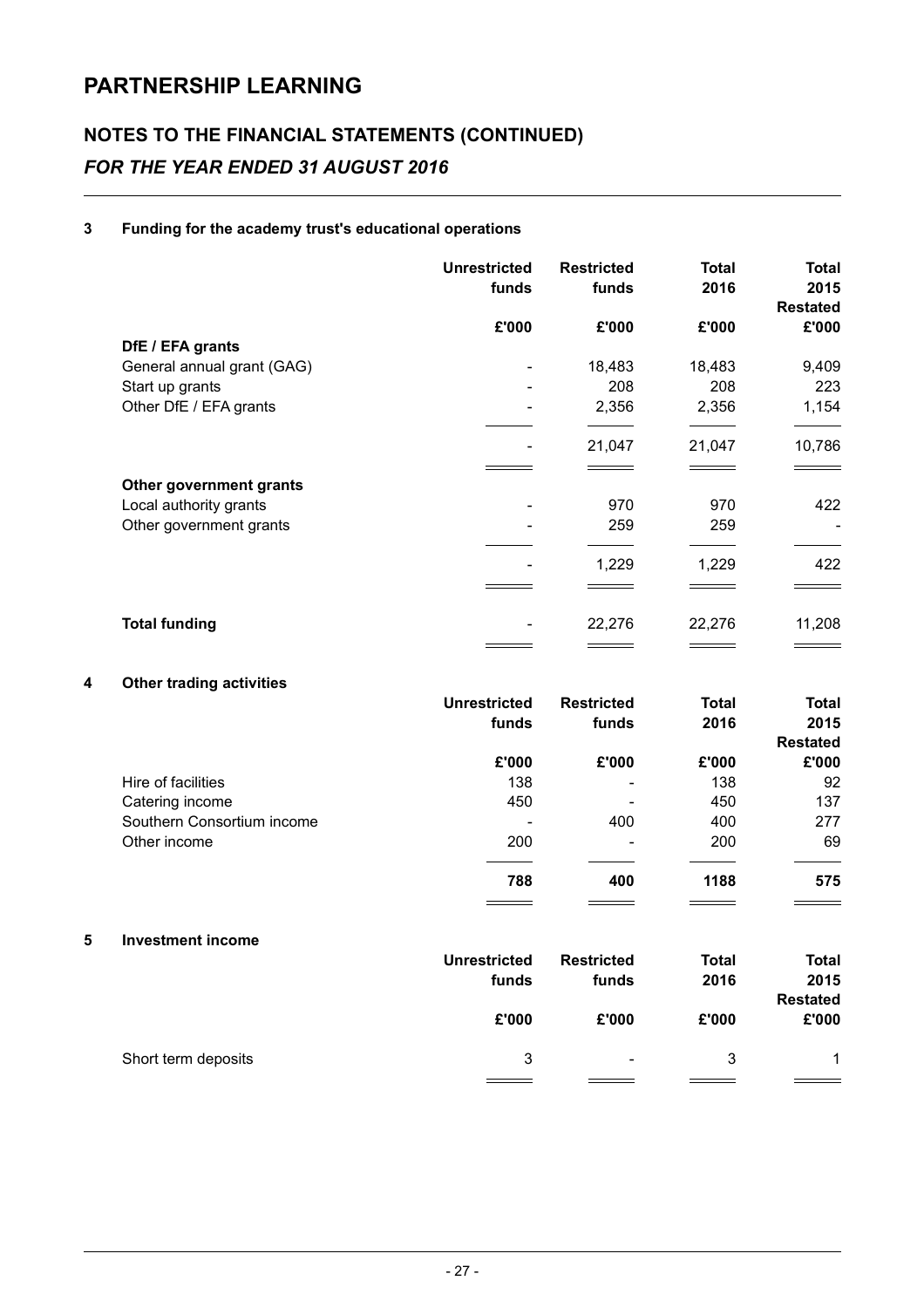### NOTES TO THE FINANCIAL STATEMENTS (CONTINUED) FOR THE YEAR ENDED 31 AUGUST 2016

#### 6 Expenditure

|                                                 | <b>Staff</b> | <b>Premises</b><br>costs & equipment | <b>Other</b><br>costs | <b>Total</b><br>2016 | <b>Total</b><br>2015<br><b>Restated</b> |
|-------------------------------------------------|--------------|--------------------------------------|-----------------------|----------------------|-----------------------------------------|
|                                                 | £'000        | £'000                                | £'000                 | £'000                | £'000                                   |
| Academy's educational operations                |              |                                      |                       |                      |                                         |
| - Direct costs                                  | 14,677       | 894                                  | 2,168                 | 17,739               | 8,058                                   |
| - Allocated support costs                       | 2,809        | 1,004                                | 4,066                 | 7,879                | 3,201                                   |
|                                                 | 17,486       | 1,898                                | 6,234                 | 25,618               | 11,259                                  |
|                                                 |              |                                      |                       |                      |                                         |
| <b>Total expenditure</b>                        | 17,486       | 1,898                                | 6,234                 | 25,618               | 11,259                                  |
|                                                 |              |                                      |                       |                      |                                         |
| Net income/(expenditure) for the year includes: |              |                                      |                       | 2016                 | 2015                                    |
|                                                 |              |                                      |                       | £'000                | £'000                                   |
| Fees payable to auditor for:                    |              |                                      |                       |                      |                                         |
| - Audit                                         |              |                                      |                       | 21                   | 21                                      |
| - Other services                                |              |                                      |                       | 5                    | $\overline{4}$                          |
| Operating lease rentals                         |              |                                      |                       | 32                   | 36                                      |
| Depreciation of tangible fixed assets           |              |                                      |                       | 906                  | 464                                     |
|                                                 |              |                                      |                       |                      |                                         |

#### Central services

The academy trust has provided the following central services to its academies during the year:

- human resources and payroll;
- financial services;
- legal services;
- licensing costs.

The academy trust charges for these services based on each schools pupil numbers and a recharge of central licensing costs.

| The amounts charged during the year were as follows: | Total<br>£'000 |
|------------------------------------------------------|----------------|
|                                                      |                |
| Riverside Bridge School                              | 40             |
| <b>Riverside Primary School</b>                      | 19             |
| Eastbury Primary School                              | 58             |
| <b>Riverside School</b>                              | 125            |
| The Sydney Russell School                            | 405            |
| <b>Thames View Junior School</b>                     | 109            |
| Partnership Learning                                 |                |
|                                                      |                |
|                                                      | 756            |
|                                                      |                |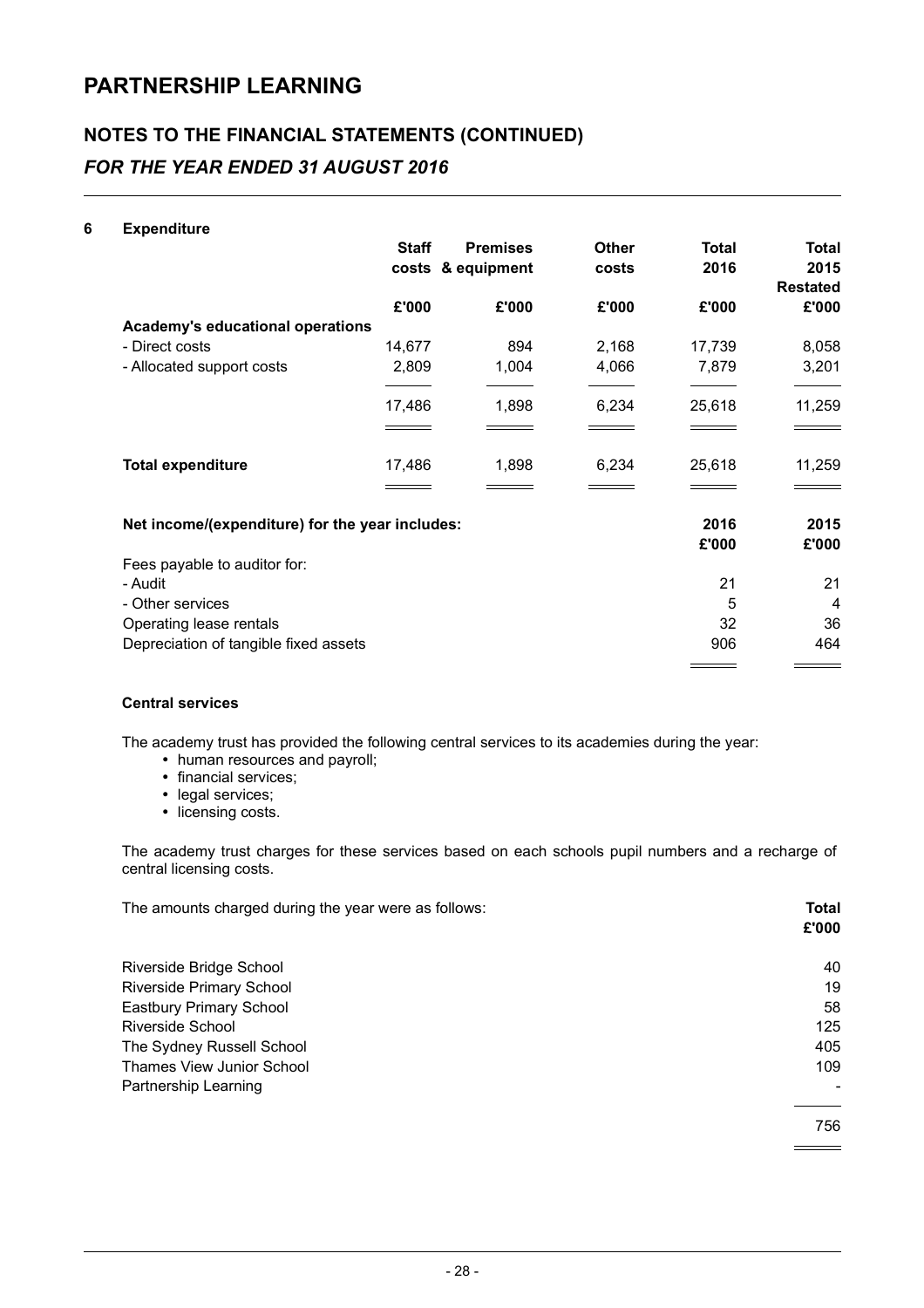### NOTES TO THE FINANCIAL STATEMENTS (CONTINUED) FOR THE YEAR ENDED 31 AUGUST 2016

#### 7 Charitable activities

|   |                                                         | <b>Unrestricted</b><br>funds | <b>Restricted</b><br>funds | <b>Total</b><br>2016 | <b>Total</b><br>2015<br><b>Restated</b> |
|---|---------------------------------------------------------|------------------------------|----------------------------|----------------------|-----------------------------------------|
|   |                                                         | £'000                        | £'000                      | £'000                | £'000                                   |
|   | Direct costs - educational operations                   |                              | 17,739                     | 17,739               | 8,058                                   |
|   | Support costs - educational operations                  | 508                          | 7,371                      | 7,879                | 3,201                                   |
|   |                                                         | 508                          | 25,110                     | 25,618               | 11,259                                  |
|   |                                                         |                              |                            | 2016                 | 2015                                    |
|   |                                                         |                              |                            | £'000                | £'000                                   |
|   | <b>Analysis of support costs</b><br>Support staff costs |                              |                            | 2,809                | 1,215                                   |
|   | Depreciation and amortisation                           |                              |                            | 12                   | 12                                      |
|   | Technology costs                                        |                              |                            | 294                  | 206                                     |
|   | Premises costs                                          |                              |                            | 2,262                | 714                                     |
|   | Other support costs                                     |                              |                            | 2,441                | 984                                     |
|   | Governance costs                                        |                              |                            | 61                   | 70                                      |
|   |                                                         |                              |                            | 7,879                | 3,201                                   |
| 8 | <b>Staff costs</b>                                      |                              |                            |                      |                                         |
|   |                                                         |                              |                            | 2016<br>£'000        | 2015<br>£'000                           |
|   | Wages and salaries                                      |                              |                            | 12,932               | 6,072                                   |
|   | Social security costs                                   |                              |                            | 1,215                | 506                                     |
|   | Operating costs of defined benefit pension schemes      |                              |                            | 2,024                | 890                                     |
|   | Staff costs                                             |                              |                            | 16,171               | 7,468                                   |
|   | Supply staff costs                                      |                              |                            | 1,129                | 394                                     |
|   | Staff restructuring costs                               |                              |                            | 90                   | 46                                      |
|   | Staff development and other staff costs                 |                              |                            | 96                   | 46                                      |
|   | Total staff expenditure                                 |                              |                            | 17,486               | 7,954                                   |

 $\overline{\phantom{a}}$ 

 $\frac{1}{\sqrt{1-\frac{1}{2}}\left(1-\frac{1}{2}\right)}\left(\frac{1}{2}-\frac{1}{2}\right)$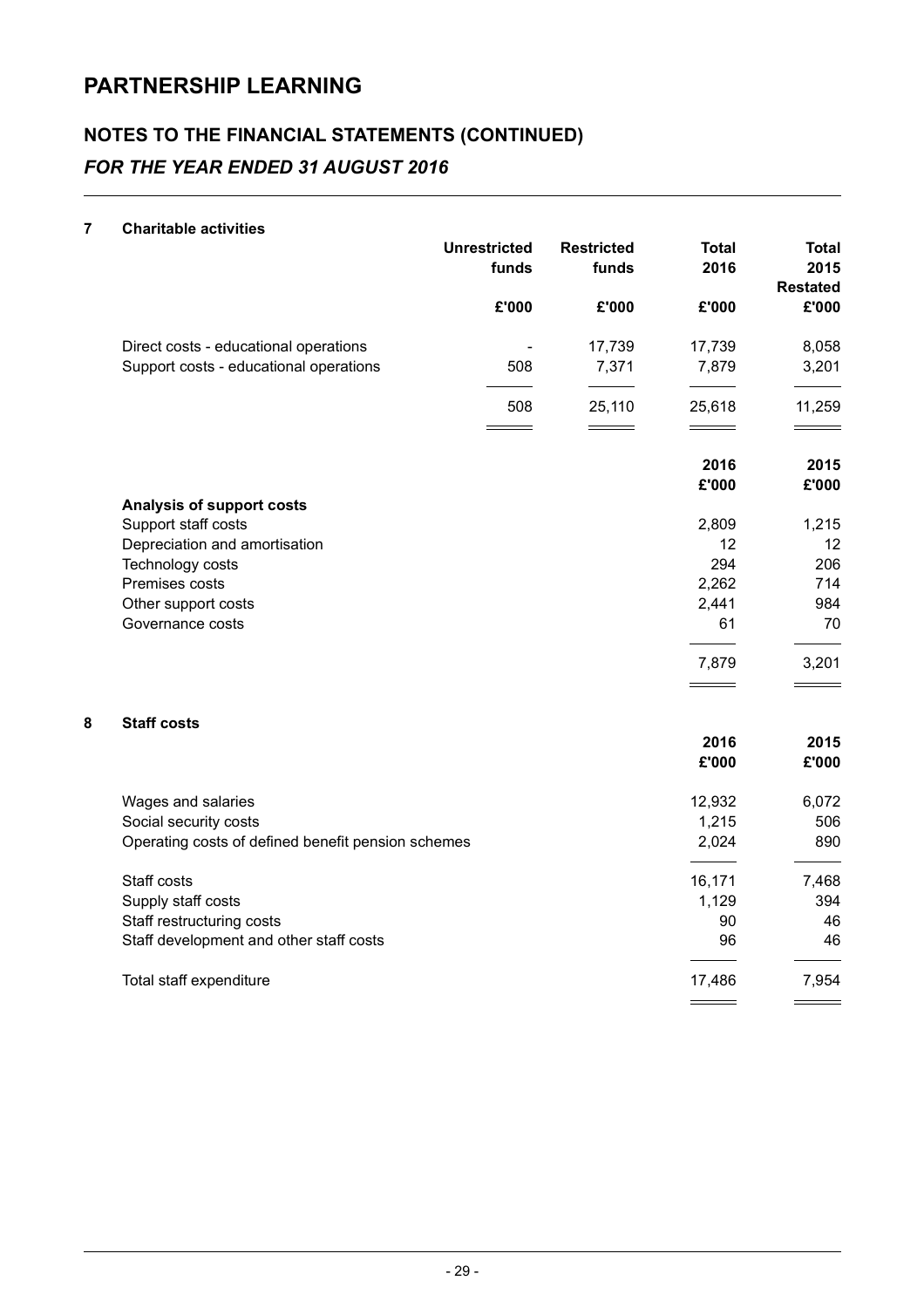### NOTES TO THE FINANCIAL STATEMENTS (CONTINUED)

### FOR THE YEAR ENDED 31 AUGUST 2016

| 8 | <b>Staff costs</b>                                                                          |                             | (Continued)   |
|---|---------------------------------------------------------------------------------------------|-----------------------------|---------------|
|   | <b>Staff numbers</b>                                                                        |                             |               |
|   | The average number of persons employed by the academy trust during the year was as follows: |                             |               |
|   |                                                                                             | 2016                        | 2015          |
|   |                                                                                             | <b>Number</b>               | <b>Number</b> |
|   | Teachers                                                                                    | 232                         | 186           |
|   | Administration and support                                                                  | 320                         | 198           |
|   | Management                                                                                  | 6                           | 1             |
|   |                                                                                             |                             |               |
|   |                                                                                             | 558                         | 385           |
|   |                                                                                             | and the control of the con- |               |

#### Higher paid staff

The number of employees whose employee benefits (excluding employer pension costs) exceeded £60,000 was:

| 2016                     | 2015                          |
|--------------------------|-------------------------------|
| <b>Number</b>            | <b>Number</b>                 |
| £60,001 - £70,000<br>13  | 15                            |
| £70,001 - £80,000<br>3   | 2                             |
| £80,001 - £90,000        | 5<br>$\overline{\phantom{0}}$ |
| £90,001 - £100,000<br>2  |                               |
| £100,001 - £110,000      | 1                             |
| £120,001 - £130,000<br>1 |                               |
| £200,001 - £210,000      | 1                             |

During the year the Trust paid non contractual severance payments to four (2015: three) members of staff totalling £90k (2015:£46k). These payments were £40k, £25k, £20k and £5k (2015: £28k, £10k and £8k).

#### Key management personnel

The key management personnel of the academy trust comprise the Directors and the senior management team as listed on page 1. The total amount of employee benefits (including employer pension contributions) received by key management personnel for their services to the academy trust was £424,815 (2015: £126,188).

#### 9 Directors' remuneration and expenses

The Chief Executive only receives remuneration in respect of services he provides undertaking the role of Chief Executive, and not in respect of his service as Director. Other Directors did not receive any payments, other than expenses, from the academy trust in respect of their role as Directors. During the year expenditure totaling £837 (2015: £nil) was paid to Directors in relation of travel costs.

The value of the Chief Executive's remuneration was as follows:

R Leighton

- Remuneration £195,000- £200,000 (2015: £110,000 £115,000 (7 months) )
- Employer's pension contributions £Nil(2015: £15,000 £20,000 (7 months) )

Other related party transactions involving the Directors are set out within the related parties note.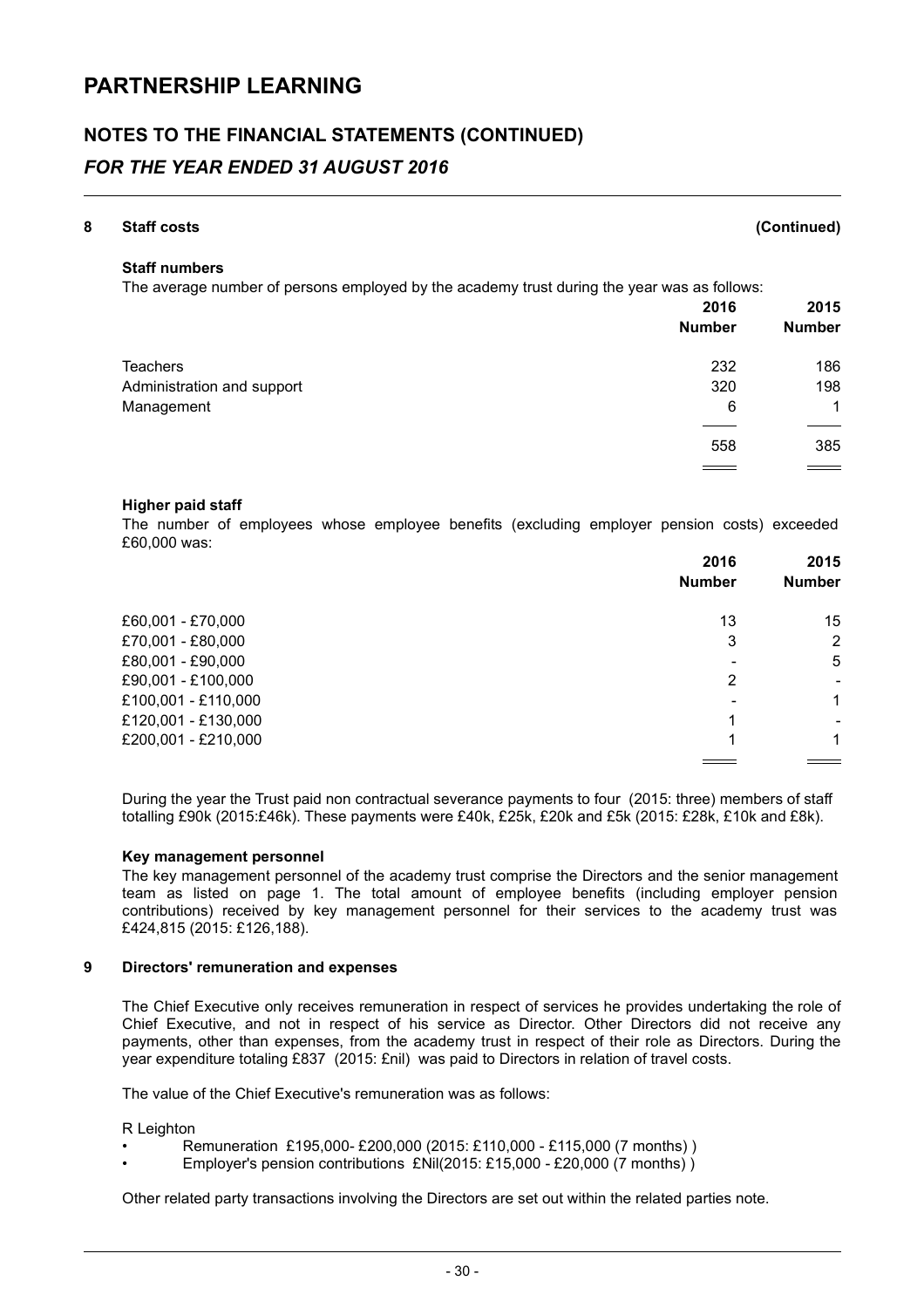### NOTES TO THE FINANCIAL STATEMENTS (CONTINUED) FOR THE YEAR ENDED 31 AUGUST 2016

#### 10 Directors and officers insurance

The academy trust has opted into the Department of Education's risk protection arrangement (RPA), an alternative to insurance where UK government funds cover losses that arise. This scheme protects trustees and officers from claims arising from negligent acts, errors or omissions occurring whilst on academy business, and provides cover up to £10,000,000. It is not possible to quantify the directors and officers indemnity element from the overall cost of the RPA scheme.

#### 11 Tangible fixed assets

|                        | Land and<br>buildings | <b>Computer</b><br>equipment | Fixtures,<br>fittings &<br>equipment | Total  |
|------------------------|-----------------------|------------------------------|--------------------------------------|--------|
|                        | £'000                 | £'000                        | £'000                                | £'000  |
| Cost                   |                       |                              |                                      |        |
| At 1 September 2015    | 42,942                | 4                            | 111                                  | 43,057 |
| Transfer on conversion | 18,790                |                              |                                      | 18,790 |
| At 31 August 2015      | 61,732                | 4                            | 111                                  | 61,847 |
| <b>Depreciation</b>    |                       |                              |                                      |        |
| At 1 September 2015    | 452                   | 2                            | 22                                   | 476    |
| Charge for the year    | 894                   | 1                            | 11                                   | 906    |
| At 31 August 2016      | 1,346                 | 3                            | 33                                   | 1,382  |
| Net book value         |                       |                              |                                      |        |
| At 31 August 2016      | 60,386                | 1                            | 78                                   | 60,465 |
| At 31 August 2015      | 42,490                | $\overline{2}$               | 89                                   | 42,581 |
|                        |                       |                              |                                      |        |

Transactions relating to land and buildings is the acquisition of a 125 lease at Eastbury Primary school which was donated to the academy trust at a value of  $\angle$ 18,790k;

Included in land and buildings is Land valued at £8,755k (2015: £4,191k) which is not depreciated.

| 12 | <b>Debtors</b>                 | 2016  | 2015<br><b>Restated</b> |
|----|--------------------------------|-------|-------------------------|
|    |                                | £'000 | £'000                   |
|    | Trade debtors                  | 186   | 3                       |
|    | VAT recoverable                | 964   | 269                     |
|    | Other debtors                  | 744   | 233                     |
|    | Prepayments and accrued income | 307   | 617                     |
|    |                                | 2,201 | 1,122                   |
|    |                                |       |                         |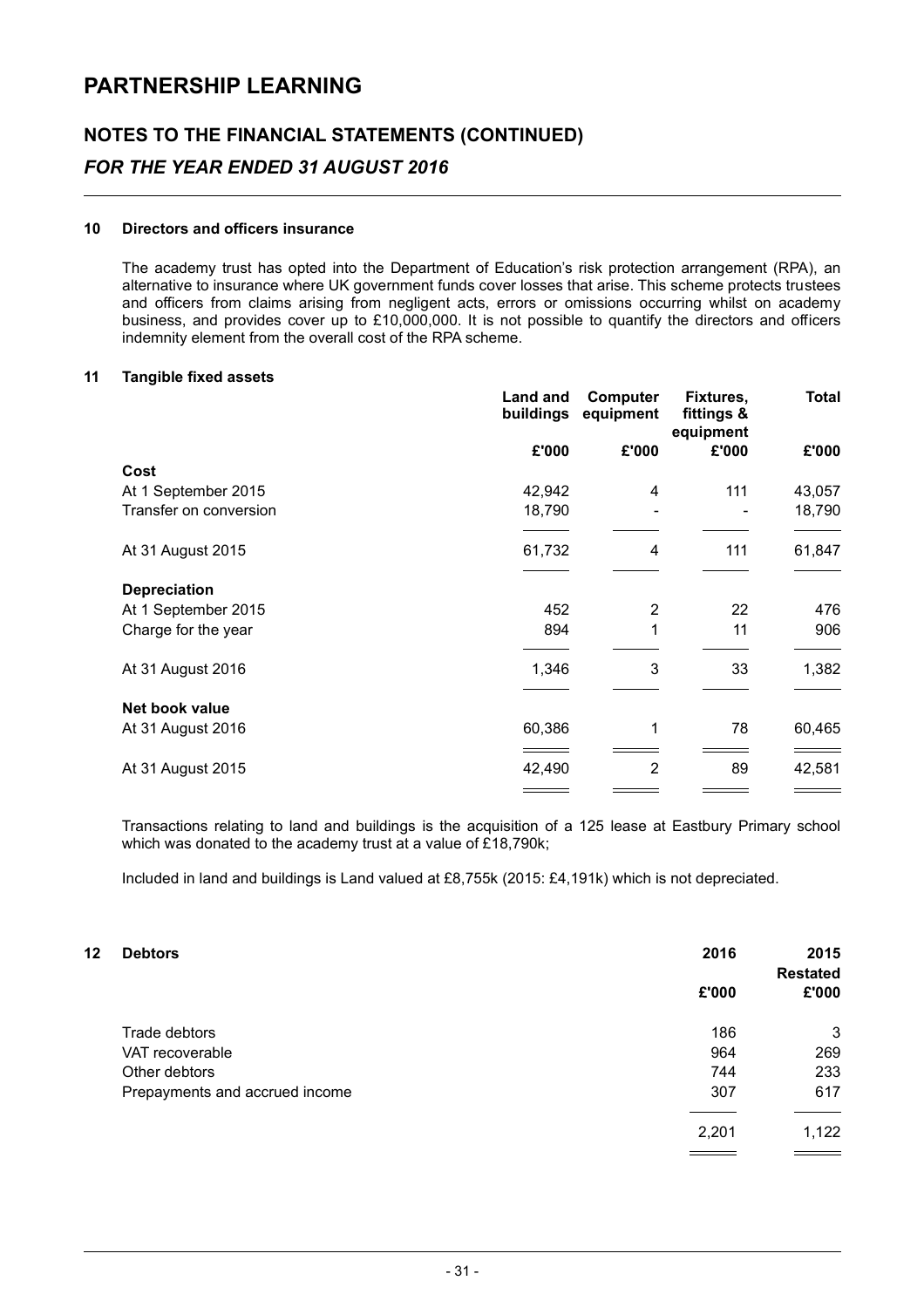### NOTES TO THE FINANCIAL STATEMENTS (CONTINUED) FOR THE YEAR ENDED 31 AUGUST 2016

| 13 | Creditors: amounts falling due within one year          | 2016              | 2015                       |
|----|---------------------------------------------------------|-------------------|----------------------------|
|    |                                                         | £'000             | <b>Restated</b><br>£'000   |
|    | Government loans                                        | 662               |                            |
|    | Trade creditors                                         | 600               | 120                        |
|    | Other taxation and social security                      | 423               | 277                        |
|    | Other creditors                                         | 681               | 293                        |
|    | Accruals and deferred income                            | 1,743             | 1,036                      |
|    |                                                         | 4,109             | 1,726                      |
|    |                                                         | $\qquad \qquad =$ |                            |
| 14 | Creditors: amounts falling due after more than one year |                   |                            |
|    |                                                         | 2016              | 2015                       |
|    |                                                         |                   | <b>Restated</b>            |
|    |                                                         | £'000             | £'000                      |
|    | Government loans                                        | 1,193             | 936                        |
|    |                                                         |                   |                            |
|    | <b>Analysis of loans</b>                                |                   |                            |
|    | Wholly repayable within five years                      | 1,855             | 936                        |
|    | Less: included in current liabilities                   | (662)             |                            |
|    | Amounts included above                                  | 1,193             | 936                        |
|    |                                                         | $\equiv$          | $\equiv$ $\equiv$ $\equiv$ |
|    | <b>Loan maturity</b>                                    |                   |                            |
|    | Debt due in one year or less                            | 662               |                            |
|    | Due in more than one year but not more than two years   | 483               | 416                        |
|    | Due in more than two years but not more than five years | 710               | 520                        |
|    |                                                         | 1,855             | 936                        |
|    |                                                         |                   |                            |

Included within government loans are two loans which are provided on the following terms.

A £900k loan between Eastbury Primary School and the London Borough of Barking and Dagenham, interest free and repayable in 20 quarterly payments.

An £955k loan between Sydney Russell School and the London Borough of Barking and Dagenham with an annual interest rate of 5% and repayable quarterly until 01/01/2020.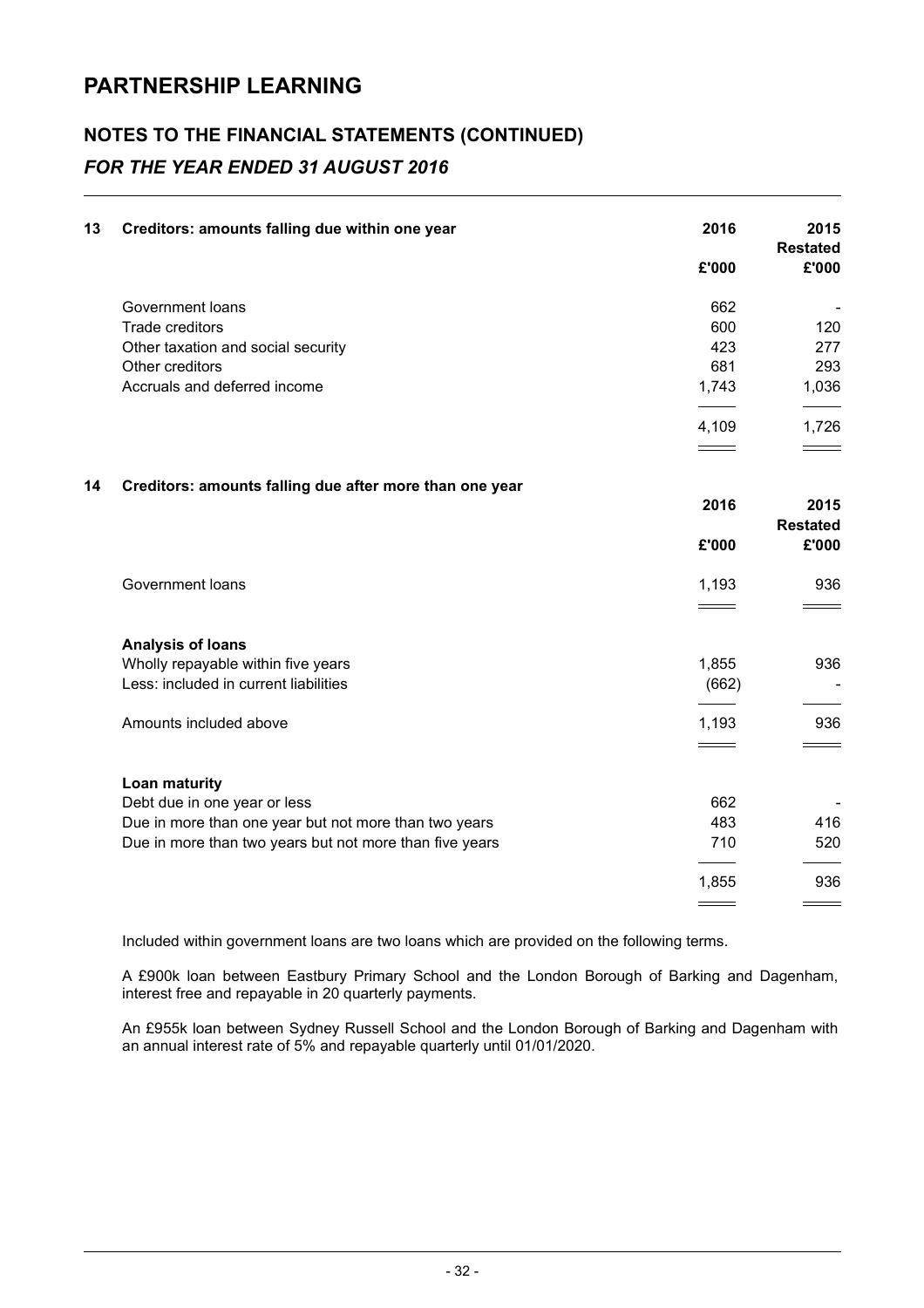## NOTES TO THE FINANCIAL STATEMENTS (CONTINUED)

### FOR THE YEAR ENDED 31 AUGUST 2016

| 15 | Deferred income                     | 2016<br>£'000 | 2015<br>£'000 |
|----|-------------------------------------|---------------|---------------|
|    | Deferred income is included within: |               |               |
|    | Creditors due within one year       | 152           |               |
|    |                                     |               |               |
|    | Deferred income at 1 September 2015 |               | 14            |
|    | Released from previous years        |               | (14)          |
|    | Amounts deferred in the year        | 152           |               |
|    | Deferred income at 31 August 2016   | 152           |               |
|    |                                     |               |               |

At the balance sheet date the academy Trust was holding funds for Universal Infant Free School Meals and Growth funding which has been received in advance relating to the year 2016/17.

#### 16 Funds

|                                 | <b>Balance at 1</b><br><b>September</b><br>2015<br><b>Restated</b> | Incoming<br>resources | expended  |         | Resources Gains, losses Balance at 31<br>& transfers August 2016 |
|---------------------------------|--------------------------------------------------------------------|-----------------------|-----------|---------|------------------------------------------------------------------|
|                                 | £'000                                                              | £'000                 | £'000     | £'000   | £'000                                                            |
| <b>Restricted general funds</b> |                                                                    |                       |           |         |                                                                  |
| <b>General Annual Grant</b>     | 786                                                                | 18,483                | (19, 321) | 196     | 144                                                              |
| Start up grants                 |                                                                    | 208                   | (208)     |         |                                                                  |
| Other DfE / EFA grants          | 574                                                                | 2,356                 | (2,930)   |         |                                                                  |
| Other government grants         |                                                                    | 1,229                 | (1,229)   |         |                                                                  |
| Other restricted funds          |                                                                    | 400                   | (400)     |         |                                                                  |
|                                 |                                                                    |                       |           |         |                                                                  |
| Funds excluding pensions        | 1,360                                                              | 22,676                | (24, 088) | 196     | 144                                                              |
| Pension reserve                 | (1, 399)                                                           | (762)                 | (116)     | (1,950) | (4,227)                                                          |
|                                 | (39)                                                               | 21,914                | (24, 204) | (1,754) | (4,083)                                                          |
|                                 |                                                                    |                       |           |         |                                                                  |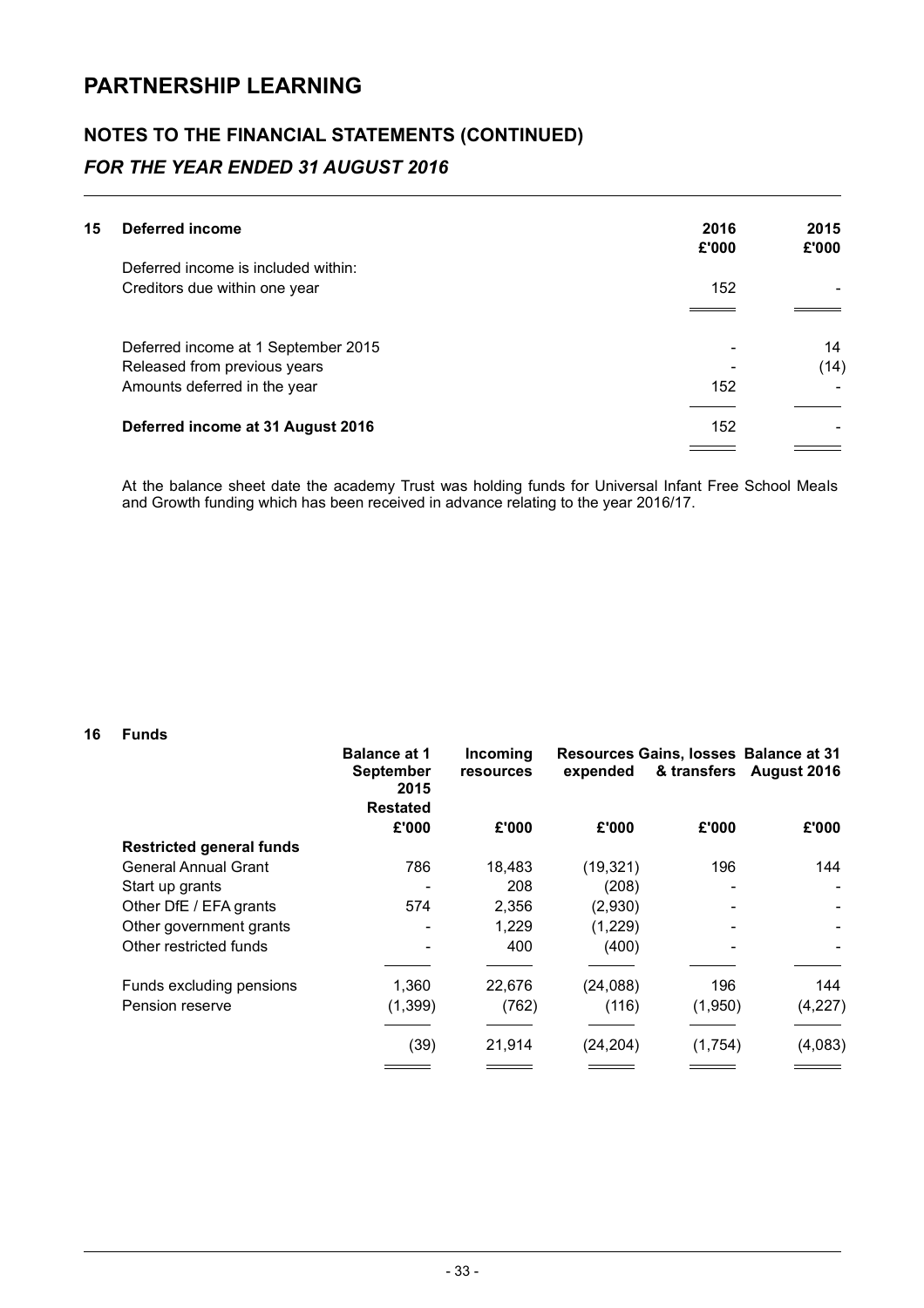### NOTES TO THE FINANCIAL STATEMENTS (CONTINUED)

### FOR THE YEAR ENDED 31 AUGUST 2016

| 16 | <b>Funds</b>                        |        |        |           |           | (Continued) |
|----|-------------------------------------|--------|--------|-----------|-----------|-------------|
|    | <b>Restricted fixed asset funds</b> |        |        |           |           |             |
|    | Inherited funds                     |        | 17,890 |           | (17, 890) |             |
|    | Loans with local authority          | (936)  |        |           | (920)     | (1,856)     |
|    | General fixed assets                | 42,580 |        | (906)     | 18,790    | 60,464      |
|    |                                     | 41,644 | 17,890 | (906)     | (20)      | 58,608      |
|    |                                     |        |        |           |           |             |
|    | <b>Total restricted funds</b>       | 41,605 | 39,804 | (25, 110) | (1,774)   | 54,525      |
|    |                                     |        |        |           |           |             |
|    | <b>Unrestricted funds</b>           |        |        |           |           |             |
|    | General funds                       | 788    | 987    | (508)     | (176)     | 1,091       |
|    |                                     |        |        |           |           |             |
|    | <b>Total funds</b>                  | 42,393 | 40,791 | (25, 618) | (1,950)   | 55,616      |
|    |                                     |        |        |           |           |             |

The specific purposes for which the funds are to be applied are as follows:

General Annual Grant: Income received from the EFA to cover the normal running costs of the Academy.

Under the funding agreement with the Secretary of State, the academy was not subject to a limit on the amount of GAG that it could carry forward at 31 August 2016.

Other DFE/EFA grants: This includes the pupil premium, summer school, Year 7 catch up, ICT funding and the devolved formula capital grant, NCTL grants and other DFE grants.

LA and other grants: This includes SEN funding and additional pupil premium received from the Local Authority.

Other restricted funds includes Young Enterprise and Southern Consortium income.

Transfers of funds relate to the purchase of fixed assets and overspend on GAG funding.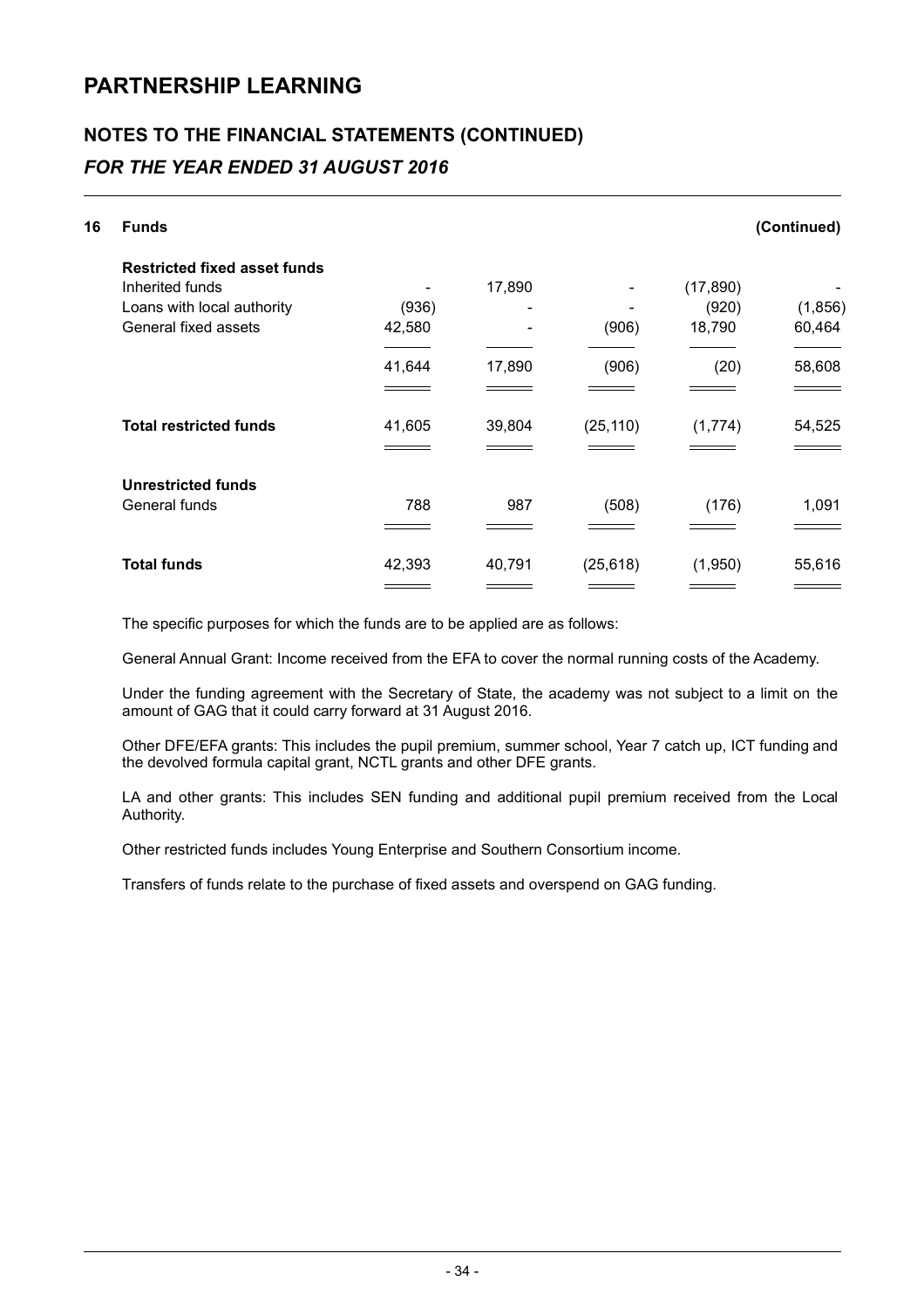### NOTES TO THE FINANCIAL STATEMENTS (CONTINUED) FOR THE YEAR ENDED 31 AUGUST 2016

| 16 | <b>Funds</b>                                               | (Continued)  |
|----|------------------------------------------------------------|--------------|
|    | Total funds analysis by academy                            |              |
|    |                                                            | <b>Total</b> |
|    | Fund balances at 31 August 2016 were allocated as follows: | £'000        |
|    | Riverside Bridge School                                    | 173          |
|    | <b>Riverside Primary School</b>                            | 29           |
|    | Eastbury Primary School                                    | 55           |
|    | Riverside School                                           | 752          |
|    | The Sydney Russell School                                  | 677          |
|    | Thames View Junior School                                  | (483)        |
|    | Partnership Learning                                       | 32           |
|    | Total before fixed assets fund and pension reserve         | 1,235        |
|    | Restricted fixed asset fund                                | 58,608       |
|    | Pension reserve                                            | (4,227)      |
|    | <b>Total funds</b>                                         | 55,616       |
|    |                                                            |              |

Thames View Junior School is carrying a net deficit of £483k on these funds because of pre-conversion unpaid invoices and additional expenditure relating to school improvement and staff re-structuring to respond to the school's pre-conversion Special Measures Ofsted judgement. The academy trust is taking the following actions to return the academy to surplus: review of staffing structures; review of contracts and expenditure to ensure value for money is being achieved; and detailed multi-year financial planning to bring the school back into a balanced budget position and institute a recovery plan.

#### Total cost analysis by academy

Expenditure incurred by each academy during the year was as follows:

|                                 | <b>Teaching and</b><br>support staff<br>costs | <b>Other</b><br>educational support staff<br>costs | <b>Educational</b><br>supplies | Other costs<br>excluding<br>depreciation | <b>Total</b> |
|---------------------------------|-----------------------------------------------|----------------------------------------------------|--------------------------------|------------------------------------------|--------------|
|                                 | £'000                                         | £'000                                              | £'000                          | £'000                                    | £'000        |
| Riverside Bridge School         | 619                                           |                                                    | 26                             | 112                                      | 757          |
| <b>Riverside Primary School</b> | 251                                           | $\overline{\phantom{0}}$                           | 32                             | 90                                       | 373          |
| Eastbury Primary School         | 1,386                                         | 339                                                | 20                             | 296                                      | 2,041        |
| Riverside School                | 1,991                                         | 292                                                | 53                             | 1,153                                    | 3,489        |
| The Sydney Russell School       | 8.402                                         | 1,390                                              | 258                            | 3,902                                    | 13,952       |
| Thames View Junior School       | 1,914                                         | 200                                                | 20                             | 686                                      | 2,820        |
| Partnership Learning            | 26                                            | 588                                                | 5                              | 661                                      | 1,280        |
|                                 | 14,589                                        | 2,809                                              | 414                            | 6,900                                    | 24,712       |
|                                 |                                               |                                                    |                                |                                          |              |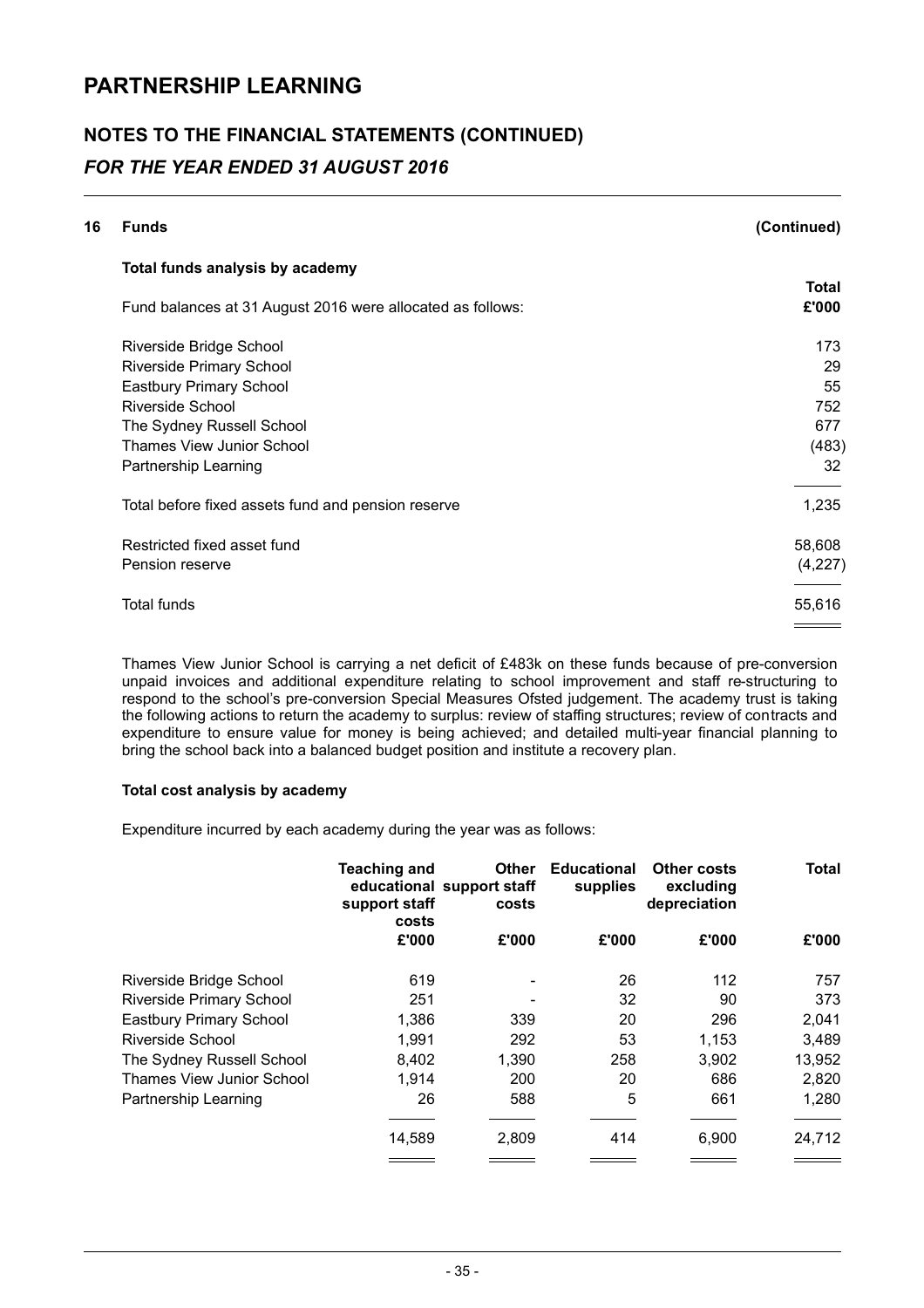### NOTES TO THE FINANCIAL STATEMENTS (CONTINUED) FOR THE YEAR ENDED 31 AUGUST 2016

#### 17 Analysis of net assets between funds

|                                                        | <b>Unrestricted</b> |          | <b>Restricted funds:</b> | <b>Total</b> |
|--------------------------------------------------------|---------------------|----------|--------------------------|--------------|
|                                                        | <b>Funds</b>        | General  | <b>Fixed asset</b>       | 2016         |
|                                                        | £'000               | £'000    | £'000                    | £'000        |
| Fund balances at 31 August 2016 are<br>represented by: |                     |          |                          |              |
| Tangible fixed assets                                  |                     |          | 60.465                   | 60,465       |
| <b>Current assets</b>                                  | 1.091               | 3.589    |                          | 4,680        |
| Creditors falling due within one year                  |                     | (3, 445) | (664)                    | (4, 109)     |
| Creditors falling due after one year                   |                     |          | (1, 193)                 | (1, 193)     |
| Defined benefit pension liability                      |                     | (4,227)  |                          | (4,227)      |
|                                                        | 1,091               | (4,083)  | 58,608                   | 55,616       |
|                                                        |                     |          |                          |              |

#### 18 Pensions and similar obligations

The academy trust's employees belong to two principal pension schemes: the Teachers' Pension Scheme England and Wales (TPS) for academic and related staff; and the Local Government Pension Scheme (LGPS) for non-teaching staff, which is managed by the London Borough of Barking and Dagenham Council. Both are multi-employer defined benefit schemes.

The pension costs are assessed in accordance with the advice of independent qualified actuaries. The latest actuarial valuation of the TPS related to the period ended 31 March 2012 and that of the LGPS related to the period ended 31 March 2013.

Contributions amounting to £307k (2015: £293k) were payable to the schemes at 31 August 2016 and are included within creditors.

#### Teachers' Pension Scheme

#### Introduction

The Teachers' Pension Scheme (TPS) is a statutory, contributory, defined benefit scheme, governed by the Teachers' Pensions Regulations (2010) and, from 1 April 2014, by the Teachers' Pension Scheme Regulations 2014. Membership is automatic for full-time teachers in academies and, from 1 January 2007, automatic for teachers in part-time employment following appointment or a change of contract, although they are able to opt out.

The TPS is an unfunded scheme and members contribute on a 'pay as you go' basis - these contributions along with those made by employers are credited to the Exchequer. Retirement and other pension benefits are paid by public funds provided by Parliament.

#### Valuation of the Teachers' Pension Scheme

Not less than every four years the Government Actuary, using normal actuarial principles, conducts a formal actuarial review of the TPS in accordance with the Public Service Pensions (Valuations and Employer Cost Cap) Directions 2014 published by HM Treasury. The aim of the review is to specify the level of future contributions. Actuarial scheme valuations are dependent on assumptions about the value of future costs, design of benefits and many other factors. The latest actuarial valuation of the TPS was carried out as at 31 March 2012 and in accordance with the Public Service Pensions (Valuations and Employer Cost Cap) Directions 2014. The valuation report was published by the Department for Education on 9 June 2014.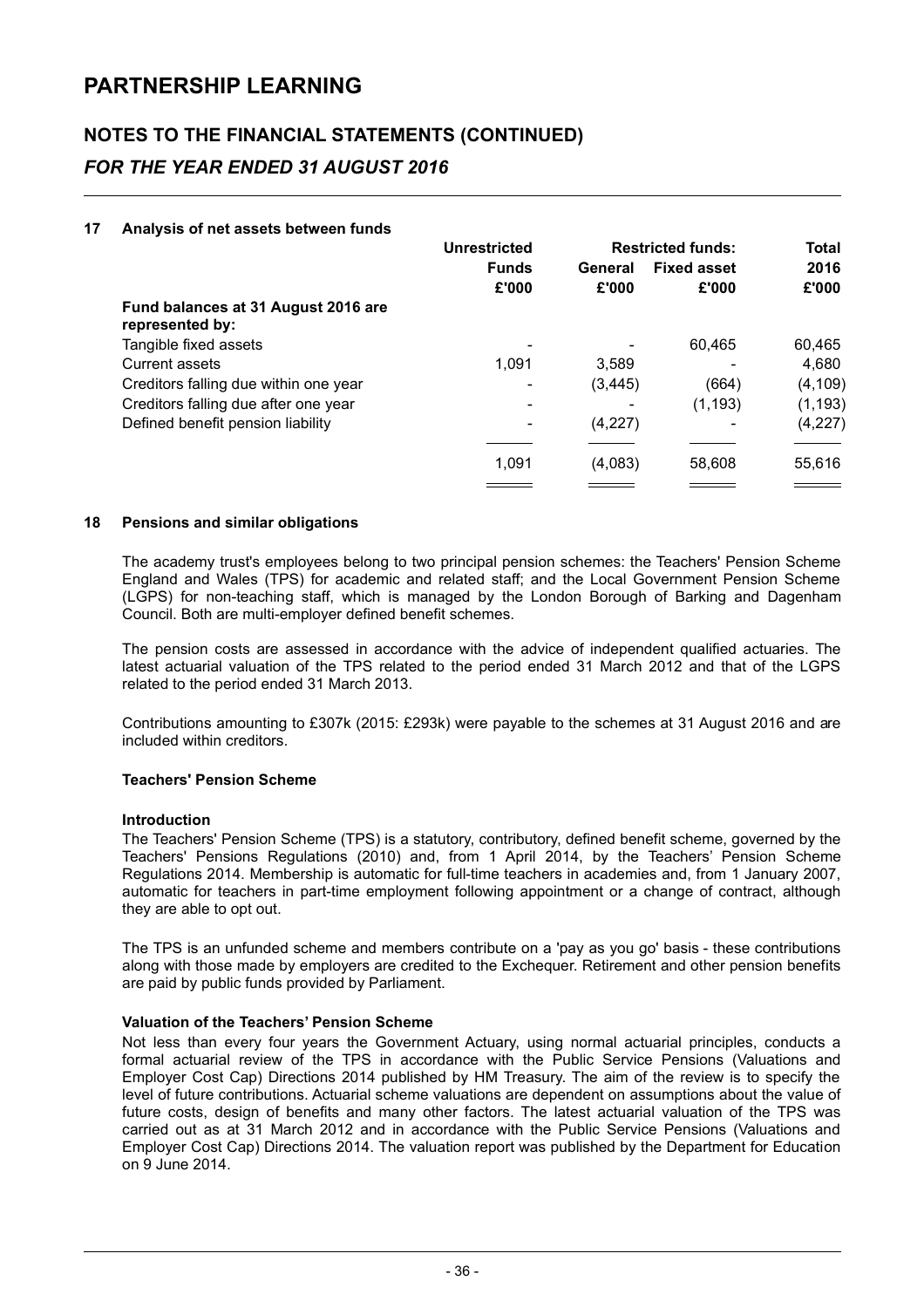### NOTES TO THE FINANCIAL STATEMENTS (CONTINUED)

### FOR THE YEAR ENDED 31 AUGUST 2016

#### 18 Pensions and similar obligations (Continued)

The key elements of the valuation and subsequent consultation are:

- $\cdot$  employer contribution rates set at 16.48% of pensionable pay (including a 0.08% employer administration charge (currently 14.1%)
- total scheme liabilities (pensions currently in payment and the estimated cost of future benefits) for service to the effective date of £191,500 million, and notional assets (estimated future contributions together with the notional investments held at the valuation date) of £176,600 million giving a notional past service deficit of £14,900 million
- an employer cost cap of 10.9% of pensionable pay will be applied to future valuations
- the assumed real rate of return is 3.0% in excess of prices and 2% in excess of earnings. The rate of real earnings growth is assumed to be 2.75%. The assumed nominal rate of return is 5.06%

During the previous year the employer contribution rate was 14.1%. The TPS valuation for 2012 determined an employer rate of 16.4%, which was payable from September 2015. The next valuation of the TPS will be as at March 2016, whereupon the employer contribution rate is expected to be reassessed and will be payable from 1 April 2019.

The employer's pension costs paid to the TPS in the period amounted to £1,205k (2015: £143k).

A copy of the valuation report and supporting documentation is on the Teachers' Pensions website.

Under the definitions set out in FRS 102, the TPS is a multi-employer pension scheme. The trust has accounted for its contributions to the scheme as if it were a defined contribution scheme. The trust has set out above the information available on the scheme.

#### Local Government Pension Scheme

The LGPS is a funded defined-benefit scheme, with the assets held in separate trustee-administered funds. The total contributions are as noted below. The agreed contribution rates for future years are 26.4 per cent for employers and 5.5 - 12.8 per cent for employees. The estimated value of employer contributions for the forthcoming year is £854k.

The LGPS obligation relates to the employees of the academy trust who were employees transferred as part of the conversion from the maintained school (as described in note 26) together with new employees who joined the scheme in the period. The obligation in respect of employees who transferred on conversion represents their cumulative service at both the predecessor school and the academy trust at the balance sheet date.

Parliament has agreed, at the request of the Secretary of State for Education, to a guarantee that, in the event of academy closure, outstanding Local Government Pension Scheme liabilities would be met by the Department for Education. The guarantee came into force on 18 July 2013.

| <b>Total contributions made</b>                      | 2016<br>£'000 | 2015<br>£'000              |
|------------------------------------------------------|---------------|----------------------------|
| Employer's contributions<br>Employees' contributions | 703<br>187    | 288<br>76                  |
| Total contributions                                  | 890           | 364<br><u> a shekara t</u> |
|                                                      |               |                            |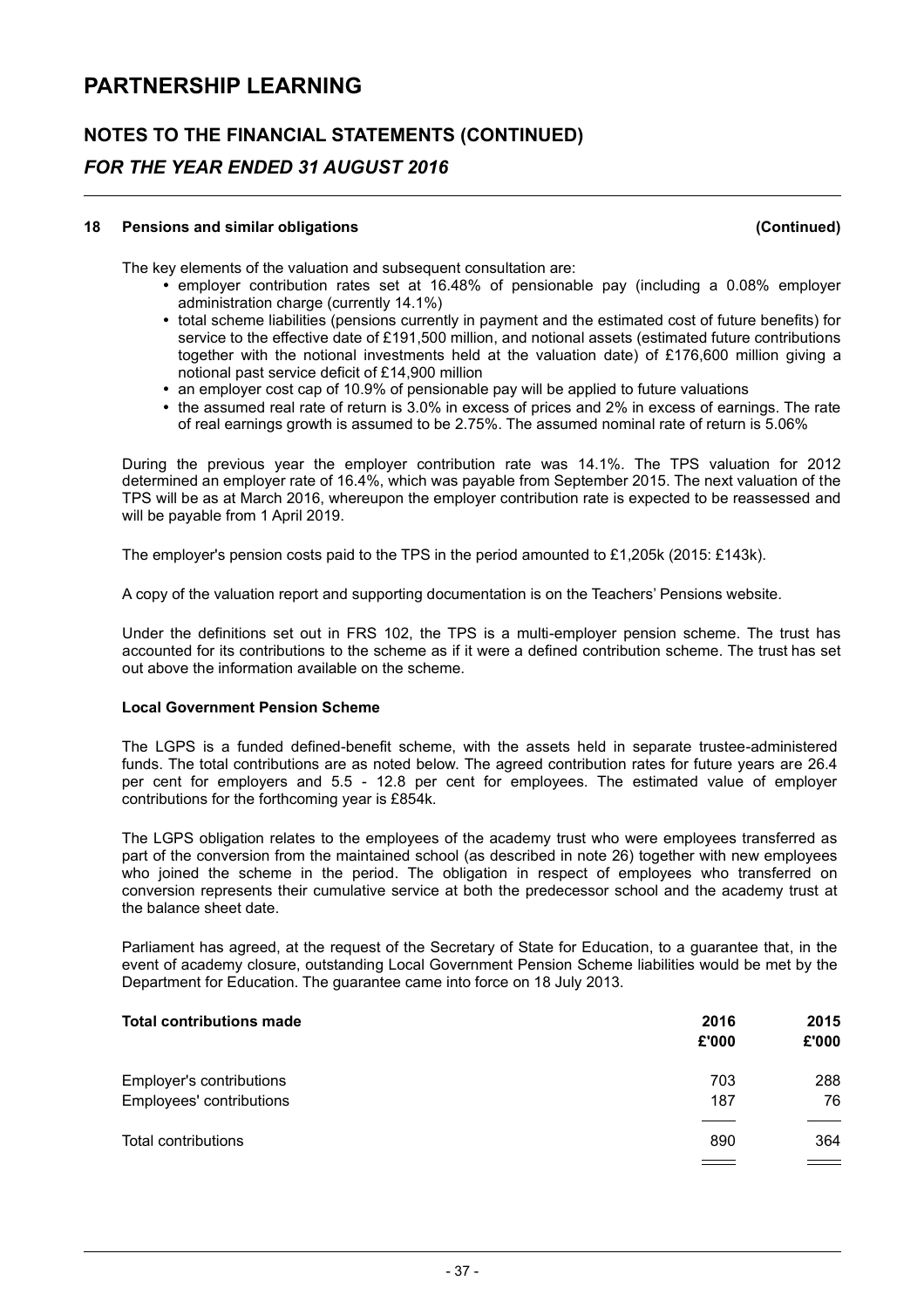### NOTES TO THE FINANCIAL STATEMENTS (CONTINUED) FOR THE YEAR ENDED 31 AUGUST 2016

| 18 | Pensions and similar obligations         |      | (Continued) |
|----|------------------------------------------|------|-------------|
|    | <b>Principal actuarial assumptions</b>   | 2016 | 2015        |
|    |                                          | %    | %           |
|    | Rate of increases in salaries            | 3.6  | 4.1         |
|    | Rate of increase for pensions in payment | 2.1  | 2.7         |
|    | Discount rate                            | 2.1  | 3.8         |
|    | Inflation assumption (CPI)               | 2.1  | 3.8         |
|    |                                          |      |             |

The current mortality assumptions include sufficient allowance for future improvements in mortality rates. The assumed life expectations on retirement age 65 are:

|                      | 2016         | 2015         |
|----------------------|--------------|--------------|
|                      | <b>Years</b> | <b>Years</b> |
| Retiring today       |              |              |
| - Males              | 21.8         | 21.8         |
| - Females            | 24.0         | 24           |
| Retiring in 20 years |              |              |
| - Males              | 24.1         | 24.1         |
| - Females            | 26.5         | 26.5         |
|                      |              |              |

| The academy trust's share of the assets in the scheme       | 2016              | 2015              |
|-------------------------------------------------------------|-------------------|-------------------|
|                                                             | <b>Fair value</b> | <b>Fair value</b> |
|                                                             | £'000             | £'000             |
| Equities                                                    | 2,986             | 1,310             |
| <b>Bonds</b>                                                | 909               | 424               |
| Cash                                                        | 173               | 38                |
| Property                                                    | 260               | 153               |
| Other assets                                                |                   |                   |
| Total market value of assets                                | 4,328             | 1,925             |
|                                                             |                   |                   |
| Actual return on scheme assets - gain/(loss)                | 570               | 41                |
|                                                             |                   |                   |
| Amounts recognised in the statement of financial activities | 2016              | 2015              |
|                                                             | £'000             | £'000             |
| Current service cost (net of employee contributions)        | 749               | 340               |
| Net interest cost                                           | 70                | 27                |
| Total operating charge                                      | 819               | 367               |
|                                                             |                   |                   |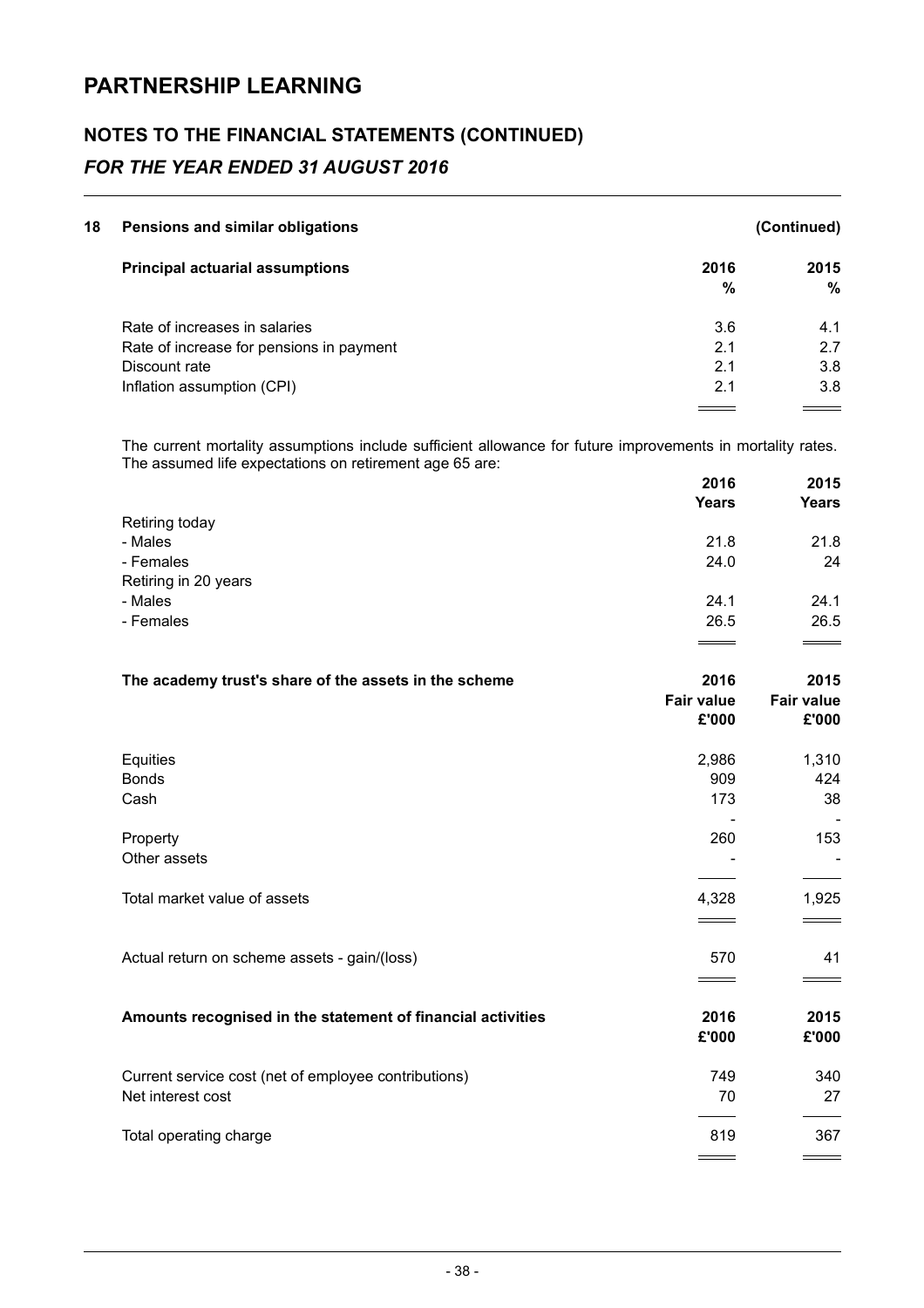### NOTES TO THE FINANCIAL STATEMENTS (CONTINUED) FOR THE YEAR ENDED 31 AUGUST 2016

| 18<br>Pensions and similar obligations                                     |               | (Continued)   |
|----------------------------------------------------------------------------|---------------|---------------|
| Changes in the present value of defined benefit obligations                | 2016<br>£'000 | 2015<br>£'000 |
| Obligations at 1 September 2015                                            | 3,324         | 162           |
| Obligations acquired on conversion                                         | 1,705         | 2,942         |
| Current service cost                                                       | 749           | 340           |
| Interest cost                                                              | 177           | 63            |
| Employee contributions                                                     | 187           | 76            |
| <b>Actuarial loss</b>                                                      | 2,413         | (259)         |
| At 31 August 2016                                                          | 8,555         | 3,324         |
|                                                                            |               |               |
| Changes in the fair value of the academy trust's share of scheme<br>assets | 2016          | 2015          |
|                                                                            | £'000         | £'000         |
| Assets at 1 September 2015                                                 | 1,925         | 91            |
| Assets acquired on conversion                                              | 943           | 1,511         |
| Interest income                                                            | 107           | 36            |
| Return on plan assets (excluding amounts included in net interest):        |               |               |
| Actuarial gain                                                             | 463           | (77)          |
| <b>Employer contributions</b>                                              | 703           | 288           |
| Employee contributions                                                     | 187           | 76            |
| At 31 August 2016                                                          | 4,328         | 1,925         |
|                                                                            |               |               |

#### 19 Prior Year Adjustment

A prior year adjustment has been made with respect to the 31 August 2015 financial statements to recognise a loan liability and interest cost with income from the Local Authority. The adjustments made were as follows.

In respect of the loan liability:

Dr Transfer of conversion 910k<br>Dr Loan interest 26k Dr Loan interest Cr Loans due >1yr 936k

In respect of the Local Authority income

| Dr Accrued income         | 236k |      |
|---------------------------|------|------|
| Cr Local Authority income |      | 236k |

The total effect of the prior year adjustment is to reduce Total restricted funds brought forward by £700k.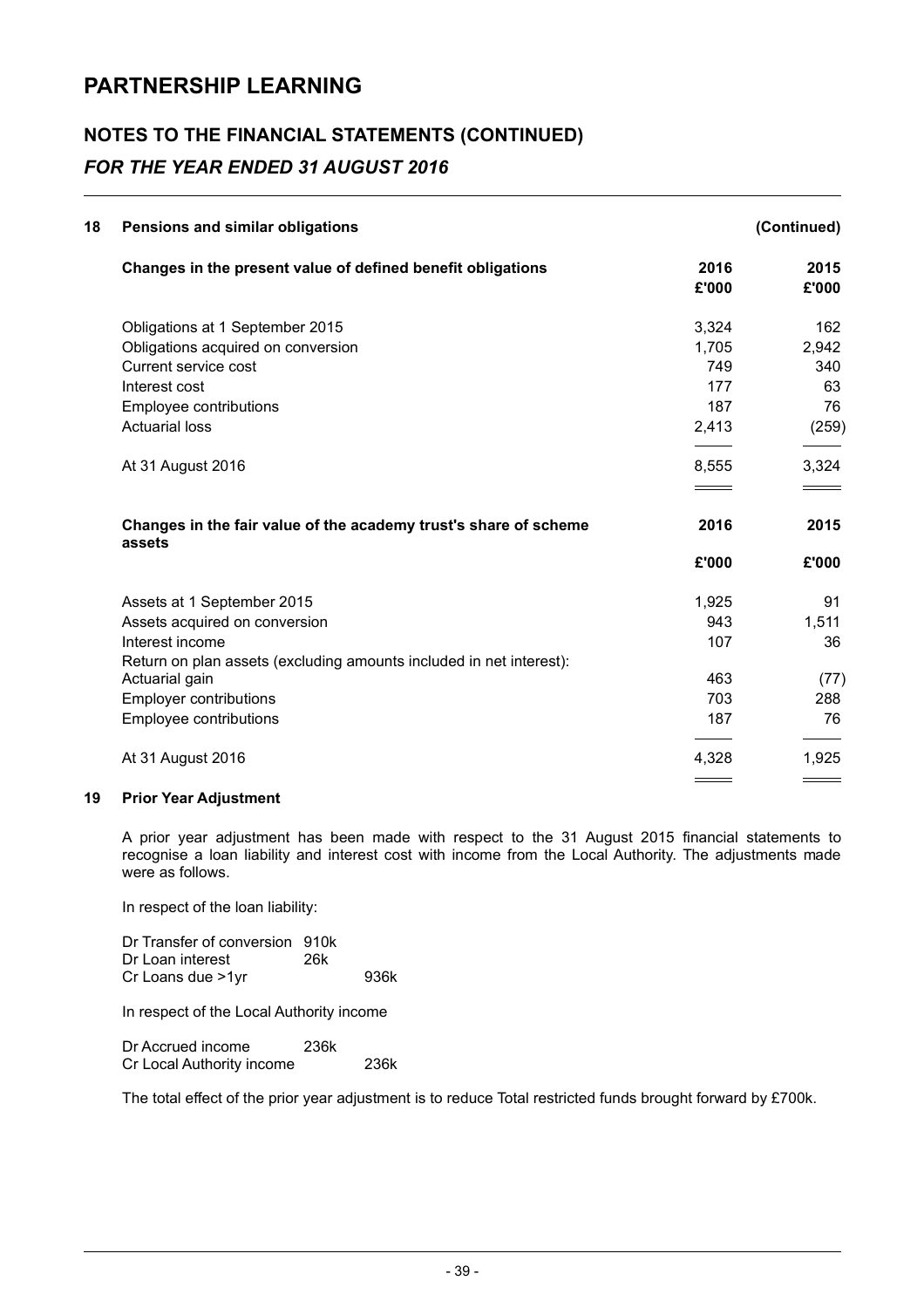### NOTES TO THE FINANCIAL STATEMENTS (CONTINUED) FOR THE YEAR ENDED 31 AUGUST 2016

#### 20 Reconciliation of net income to net cash flows from operating activities

|                                                          | 2016      | 2015<br><b>Restated</b> |
|----------------------------------------------------------|-----------|-------------------------|
|                                                          | £'000     | £'000                   |
| Net income for the reporting period                      | 15,173    | 41,612                  |
| Adjusted for:                                            |           |                         |
| Net deficit/(surplus) transferred on conversion          | (17, 169) | (41, 055)               |
| Investment income                                        | (3)       | (1)                     |
| Financing costs                                          | 44        | 27                      |
| Defined benefit pension costs less contributions payable | 46        | 52                      |
| Defined benefit pension net finance cost/(income)        | 70        | 27                      |
| Depreciation of tangible fixed assets                    | 906       | 464                     |
| (Increase)/decrease in debtors                           | (1,079)   | (974)                   |
| Increase/(decrease) in creditors                         | 1,721     | 1,528                   |
| Stocks, debtors and creditors transferred on conversion  | (945)     | (910)                   |
| Net cash used in operating activities                    | (1,236)   | 770                     |
|                                                          |           |                         |

#### 21 Contingent liabilities

During the period of the Funding Agreement, in the event of the sale or disposal by other means of any asset for which a Government capital grant was received, the Academy is required either to re-invest the proceeds or to repay to the Education Funding Agency the same proportion of the proceeds of the sale or disposal as equates with the proportion of the original cost met by the Secretary of State.

Upon termination of the Funding Agreement, whether as a result of the Secretary of State or the Academy serving notice, the Academy shall repay to the Secretary of State sums determined by reference to:

- the value at that time of the Academy's site and premises and other assets held for the purpose of the Academy; and
- the extent to which expenditure incurred in providing those assets was met by payments by the Secretary of State under the Funding Agreement.

#### 22 Commitments under operating leases

At 31 August 2016 the total future minimum lease payments under non-cancellable operating leases were as follows:

|                                   | 2016<br>£'000 | 2015<br>£'000 |
|-----------------------------------|---------------|---------------|
| Amounts due within one year       | 75            | 32            |
| Amounts due in two and five years | 224           | 115           |
| Amounts due after five years      | 77            |               |
|                                   | 376           | 147           |
|                                   |               |               |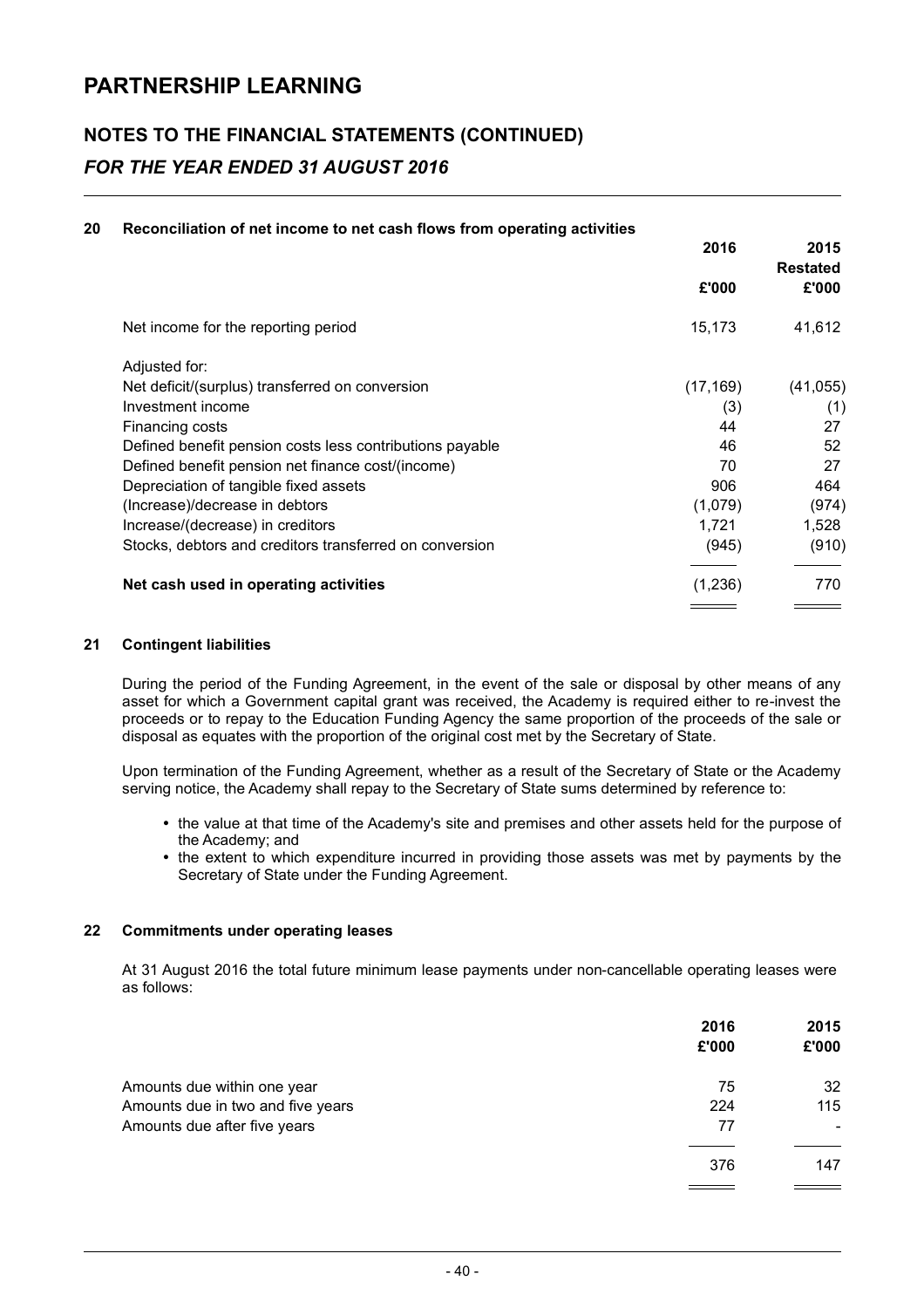### NOTES TO THE FINANCIAL STATEMENTS (CONTINUED)

### FOR THE YEAR ENDED 31 AUGUST 2016

#### 23 Related party transactions

Owing to the nature of the academy trust's operations and the composition of the board of directors being drawn from local public and private sector organisations, transactions may take place with organisations in which the academy trust has an interest. All transactions involving such organisations are conducted at arm's length and in accordance with the academy trust's financial regulations and normal procurement procedures. The following related party transaction took place in the period of account.

There were no related party transactions in the period.

#### 24 Members' liability

Each member of the charitable company undertakes to contribute to the assets of the company in the event of it being wound up while he or she is a member, or within one year after he or she ceases to be a member, such amount as may be required, not exceeding £10 for the debts and liabilities contracted before he or she ceases to be a member.

#### 25 Agency arrangements

The academy trust distributes 16-19 bursary funds to students as an agent for EFA. In the accounting period ending 31 August 2015 the trust received £340,179 and disbursed £230,040 from the fund. An amount of £371,560 is included in other creditors relating to undistributed funds that are repayable to EFA in the event the students leaves the scheme.

#### 26 Conversion to an academy

On 1 April 2016 Eastbury Primary School, converted to academy trust status under the Academies Act 2010 and all the operations and assets and liabilities were transferred to Partnership Learning from the London Borough of Barking and Dagenham for £nil consideration.

The transfer has been accounted for as a combination that is in substance a gift. The assets and liabilities transferred were valued at their fair values and recognised in the balance sheet under the appropriate headings with a corresponding net amount recognised as a net gain in the statement of financial activities as donations – transfer from local authority on conversion.

The following table sets out the fair values of the identifiable assets and liabilities transferred and an analysis of their recognition in the statement of financial activities.

| Net assets transferred:        | 2016<br>£'000 |
|--------------------------------|---------------|
|                                |               |
| Freehold land and buildings    | 18,790        |
| Cash                           | 86            |
| LGPS pension surplus/(deficit) | (762)         |
| Local Authority Loan           | (900)         |
|                                | 17,214        |
|                                |               |